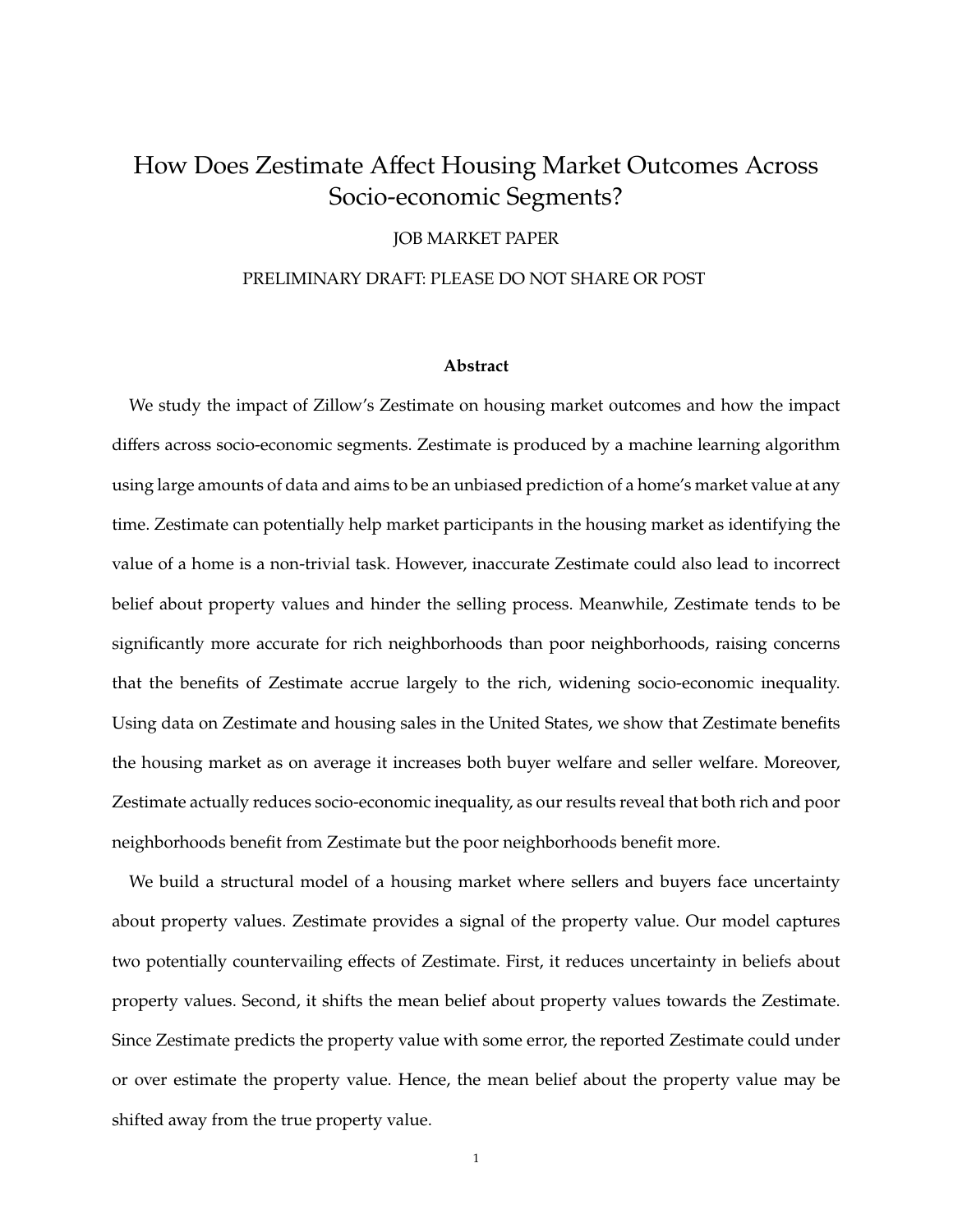We estimate our model on a unique data set consisting of 3,724 properties listed in Pittsburgh between February and October 2019. The estimation results reveal that people in poor neighborhoods are more uncertain about property values initially before learning from Zestimate compared with those in the mid-range and rich neighborhoods. In a counterfactual analysis, we show that, on average, the introduction of Zestimate increases seller profit by 7.53%, buyer surplus by 4.42%, and total surplus by 6.16%. We also find that although Zestimate under-estimates the selling price of more than 40% of the properties in our sample, only 19.04% of the properties in the sample have lower seller profit with Zestimate than without. This suggests that having an undervalued Zestimate may still be better for the seller than not having a Zestimate due to the benefit of uncertainty reduction. In addition, Zestimate leads to the greatest total welfare increase in poor neighborhoods (7.09%) despite the fact that Zestimates are least accurate in these areas. One important reason that Zestimates are less accurate in poor neighborhoods is a lack of accurate data on home facts, which homeowners can voluntarily provide to Zillow to improve accuracy. In another counterfactual analysis, we increase Zestimate accuracy in poor neighborhoods to the same level as in other neighborhoods, and find that the positive impact of Zestimate on total surplus would further increase by 31.17%.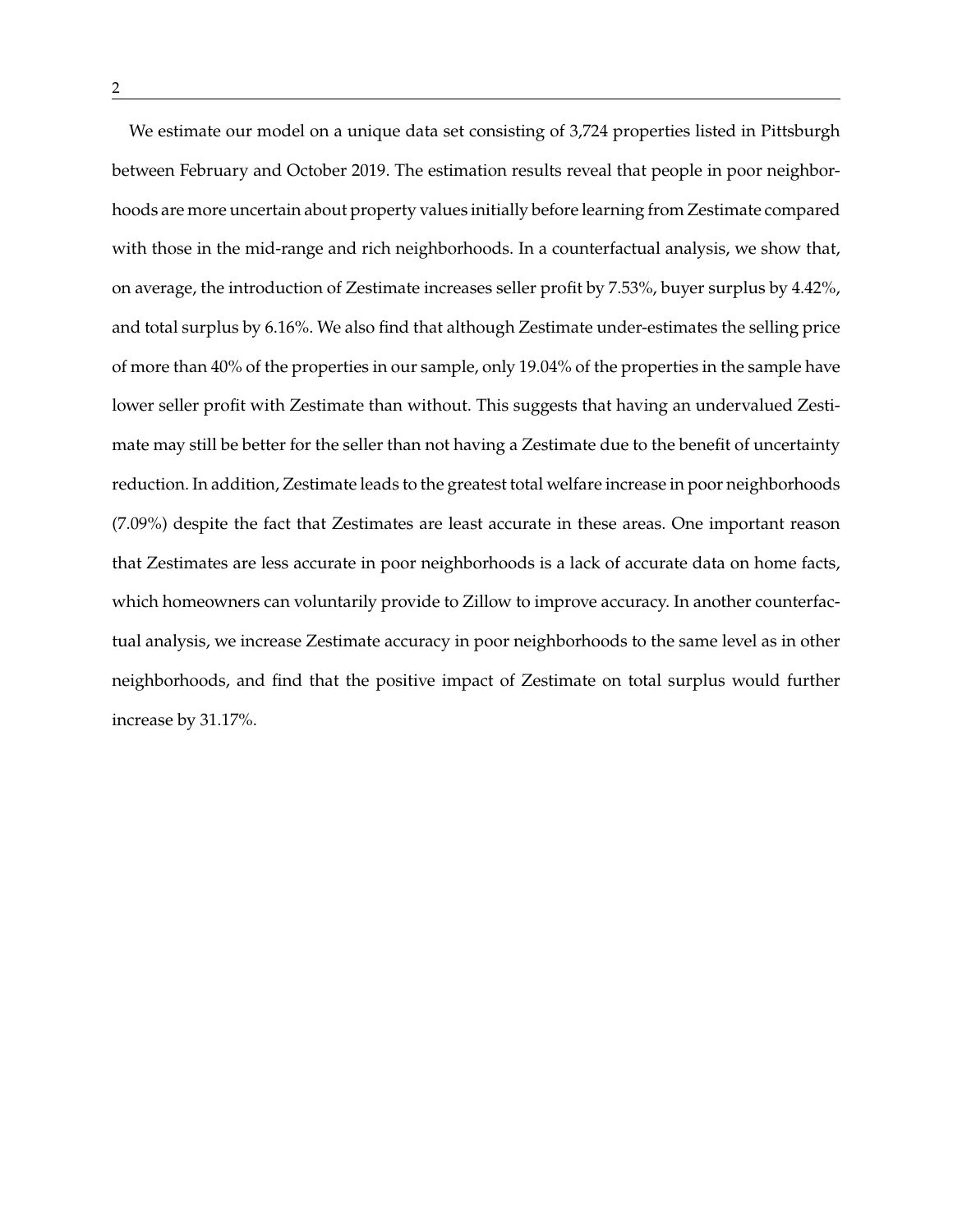# **1. Introduction**

Machine learning algorithms are now used in our daily life to facilitate important decision making. They impact our lives in myriad ways including access to credit, education, jobs and various other areas (Kleinberg et al. 2018, Agrawal et al. 2019, Lambrecht and Tucker 2019, Hansen et al. 2021, Calvano et al. 2020, Fu et al. 2021, Zhang et al. 2021). A major strength of machine learning algorithms is their capability of analyzing large amount of data quickly and identifying patterns that humans may not be able to identify easily. Therefore, they tend to makes better predictions than humans in many applications (Kleinberg et al. 2018, Fu et al. 2021). In recent years, technology advancement has led to better data infrastructure and easier access to computational resources, which provide foundations for estimating and analyzing complex models required by real-life problems. As a result, machine learning applications are becoming increasingly popular.

The goal of this paper is to study how a machine learning pricing algorithm affects the housing market. Housing is usually the key component of household wealth, the major collateral for bank lending and has the most significant long term impact on trends in wealth to income ratios (Piketty and Zucman 2014). According to the 2006 American Community Survey, 37% percent of owners with mortgages and 16% of owners without mortgages spend 30% or more of their income on housing costs.1 As housing transactions typically involve large financial amounts and significant selling time, the related decisions are made with extra caution. Despite its importance, the housing market is often considered inefficient for several reasons. First, houses are heterogeneous assets. Each house is unique in its features (e.g. structure, floor plan, build quality), amenities, and locations. Second, buyers are heterogeneous in their valuations of a property. Thus, sellers are uncertain about how potential buyers value their properties. Third, there are non-trivial market frictions, such as search costs and various transaction costs, including agent fees, taxes, and moving costs. These factors make accurately pricing a property difficult, leading to a housing market that is far from efficient.

1 https://www.census.gov/housing/census/publications/who-can-afford.pdf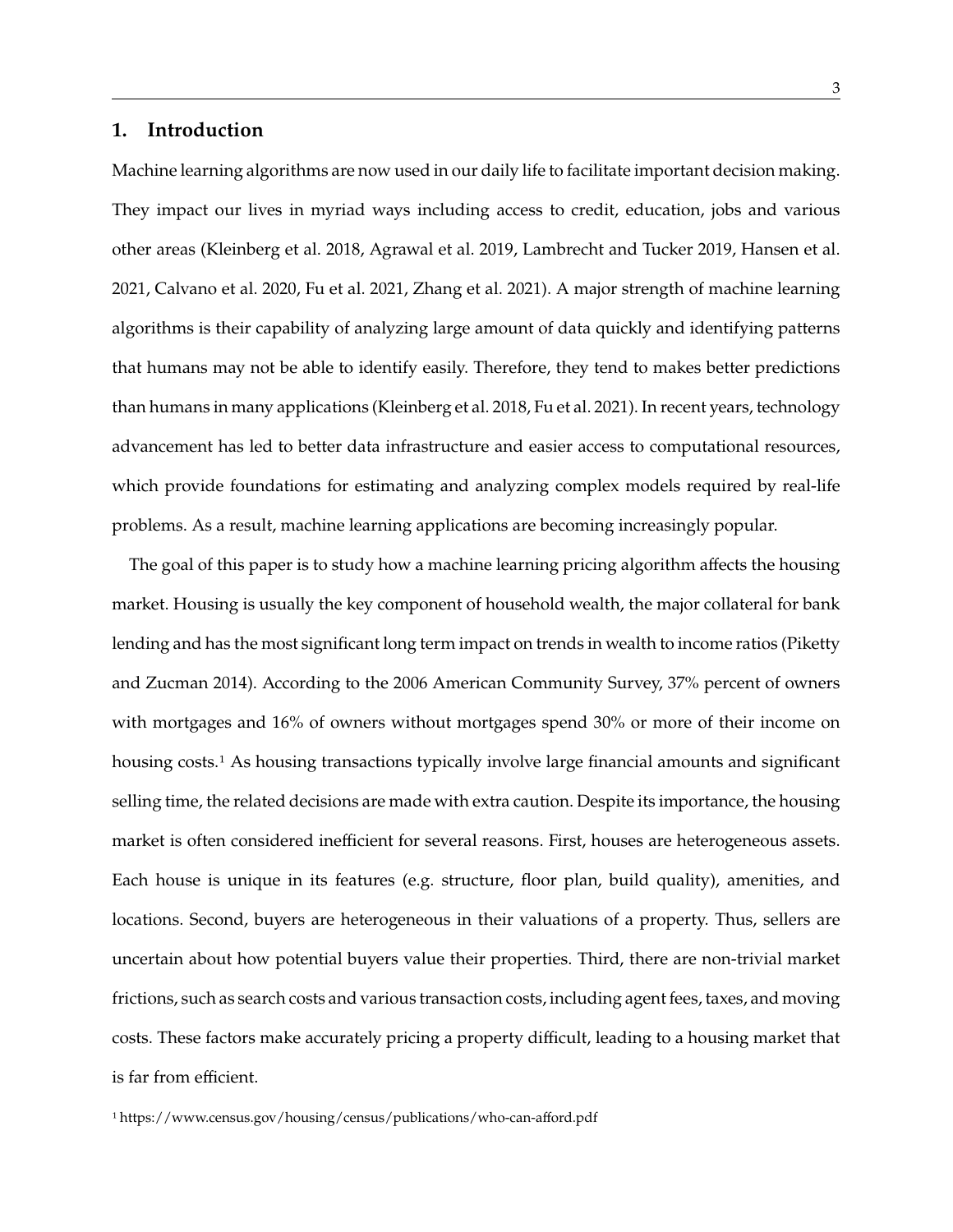The emergence of algorithms that predict market value of properties have the potential to improve housing market efficiency. Several online real-estate marketplaces, such as Zillow, Trulia and Redfin, have proprietary algorithms that estimate property values. These marketplaces display their estimates for free on their websites. Leveraging large amounts of data on millions of properties and massive computational power, these sophisticated algorithms are able to produce reasonable estimates of property values. Since these estimates that signal property values are easily available to buyers and sellers alike, they should work to reduce uncertainty in the housing market and, consequently, make it more efficient. However, uncertainty reduction is only part of the potential effects. As it is difficult to achieve 100% accuracy, these algorithms generate estimates of property values with errors. Such inaccurate estimates may shift beliefs about property values away from the true values, lending certainty to incorrect belief held by buyers and sellers that could impede the selling process. There has been multiple news articles and online discussions on the inaccuracy of these algorithms and how they cause issues for both buyers and sellers in the market.2 In 2017, a homeowner even sued Zillow, claiming that the company's pricing algorithm repeatedly undervalued her house, which was "tortuously interfering with [the homeowner's] market value and marketability of her home".3

In this paper, we specifically focus on the impact of Zillow's pricing algorithm. Zillow is the most popular real estate website in the United States by number of visits, with approximately 36 million unique monthly visitors, $4$  or 27.2% of the market share of visits.<sup>5</sup> It was also the first website to publish algorithm-generated home value estimates for properties nationwide. These estimates are called "Zestimates" and are available for more than 100 million U.S. homes. The 2 For a few examples, see:

5 https://ipropertymanagement.com/research/zillow-statistics

https://www.nytimes.com/2018/09/14/realestate/why-zillow-addicts-cant-look-away.html,

https://www.forbes.com/sites/johnwake/2019/06/30/new-zillow-zestimate-accuracy/

https://www.reddit.com/r/RealEstate/comments/af414e/how\_accurate\_is\_the\_zestimate\_number\_do\_you\_put\_a/.

<sup>3</sup> https://www.courthousenews.com/wp-content/uploads/2017/04/Zillow.pdf

<sup>4</sup> https://www.statista.com/statistics/381468/most-popular-real-estate-websites-by-monthly-visits-usa/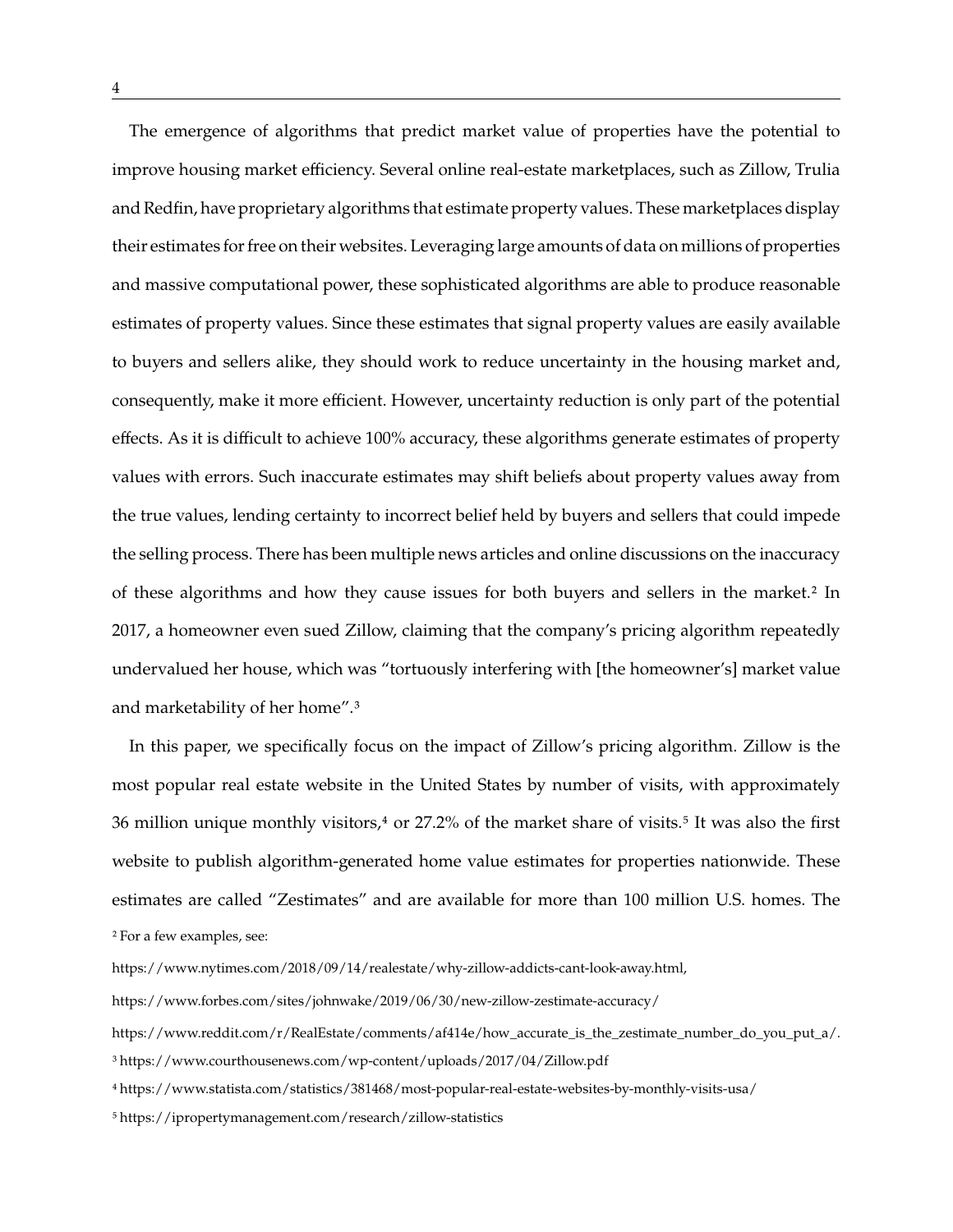Zestimate algorithm intends to provide unbiased signals of the expected selling price of properties. While this claim of being unbiased may be true at the population level across properties, the reported Zestimates tends to over- or undervalue properties at the individual level. Even though the Zestimate of a given property fluctuates from time to time, the value in one period is highly correlated with the value in previous periods. Thus, if a Zestimate undervalues (overvalues) a property in one period, it is likely to continue to undervalue ( overvalue) that property in the future. According to Zillow, for on-market properties, 82.2% of Zestimates are within 5% of selling price, 95.5% of Zestimates are within 10% of selling price, and 98.8% of Zestimates are within 20% of selling price.6 Both undervalued and overvalued Zestimate could be problematic, as an undervalued Zestimate could lead to lower belief in the property value and may result in a lower selling price, while an overvalued Zestimate could lead to incorrectly high expectations of the property value and result in inefficient search and a longer selling time. Thus, despite the fact that Zestimate can reduce uncertainty in the housing market, it is unclear how Zestimate affects buyer and seller welfare. This motivates our first objective, which is to examine how Zestimate affects the housing market in terms of market outcomes, including listing price, sales price, time on market, buyer welfare and seller welfare.

The second objective of this paper is to examine how the impact of Zestimate differs across neighborhoods. Housing is usually the largest asset of a household's portfolio, but it tends to account for a larger portion of family wealth for the poor than the rich. According to a study by Apartment List, <sup>7</sup> "those in the lowest [income] quartile make only 27% as much as the median household, but they still need to pay 79% of what the median household does each month to housing." The study also shows that the share of income spent on housing among homeowners steadily increases from around 10% to about 90% as we move from the highest income group to the lowest income group. Arguably housing matters more for the poor than for the rich. However,

6 https://www.zillow.com/z/zestimate/

7 https://www.apartmentlist.com/research/housing-markets-and-income-inequality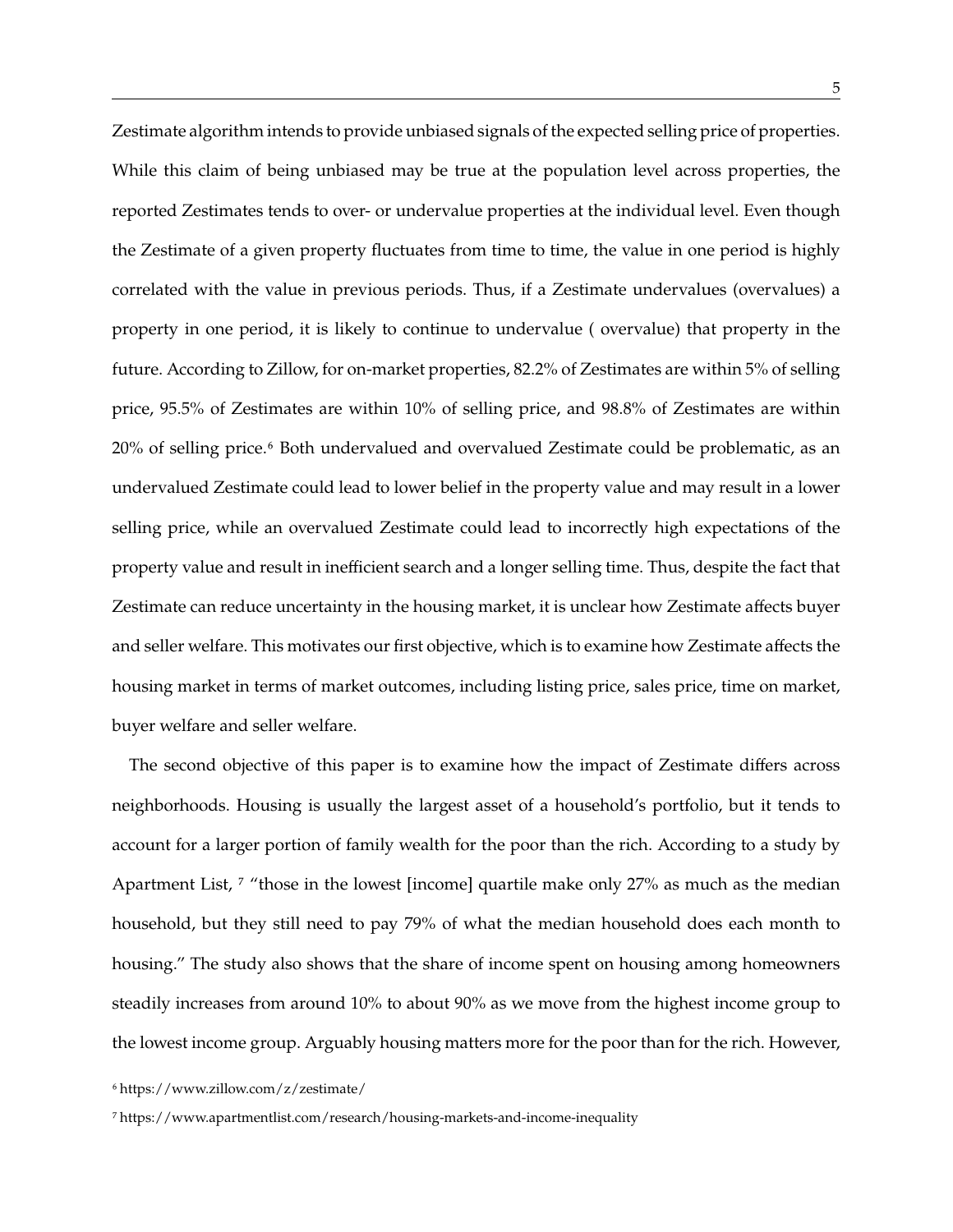we notice that Zestimate is less accurate in poor neighborhoods than in other neighborhoods. Zillow measures Zestimate error by the percentage difference between the Zestimate and the selling price,<sup>8</sup> and we follow Zillow's approach to calculate Zestimate errors for each property in our sample. We divide the neighborhoods in our sample into three groups – poor neighborhoods, mid-range neighborhoods, and rich neighborhoods, and find that Zestimate error has the largest spread in poor neighborhoods, suggesting that Zestimate is less accurate in poor neighborhoods.

The Zestimate algorithm relies on finding comparable properties based on property features to generate an estimate of a property's market value. Zillow obtains the data on property features from public records and user-submitted information. If a property feature value is missing for a property on Zillow, then the Zestimate algorithm inevitably finds comparable properties that differ from the focal property on this feature. In this case, the comparable properties are less comparable to the focal property, and the Zestimate value generated based on these comparable properties would be less accurate. We found that on average fewer property features are available in poor neighborhoods, either because homeowners do not actively provide their property features on Zillow or because public records are less well-maintained, which could contribute to the lower Zestimate accuracy in these areas. Other possible causes include lower data accuracy and lower transaction volume in poor neighborhoods.

All other things being equal, less accurate Zestimate would lead to more harm or less benefit, because it provides a more erroneous signal and reduces uncertainty to a less extent. However, it is important to note that the impact of Zestimate also depends on the prior uncertainty about property values in absence of Zestimate, and it is unclear how poor neighborhoods and rich neighborhoods differ in the prior uncertainty. On the one hand, poor people tend to get less education and have less access to high-quality information or competent sales agents to facilitate their decisions. As a result, they may face greater uncertainty over property values. On the other hand, properties in 8 Note that selling price is endogenous and may be affected by Zestimate, therefore this is a rough measures of Zestimate accuracy. We will employ other measure of Zestimate accuracy later in the paper.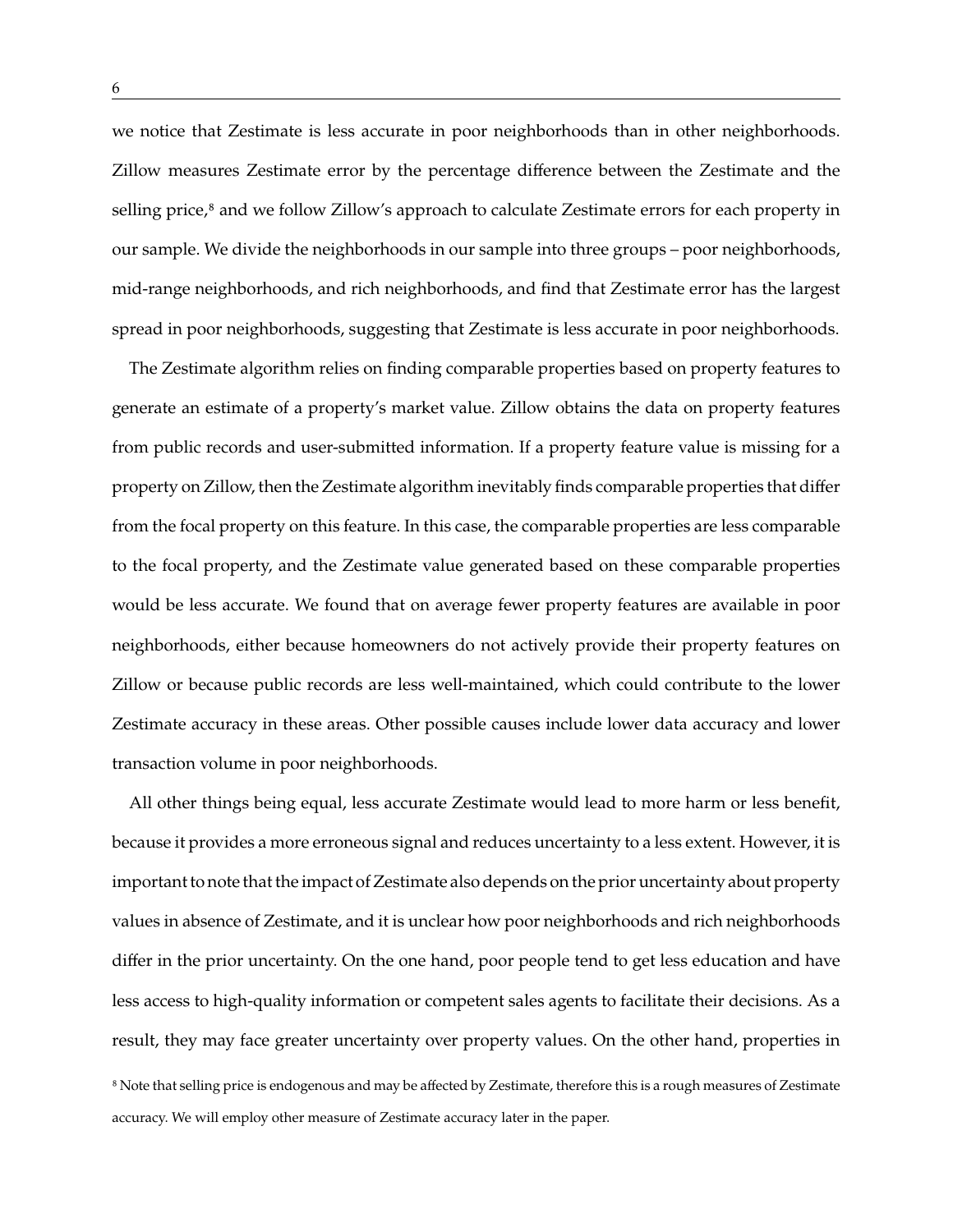poor neighborhoods are more standardized as opposed to properties in rich neighborhoods that usually have unique features. Therefore, the inherent uncertainty about property values may be lower.

In summary, the impact of Zestimate on poor neighborhoods is ambiguous at a conceptual level. On the one hand, Zestimate may hurt poor neighborhoods as compared with other neighborhoods, because Zestimates are less accurate in poor neighborhoods. On the other hand, the prior uncertainty may differ in poor neighborhoods and other neighborhoods, and Zestimate could benefit the poor neighborhoods more if sellers and buyers in poor neighborhoods face greater uncertainty in absence of Zestimate. Resolution of this ambiguity demands empirical testing and motivates our second objective to identify how and to what extent Zestimate affects social inequality in terms of buyer welfare and seller welfare.

Recall that Zestimate has two potential effects: first, it reduces uncertainty about a property's value; second, it shift the belief about about a property's value. To tease out these two effects and evaluate the impact of different policy simulations on buyer and seller welfare, we build a structural model of the housing market.

We model the home selling process as a discrete-time, infinite horizon problem. A homeowner lists her property on the market and becomes a seller. As the seller lists the property, she sets a listing price, which is revealed to all the potential buyers, as well as a reservation price, which is the lowest offer value that the seller is willing to accept. In the subsequent periods while the property stays on the market, the seller can update the listing price and the reservation price at the beginning of each period. The potential buyers have heterogeneous valuations of the property because of their idiosyncratic tastes. In each period, one potential buyer decides whether to visit the property or not based on his current belief of the property's value. If the buyer decides to visit the property, then he incurs a visiting cost and realizes his own true valuation of the property after the visit. Next, the buyer and the seller engage in a bargaining process, in which the buyer reveals his valuation and the seller reveals her reservation price. If the buyer's valuation is higher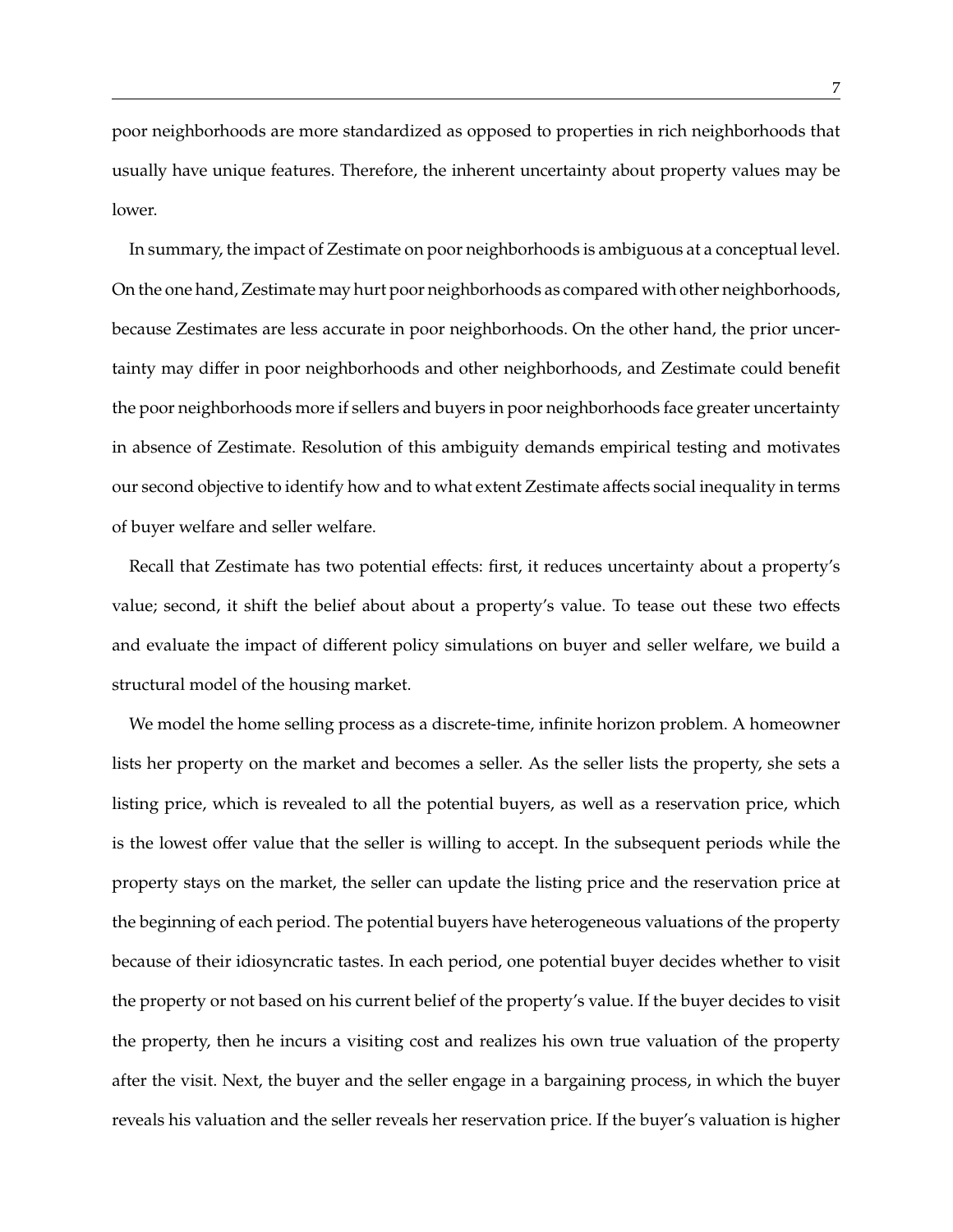than the seller's reservation price, then the property is sold. The final selling price is a bargaining outcome, which depends on the buyer's relative bargaining power, unless the bargaining outcome is higher than the listing price, in which case the property is sold at the listing price. If the buyer's valuation is lower than the seller's reservation price, then the buyer walks away while the seller stays on market until next period.

When a buyer walks away, the remaining buyers and seller go through an updating phase where they reassess their value of the property. To understand the nature of this updating, we need to set how information is generated and updated in the model. A property's worth is reflected by how potential buyers value it. While potential buyers have heterogeneous valuations of a property, the mean of true buyer valuations (i.e., valuations that would be revealed to them if they visited the property) can be viewed as a measure of the property value. With a slightly abuse of the term, we call the mean of true buyer valuations of a property the "true value" of the property. The buyers and the seller are uncertain about this true value of a property, and they form a belief about it based on observed characteristics and population level market trends. As a property stays on the market, the buyers and the seller gradually learn about the true value and update their beliefs. When a property is not sold after a buyer's visit, the seller and future potential buyers observe this signal and update their beliefs about the true value of the property. With these updated beliefs about true property values, buyers and sellers make decisions in subsequent rounds to maximize their expected utilities.

Now, we turn to the impact of Zestimate on this basic model. As mentioned above, Zestimate is an estimate of a property's market value, or the expected selling price. Note that the buyers and seller are uncertain about the expected selling price only because they are uncertain about the true value of the property, as they observe all the property features and know the entire selling process. Therefore, Zestimate effectively provides a signal of the true property value. Buyers and sellers update their beliefs about the true property value based on the Zestimate signal. By modeling Zestimate as a signal that updates beliefs about the true property value under a Bayesian learning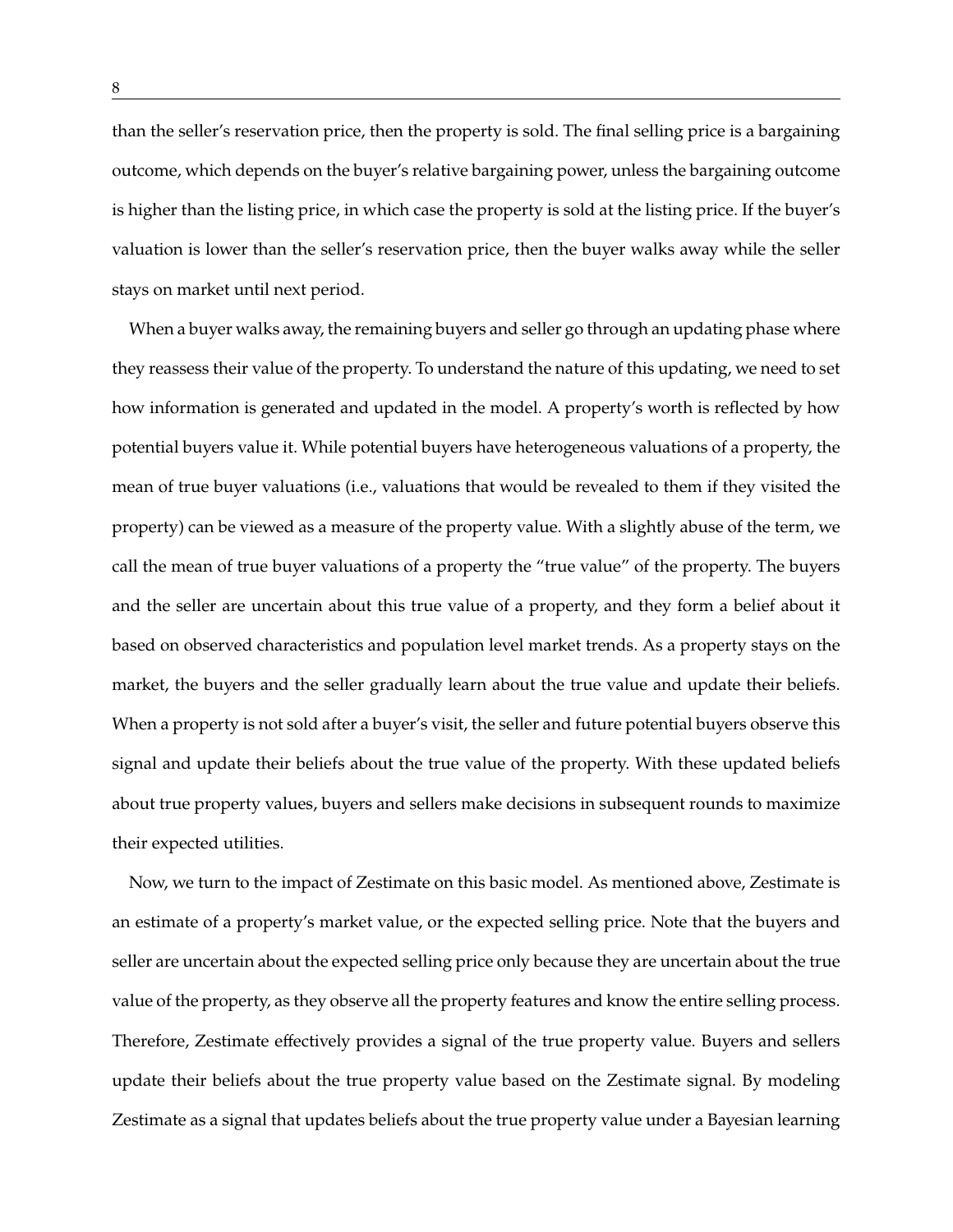framework, we capture the two effects of Zestimate: first, it reduces uncertainty in the belief about the true value; second, it shifts the mean belief about the true value.

We estimate our model using data on properties in Pittsburgh that were listed between February and October 2019. There are 3,724 properties in total, among which 1,080 properties are in poor neighborhoods, 1,681 properties are in mid-range neighborhoods, and 963 properties are in rich neighborhoods. For each property, we observe its Zestimate, Zestimate range, and Zestimate value history at roughly two-weeks interval. We also observe each property's on-market activity, including listing time, initial listing price, listing price updates, selling time, and final selling price. In addition, we observe a rich set of property features, including detailed location information, property structure, size, number of bedrooms, number of bathrooms, flooring, appliances and many other home characteristics.

## **The Key Findings**

Our estimation results show that the average noise to information ratio9 of Zestimate is 4.9303, which suggests that Zestimate has non-trivial effect on buyers' and sellers' beliefs about property values. In addition, the variance of the prior belief about true value in the absence of Zestimate is larger in poor neighborhoods than in other neighborhoods, which suggests that people in poor neighborhoods face greater uncertainty about property value in the absence of Zestimate, and therefore could potentially benefit more from an accurate signal of property value.

To examine the effect of Zestimate, in the first of our counterfactual analyses, we calculate the market outcomes and welfare when Zestimate is removed, and compare them with those in the case where Zestimate is included. We find that on average across all properties Zestimate leads to overall listing prices, higher selling prices, longer times on market, and more importantly, higher buyer welfare and higher seller welfare. Specifically, Zestimate leads to an average of 4.42% increase in buyer surplus, 7.53% increase in seller profit, and 6.16% increase in total surplus.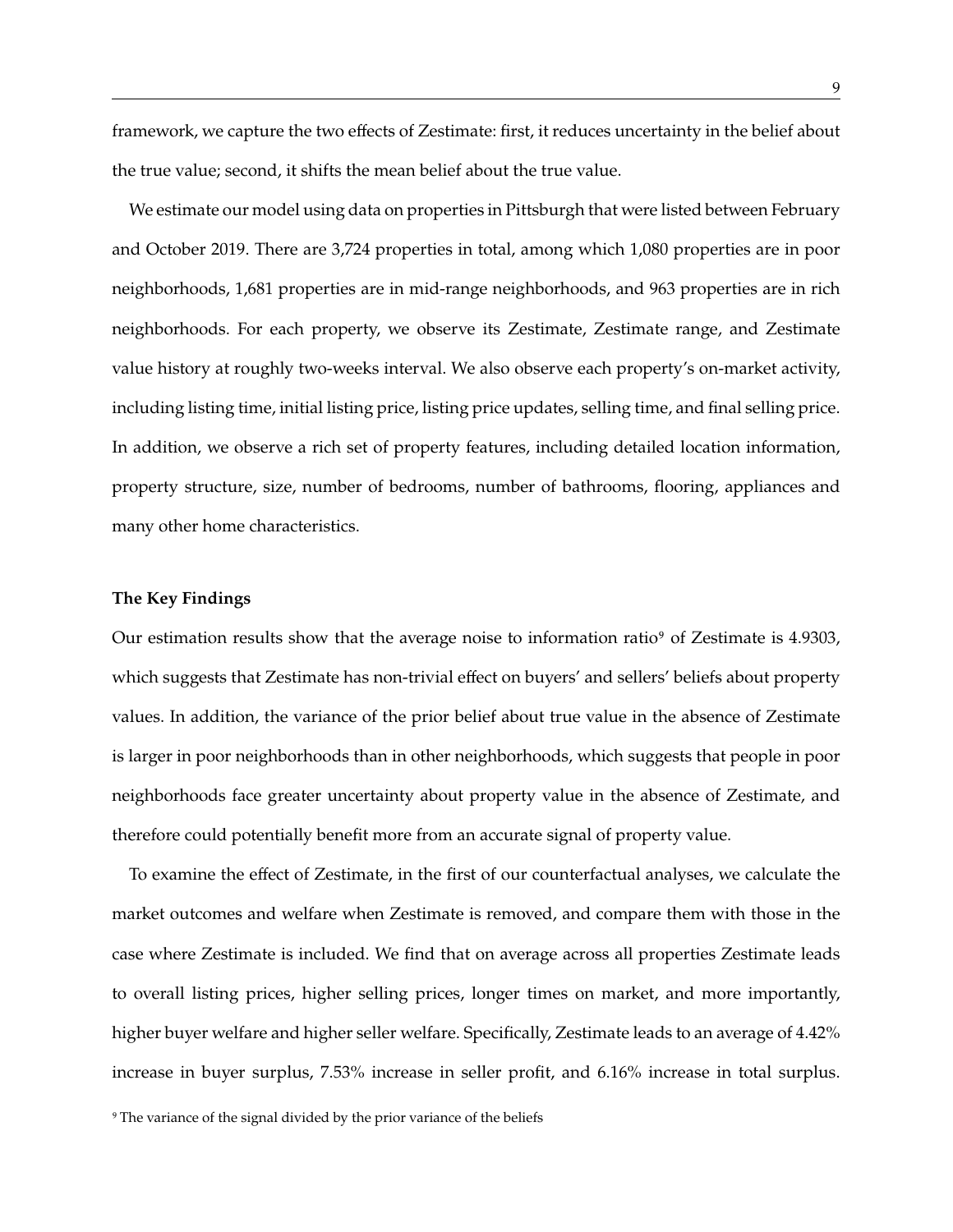Even though Zestimate underestimates the final sales price for about 40% of the properties, it only leads to a seller welfare loss for 19.04% of the properties. Moreover, while Zestimate is least accurate in poor neighborhoods, it leads to the greatest average total welfare increase in poor neighborhoods – 7.09% as compared to 5.67% and 5.96% in mid-range neighborhoods and rich neighborhoods, respectively. Specifically, the average seller profit increases in poor, mid-range, and rich neighborhoods are 8.58%, 6.89% and 7.47%, respectively, and the average buyer surplus increases in poor, mid-range, and rich neighborhoods are 4.75%, 4.36% and 4.15%, respectively.

Although our results show that the current implementation of Zestimate already leads to greater total welfare increase in poor neighborhoods (as compared to other neighborhoods), it is also clear that more accurate Zestimates could benefit poor neighborhoods more. Buyers and sellers in poor neighborhoods are not reaping the full benefits of the Zestimate algorithm. As discussed before, there are multiple reasons why Zestimate is less accurate in poor neighborhoods, and one important reason is poor input data quality. Zillow allows homeowners to provide or update home characteristics information to improve Zestimate accuracy,<sup>10</sup> yet we find on average fewer home characteristics are available for properties in poor neighborhoods. Therefore, homeowners could provide more information about their properties and benefit from a more accurate Zestimate. We undertake a second counterfactual analysis to evaluate how much poor neighborhoods are losing because of less accurate Zestimates. We increase Zestimate accuracy in poor neighborhoods up to the Zestimate accuracy in mid-range neighborhoods, which has the highest Zestimate accuracy among the three neighborhood groups. The results show that if, on average, Zestimates in poor neighborhoods were as accurate as Zestimates in mid-range neighborhoods, the average total surplus change would be 9.30%. Compared to the total welfare change of 7.09% with current Zestimate accuracy in poor neighborhoods, this suggests the potential positive impact of Zestimate on total surplus in poor neighborhoods could further increase by 31.17% with higher accuracy.

10 https://www.zillow.com/sellerlanding/edityourhome/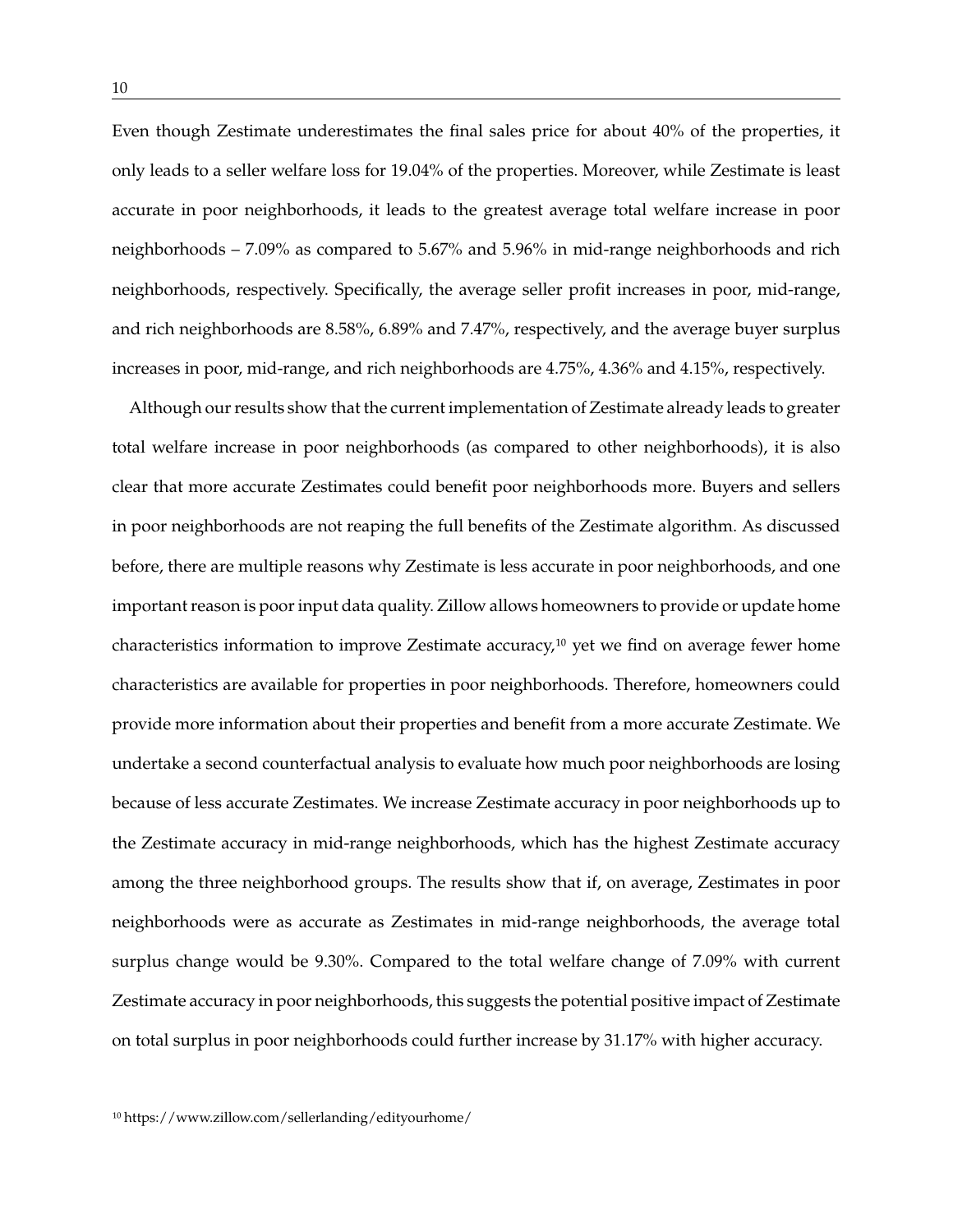## **Understanding the Mechanism**

To understand the results, let us examine how Zestiamte impacts the housing market. Zestimate, as an estimate of the market value of the property, provides a signal of the true property value and influences the beliefs of both buyers and sellers. It has two effects on the beliefs about true property value: 1) it reduces the variance (uncertainty) of the belief about the true value; 2) it shifts the mean belief. We next discuss these effects one by one.

We first discuss the effect of variance (uncertainty) reduction on the seller's listing price. First note that the listing price is a commitment device that sellers use to attract buyers to visit the property, as a buyer knows that the final selling price is capped at the listing price. That is, by setting a listing price, the seller encourages buyer visits by passing some of the surplus to the buyer when the buyer-revealed valuation is significantly greater than the listing price. This implies that the lower the listing price, the greater will be the buyer's propensity to visit the property. Next, note that the uncertainty in buyer's valuations is positively related to the buyer's propensity to visit the property, which allows the buyer to learn about its true value and see if it is worth purchasing. The greater the uncertainty in buyer's valuations, the greater will be the option value of search for the buyer. Why? This is because as the uncertainty increases, then from the buyer's perspective, the probability that her revealed valuation upon visit is either very high or very low will also increase. The very high and the very low draws have an asymmetric impact on the buyer's expected benefit of visit. The buyer's surplus will be higher if she receives a very high draw upon visit as compared to a high draw, since in either case she will buy the property, and the magnitude of her surplus will be positively related to the magnitude of her draw. On the other hand, the buyer's surplus will be the same regardless of whether she gets a low or a very low draw upon visit, since she will not buy the property in either case. This asymmetric impact results in the expected benefit of visit to increase with the increase in uncertainty.

It follows from the above discussion that all else being the same, if the buyer's uncertainty decreases because of the information provided by Zestimate, then the buyer's propensity to visit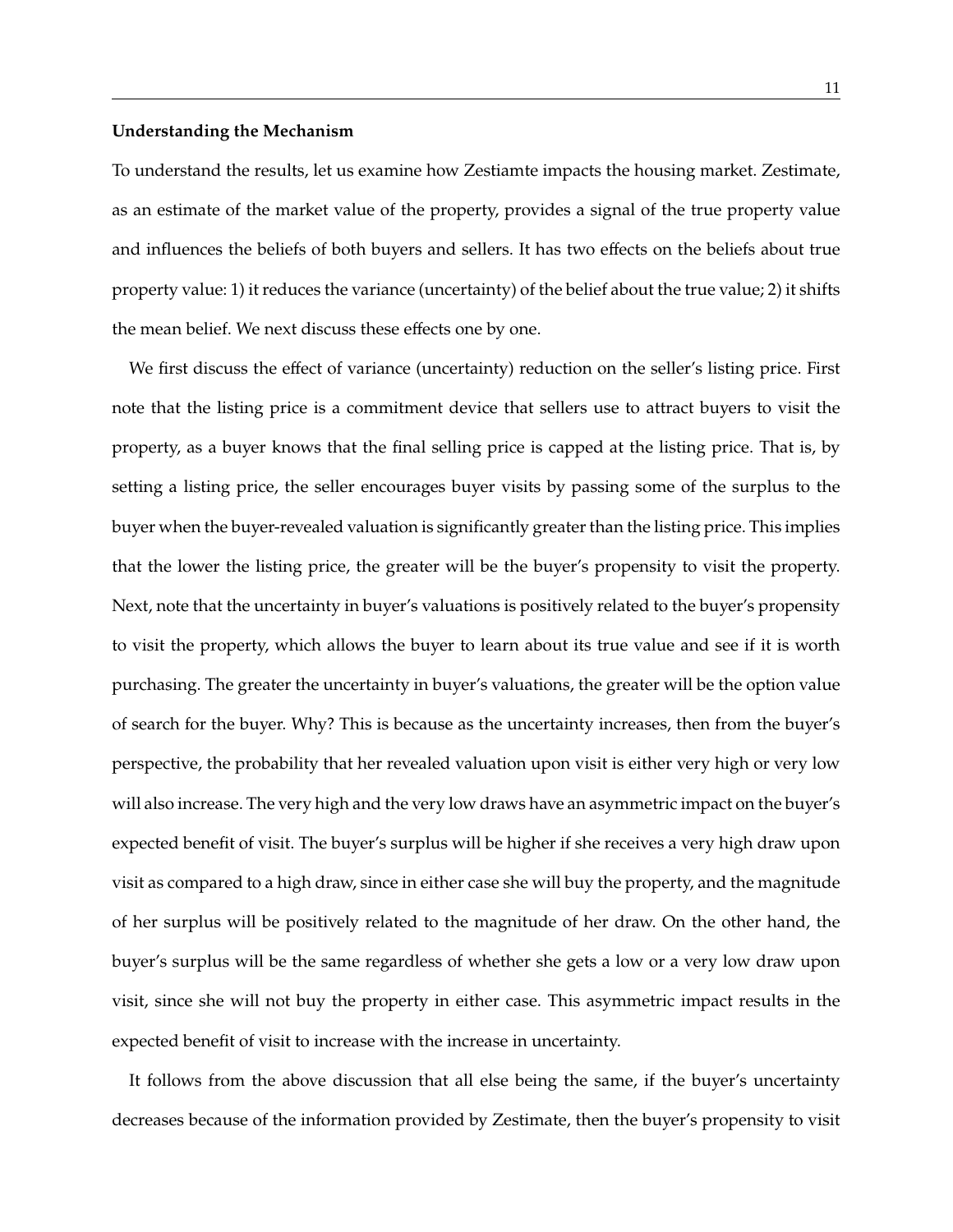the property will also decrease. Now to offset this decrease in visit probability, the seller will decrease the listing price in order to encourage more buyer visits. This implies that the greater the uncertainty reduction because of Zestimate, the lower will be the listing price.

We next discuss the impact of uncertainty reduction on the seller's reservation price – where the reservation price in each period is the lowest price that the seller will accept in that period. The seller's reservation price in a given period is directly related to the expected future profits that the seller would make if the property does not get sold - the greater the expected future profit of the property if it is does not get sold, the greater will be the reservation price in the current period. In what follows, we will explain why an increase in buyer's uncertainty will lead to a decrease in the expected future profits of the seller, and thereby a decrease in the reservation price.

If the property does not get sold in the present time period, it leads to a decrease in future buyers' valuations of the property. This is because if a property is not sold in the current period, it signals to the future buyers that the true value of the property belongs to the lower part of the distribution their beliefs. This decrease in valuations of future buyers will lead to lower future expected profits for the seller since the seller would have to decrease the listing price in the future. Note that the larger the variance of the buyers' beliefs about the true property value, the greater will be decrease in the valuations of future buyers if the property is not sold. Why? This is because high uncertainty in valuations implies that from the buyer's perspective, the true property value could come from a broad range of values. Thus if the property is not sold, then from the future buyers' perspective, there is a reasonable chance that the true value of property might be really low, which then leads to a large reduction in their valuations. This will lead to lower expected future profits, which then leads to a lower reservation price.

Thus, we see that the greater the uncertainty in the buyer's valuation, the lower will be the reservation price. In a similar vein, when the buyer has lower uncertainty in her beliefs about the true property value, the seller will have a higher reservation price. This implies that the greater the uncertainty reduction because of Zestimate, the higher will be the seller's reservation price.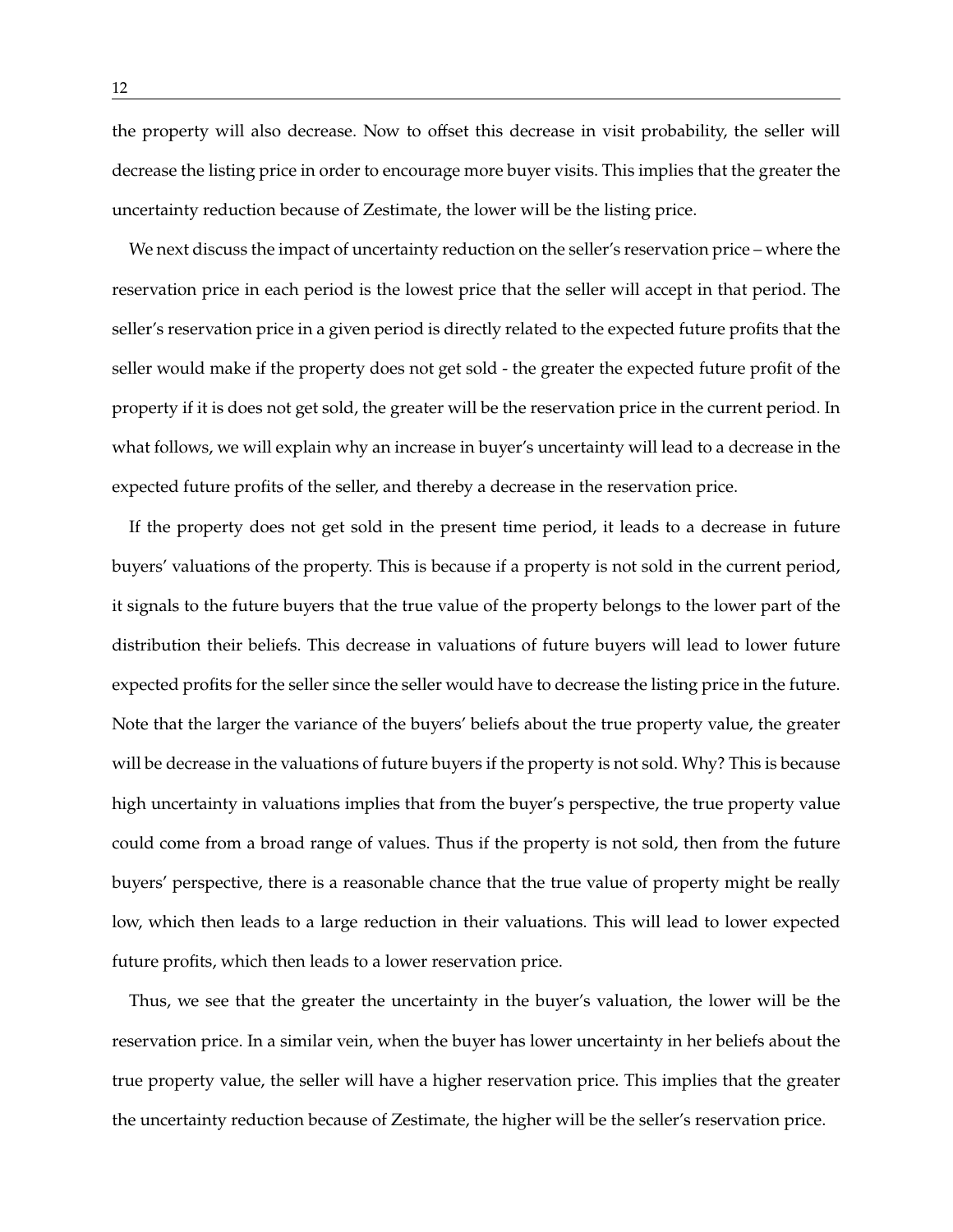We next discuss the impact of uncertainty reduction by Zestimate on the time on market. This follows directly from the impact of uncertainty reduction on reservation price. Since the actual draws of buyer valuations are not affected by the beliefs about the true value, a higher reservation price will imply that the property is less likely to be sold and will be on the market for a longer time. This implies that the greater the uncertainty reduction because of Zestimate, the greater will be the time on the market.

Finally, we discuss the impact of uncertainty reduction by Zestimate on the final selling price. This follows directly from the impact of uncertainty reduction on the listing price and the reservation price. Note that the final selling price will be a convex combination of the listing price and the reservation price, as determined by the relative bargaining power of the buyer and the seller. Since the decrease in uncertainty by Zestimate leads to an increase in the reservation price and a decrease in the listing price, it implies that the impact of uncertainty reduction on the selling price can go either way. In our case, we find that the uncertainty reduction has a non-significant effect on selling price.

The impact of the shift in the mean beliefs of the buyers' valuations (because of Zestimate) on the prices and the time on market is straightforward. If Zestimate increases the mean beliefs of the buyer's valuations, the seller would set a higher listing price and would have a higher reservation price, in anticipation of higher buyer valuations. Using the same logic as before, a higher reservation price will lead to longer time on market, and a higher reservation price and listing price will lead to higher selling price. On the other hand, if Zestimate decreases the mean belief of the buyer's valuations, then the seller would set a lower listing price and a lower reservation price, which will lead to shorter time on market and a lower selling price.

Next, we move to the discussion of the impact on welfare. Seller welfare is the difference between the selling price and the true value of the property, discounted by the time on market; buyer welfare is the difference between the valuation of the buyer who purchases the property, minus the total visiting costs of all buyers that have visited the property; and the total welfare is simply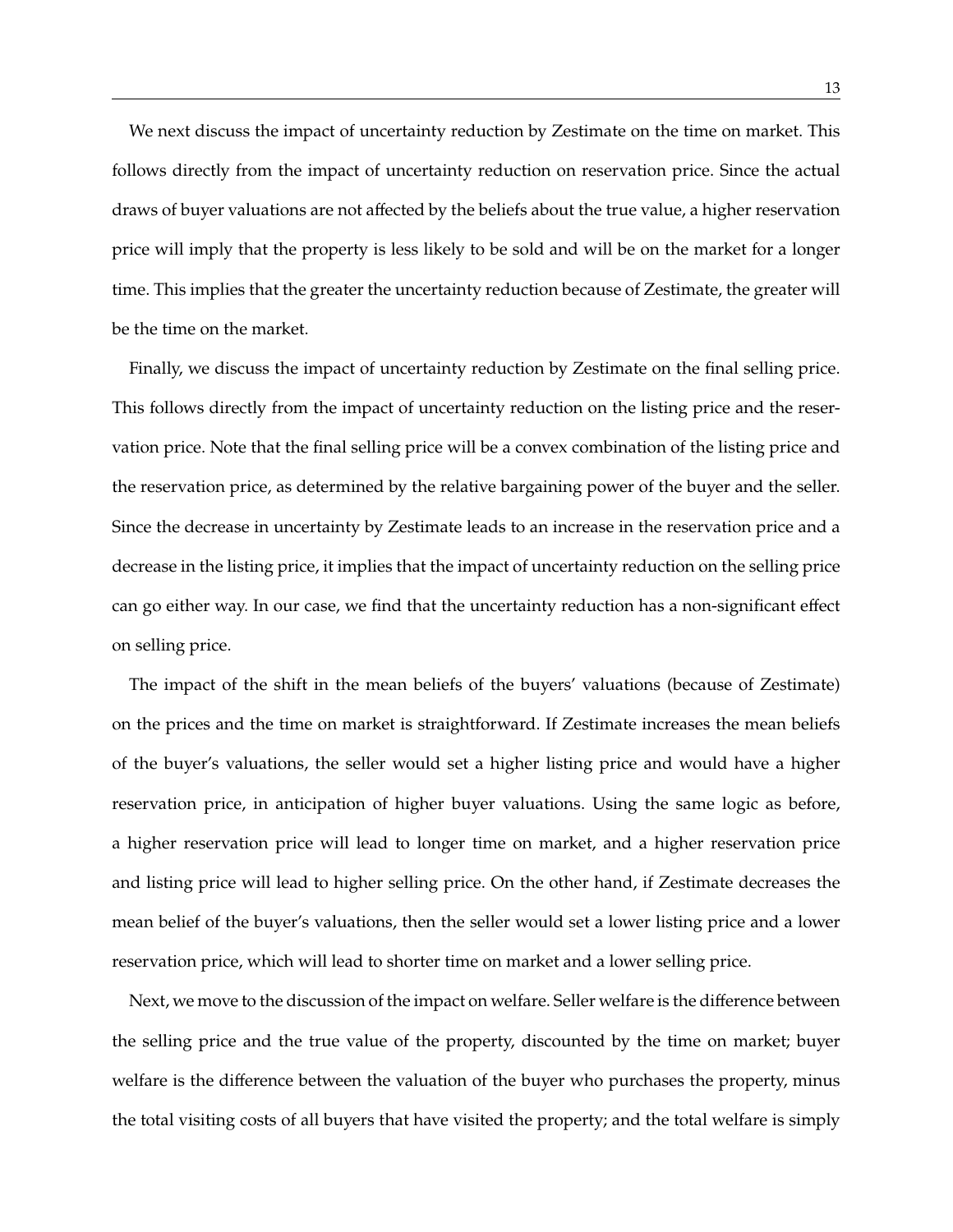the sum of seller welfare and buyer welfare. Since the seller does not heavily discount future and the true value of the property is fixed, the total welfare is largely determined by the valuation of the buyer who purchases the property and the total visiting costs. If the property can be sold to a buyer that truly values the property without much more wasted visiting effort, then the total welfare would be high. In our case, the variance reduction effect and the mean shift effect when Zestimate increases the mean belief both lead to higher reservation price, which result in the property being sold to a buyer with higher valuation with minor increase in visiting cost, and therefore increase the total welfare. In contrast, the mean shift effect when Zestimate decreases the mean belief leads to lower reservation price and the property being sold to buyers with relatively low valuation, and therefore decrease the total welfare. In other words, the variance reduction effect increases total welfare for all the properties, and the mean shift effect increases total welfare for some properties while decreases total welfare for other properties. Therefore, Zestimate overall increases total welfare in the market, and even properties with under-valued Zestimate can still benefit from Zestimate because of the uncertainty reduction effect.

Seller welfare is largely determined by the final selling price. If a property is sold at a higher price within reasonable time, then the seller welfare would be higher. In our case, the variance reduction effect and the mean shift effect when Zestimate increases the mean belief would lead to higher selling prices, and therefore would increase seller welfare. The mean shift effect when Zestimate decreases the mean belief would lead to lower selling price, and therefore would decrease seller welfare. Combining these effects, Zestimate increases seller welfare on average across properties. Buyer welfare has two parts: the utility of the buyer who purchases the property, and the total visiting costs. As discussed before, the variance reduction effect and the mean shift effect when Zestimate increases the mean belief both result in the property being sold the a buyer with higher valuation with an increase in total visiting efforts. Our results suggest that the increase in the utility of the buyer who purchases the property is higher than the increase in the total visiting costs, and therefore buyer welfare increases. In contrast, the mean shift effect when Zestimate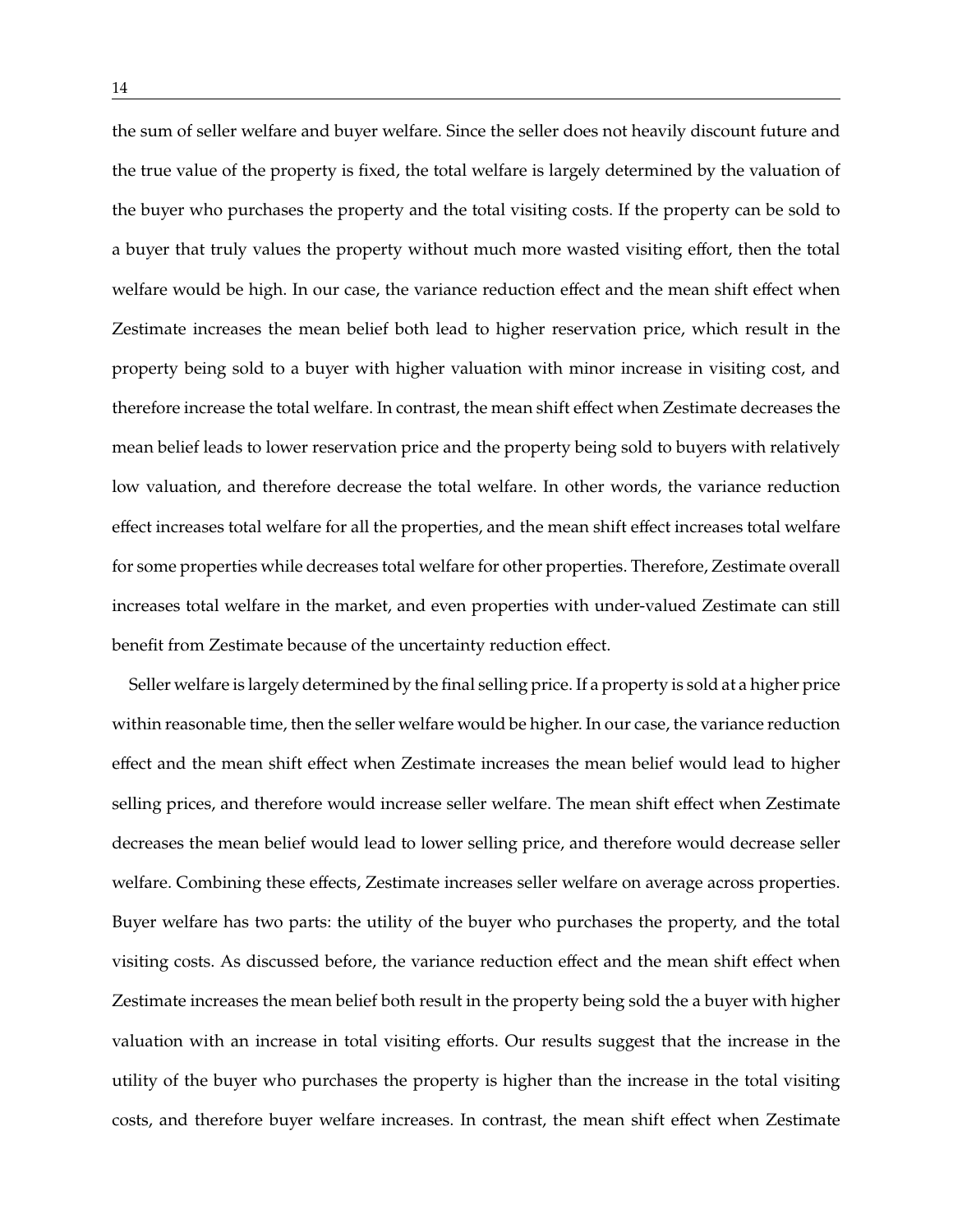decrease the mean belief would lead to an decrease in buyer welfare. Combining these effects, Zestimate increases buyer welfare on average across properties.

Compared to people in other neighborhoods, people in poor neighborhoods face greater uncertainty about property values to begin with, probably because people in poor neighborhoods are generally less educated, and have less access to high quality information or agents to help them make decisions. Therefore, although Zestimate is less accurate in poor neighborhoods, it actually has larger impacts, and therefore leads to higher increases in both seller profit and buyer surplus in poor neighborhoods.

## **Related Literature**

This paper is related to four streams of literature. The first is the literature on machine learning and human decision making. As machine learning algorithms are increasingly used to facilitate decision making, an important question to ask is whether algorithms can improve human decisions. Kleinberg et al. (2018) showed that a machine learning model can improve bail decisions, as the model can reduce crime rates with no change in jailing rates or reduce jailing rates with no change in crime rates, and these benefits can be achieved with reduced racial disparities. Similar results have been reported in the context of crowd lending(Fu et al. 2021) and resume screening (Cowgill 2018). This paper adds to the literature by showing that a popular pricing algorithm can benefit the housing market and increase both seller welfare and buyer welfare.

The second is the literature on the impact of machine learning algorithms on social inequality. Arising with the popularity of machine learning algorithms is the concern about the potential disparate impacts these algorithms may create. Lambrecht and Tucker (2019) conducted a field test on a popular advertising platform and found that job advertisements in science, technology, engineering, and math (STEM) fields are shown more often to men than to women, and the difference is largest for individuals in their prime career years. Obermeyer et al. (2019) found significant racial bias in a commercial prediction algorithm widely used in the healthcare industry, as black patients are considerably sicker than white patients in reality at the same level of predicted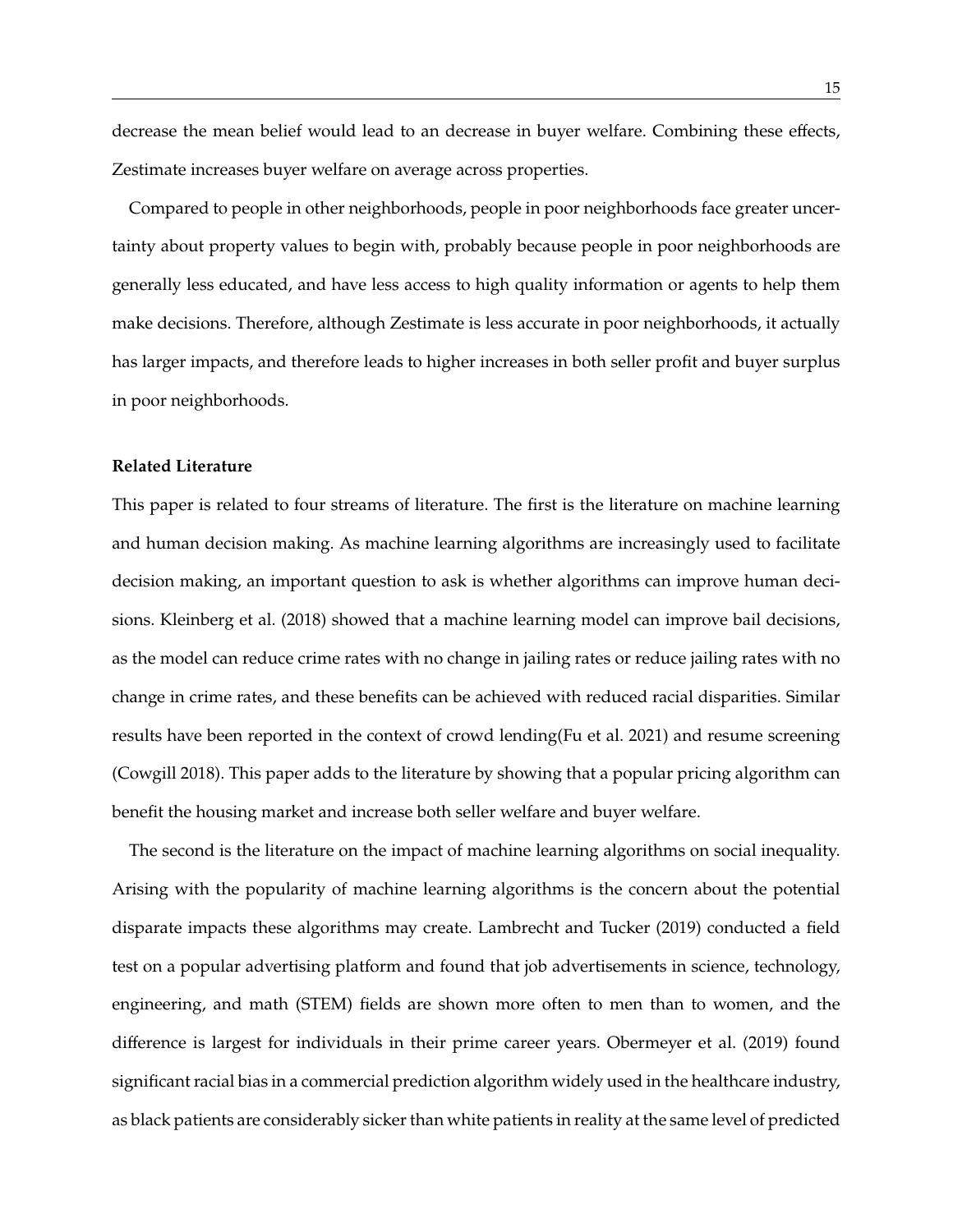risk. Zhang et al. (2021) showed that Airbnb's smart-pricing algorithm reduced the revenue gap between white and black hosts conditional on the adoption, but black hosts were significantly less likely than white hosts to adopt the algorithm, so at the population level, the revenue gap increased after the introduction of the algorithm. This paper adds to the literature by showing that Zestimate may reduce socio-economic inequality as it leads to highest increase in total welfare in poor neighborhoods, despite of being least accurate in poor neighborhoods.

The third is the literature on housing market models and racial differentials in housing markets. Many models have been proposed to characterize housing market (Smith 1969, Wheaton 1990, Salant 1991, Merlo et al. 2015), and several papers have shown that blacks pay higher price than white for equivalent units in housing market (King and Mieszkowski 1973, Ihlanfeldt and Mayock 2009, Straszheim 1974), and similar racial discrimination has been found in online short term rental marketplace for both consumers (Edelman et al. 2017, Cui et al. 2020) and hosts (Zhang et al. 2021). Lu (2019) and Yu (2021) both show Zestimate might reduce racial disparities in housing market by providing less biased information. This paper adds to the literature by showing that Zestimate might reduce inequality because people in poor neighborhoods face the greatest uncertainty and therefore could benefit most from a pricing algorithm, yet they are still missing out some of the benefit due to the less accurate estimates.

The last is the literature on Bayesian learning. The Bayesian updating framework has been widely used in modeling consumer learning, and learning models have contributed greatly to our understanding of consumer behavior (Erdem and Keane 1996, Erdem 1998, Mehta et al. 2003, 2008, Erdem et al. 2008, Ching et al. 2013, Zhao et al. 2013, Huang et al. 2014) in marketing. In this paper, we apply the framework to model Zestimate as a signal that reduces uncertainty and shift mean belief. Different from most of the previous learning models where consumers learn towards true values from unbiased signals, in our case Zestimate signals are not unbiased at individual property level, and the under- and over- valuation of Zestimate can have systematic effects on housing market outcomes.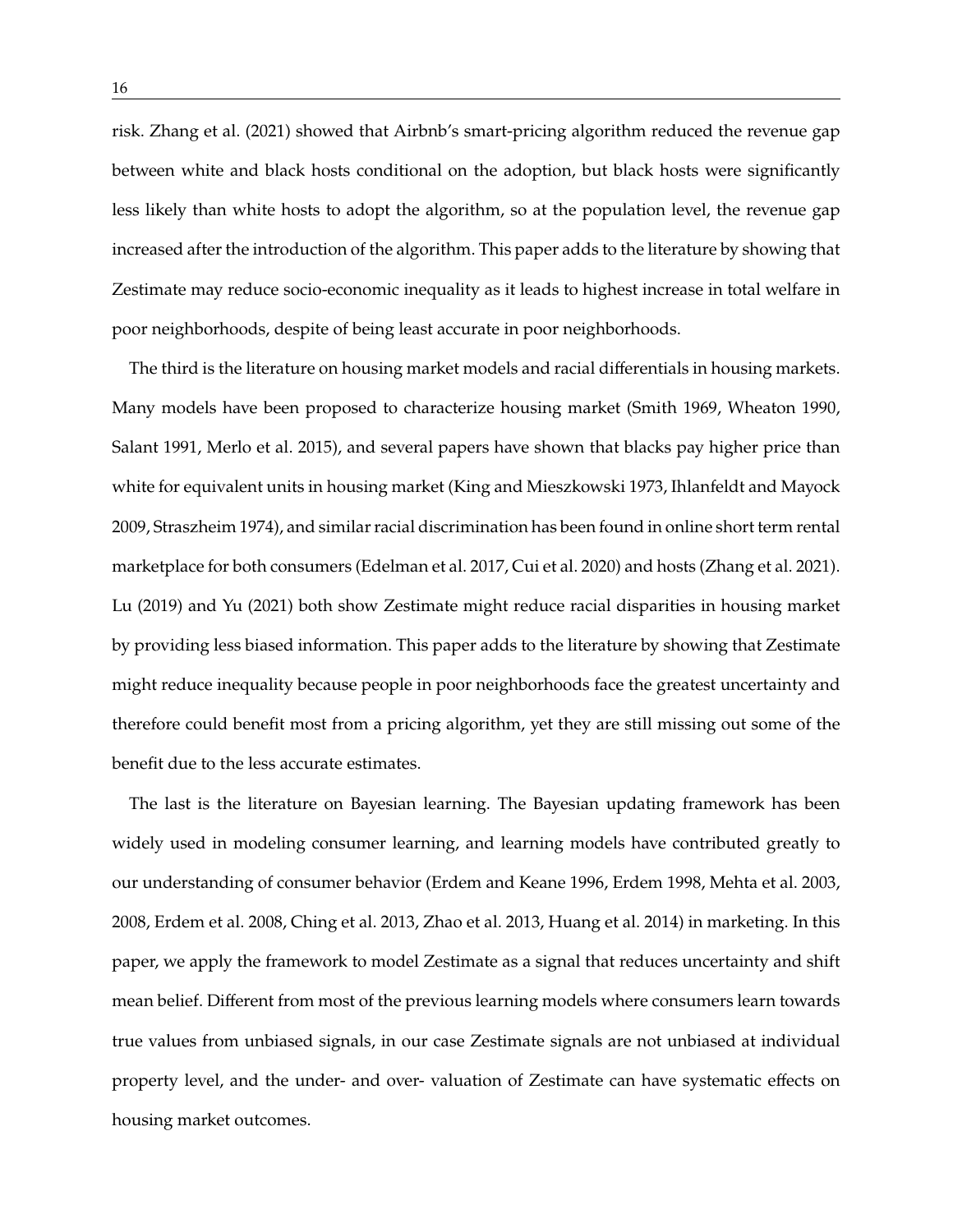## **2. Model-free Evidence**

This paper aims to examine the impact of Zillow's pricing algorithm. Zillow is the leading real estate website in the United States and the has been publishing algorithm generated home value estimate for individual properties, which is called "Zestimate", since 2006. Zestimate is currently available for 104 million properties in the United States, including both on-market properties and off-market properties. In this paper, we focus on on-market properties in Pittsburgh, Pennsylvania.



**Figure 1 Screenshot of the top of a property page on Zillow**

#### **2.1. Data**

Our sample consists of properties that were listed between February and October 2019 in Pittsburgh. There are 3,724 properties in total and they are spread across 140 different neighborhoods. Each property has an individual page on Zillow, where Zestimate is displayed on the top along with some other important information, including listing price, address, and size of the property, as shown in Figure 1. In addition, there is a section on the property that shows more detailed information about Zestimate, including Zestimate range and Zestimate history, as shown in Figure 2. While Zestimate is the estimated market value of a property, Zestimate range is the range in which the selling price is predicted to fall. According to Zillow, a wider Zestimate range "generally indicates a more uncertain Zestimate, which might be the result of unique home factors or less data avilable for the region or that particular home". Zillow also notes that "it's important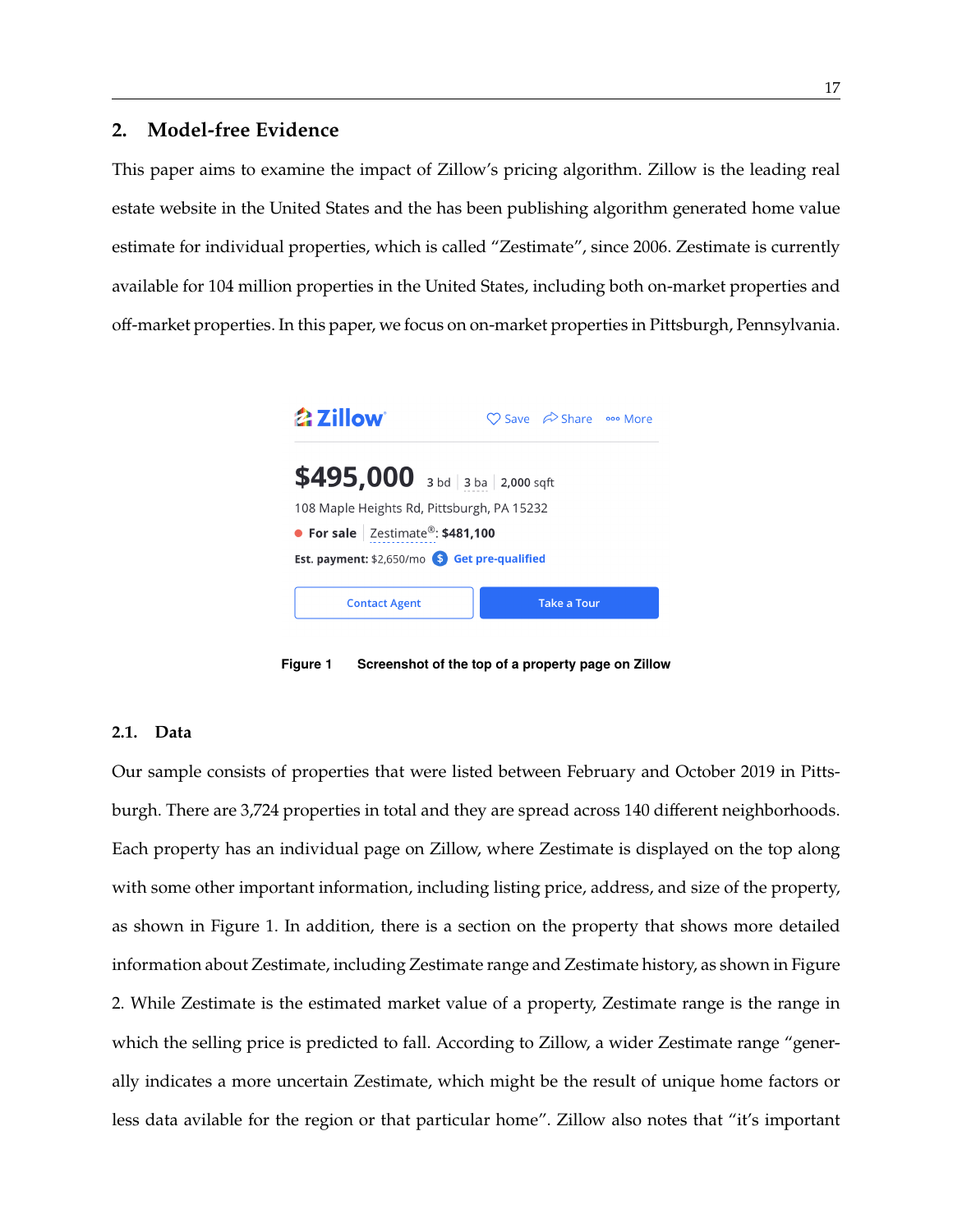to consider the size of the Estimated Sale Range (Zestimate Range) because it offers important context about the Zestimate's anticipated accuracy".11 Zestimate history shows Zestimate values for a property in historical time points. It is important to note that these "historical Zestimates" are not necessarily the Zestimates that were displayed in the past. When Zillow updates the Zestimate algorithms, it may recalculate historical values using the the updated algorithms retroactively. In other words, these historical Zestimates are the estimated market values in the past based on the current Zestimate algorithm. While they are calculated based on the most updated algorithm, Zillow does not allow future information to influence a historical Zestimate, thus a sales in 2020 could not affect a historical Zestimate in 2019.



## **Estimated market value**

**Figure 2 Screenshot of the estimated market value section of a property page on Zillow**

For each property, we observe its Zestimate, Zestimate range and Zestimate history at roughly two-week intervals for the entire period when the property was on the market. We also observe its on-market activities, including listing time, initial listing price, listing price updates, selling time and final selling price. In addition, we observe a rich set of property features, including detailed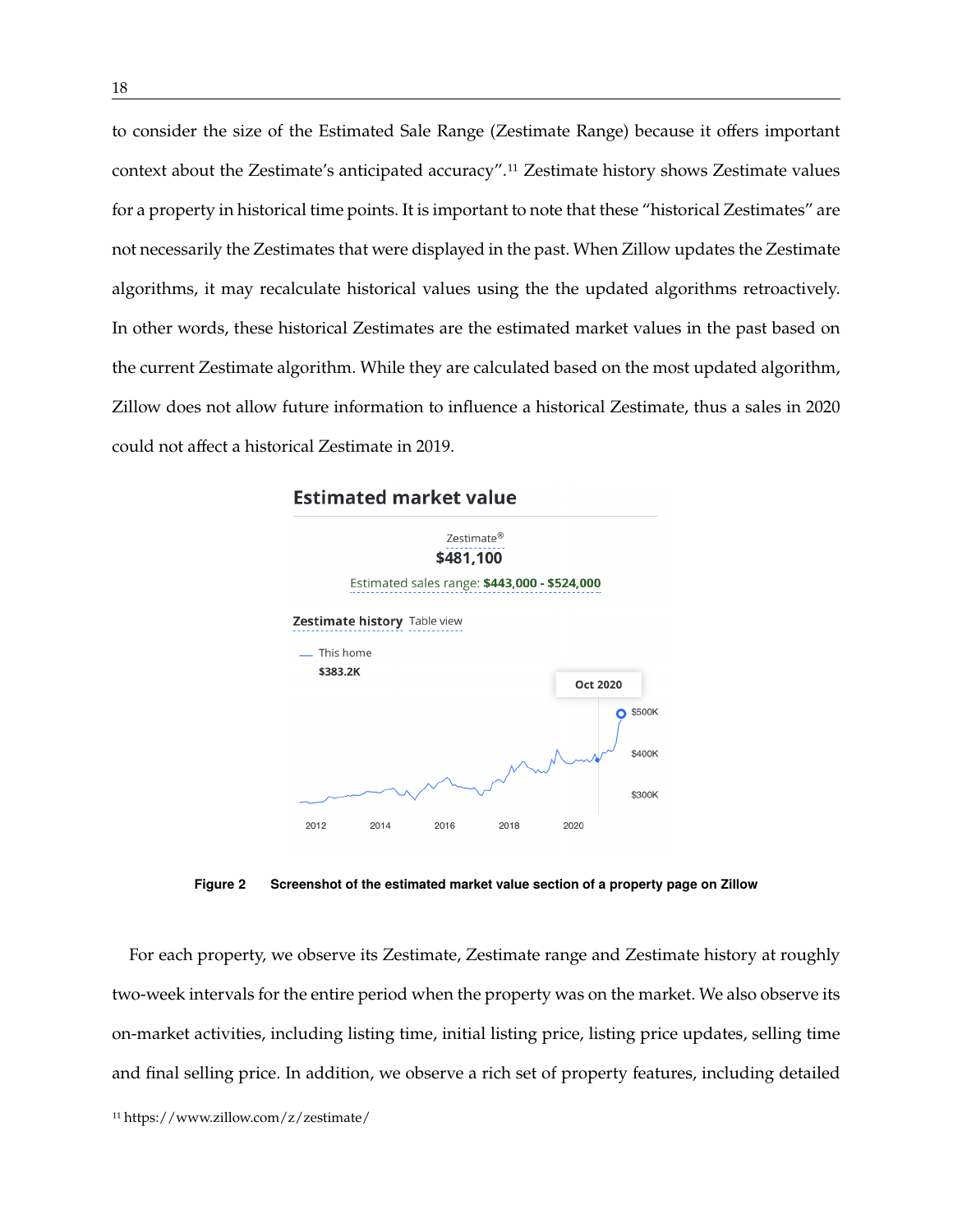location information, property structure, size, number of bedrooms, number of bathrooms, flooring, appliances, roof type, parking, basement and many other home characteristics. To examine the potential disparate impact of Zestimate across neighborhoods, we divide the 140 neighborhoods in our sample into three groups – poor neighborhoods, mid-range neighborhoods and rich neighborhoods – based on average property value in each neighborhood. Table 1 shows the summary statistics of our data.

#### **2.2. Algorithm updates**

Zestimate has been available for individual properties since 2006 when Zillow was launched. Over the years, Zillow has been working on improving the algorithm to generate more accurate Zestimate. According the published Zestimate accuracy statistics, the median error of Zestimate<sup>12</sup> has decreased from 6.9% in 2014 to 3.5% in 2019.<sup>13</sup> In 2018, Zillow launched a data science challenge called "Zillow Prize" on Kaggle to improve the Zestimate algorithm with over 1 million prize money.14. The winning ideas leverage neural networks and computer vision to incorporate image features and better identify patterns from real-time market data. These ideas eventually led to major Zestimate algorithm updates in 2019. During our observational period, there were two major algorithm updates, one in April 2019 and another in October 2019. These algorithm updates suddenly changed Zestimate values significantly for most of the properties without the anticipation from buyers or sellers. Moreover, these updates also changed historical Zestimate values, providing more accurate estimates of property market value in the past.

#### **2.3. Reduced-form Analysis**

In the section, we provide evidence of how Zestimate affects the observed market outcomes, such as listing price, selling price and time on market (TOM). The main challenge is that we do not observe the "true value" of a property, which could be a major confounding factor. For example,

13 https://web.archive.org/web/\*/https://www.zillow.com/zestimate/

14 https://www.kaggle.com/c/zillow-prize-1

<sup>&</sup>lt;sup>12</sup> The error is computed by comparing the final selling price to the Zestimate that was published on or prior to the sale date.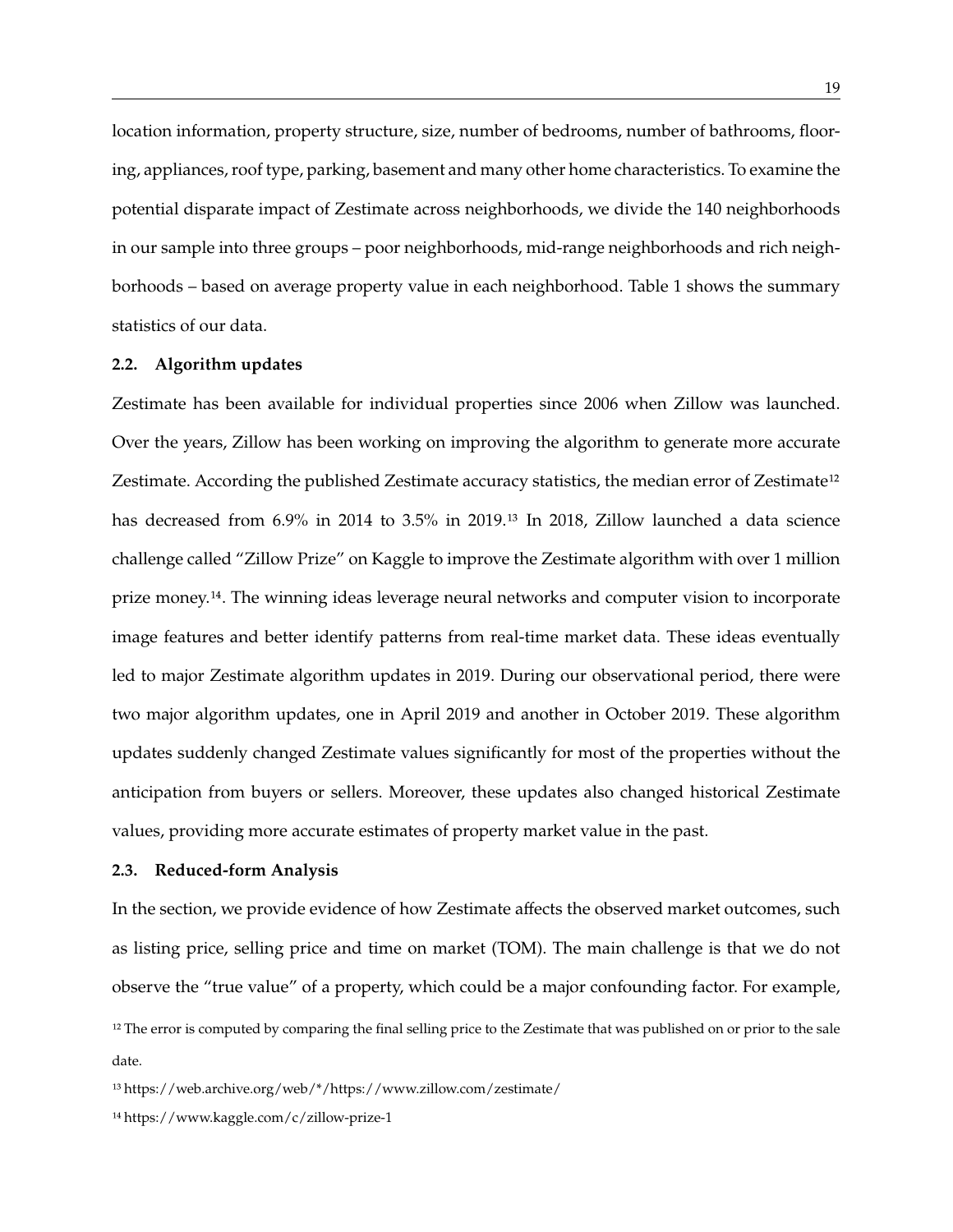| Table 1<br><b>Summary Statistics</b>              |                     |           |                  |                |              |
|---------------------------------------------------|---------------------|-----------|------------------|----------------|--------------|
| Variable                                          | Mean                | Std. Dev  | Min              | Median         | Max          |
| <b>Market Activities</b>                          |                     |           |                  |                |              |
| <b>Listing Price</b>                              | 251323.57           | 145919.64 | 16000            | 210000         | 995000       |
| selling price                                     | 235983.44 136551.06 |           | 16000            | 195000         | 965000       |
| Time On Market when sold (in days)                | 47.14               | 59.91     | $\mathbf{1}$     | 23             | 300          |
| Number of listing price update *                  | 1.92                | 1.22      | $\mathbf{1}$     | $\mathbf{1}$   | 9            |
| Ratio of selling price over last listing price    | 0.9674              | 0.0517    | 0.5948           | 0.9777         | $\mathbf{1}$ |
| Ratio of selling price over initial listing price | 0.9398              | 0.0789    | 0.4837           | 0.9600         | $\mathbf{1}$ |
| Proportion of selling price = listing price       | 0.3541              |           |                  |                |              |
| Proportion with listing price update              | 0.3549              |           |                  |                |              |
| Zestimate Related                                 |                     |           |                  |                |              |
| Zestimate at listing time                         | 242731.38           | 139783.09 | 20631            | 202704         | 996126       |
| Ratio of Zestimate over selling price             | 1.0440              | 0.1270    | 0.4037           | 1.0190         | 2.0409       |
| Ratio of Zestimate over initial listing price     | 0.9702              | 0.0687    | 0.3880           | 0.9785         | 1.6722       |
| <b>Key Home Features</b>                          |                     |           |                  |                |              |
| Number of bedrooms                                | 3.07                | 0.97      | $\boldsymbol{0}$ | 3              | 8            |
| Number of bathrooms                               | 2.22                | 0.95      | $\mathbf{1}$     | $\overline{2}$ | 7            |
| Floor size (in sqft)                              | 1662.91             | 697.27    | 2                | 1498           | 12320        |
| <b>Basic Statistics</b>                           |                     |           |                  |                |              |
| Total number of properties                        | 3724                |           |                  |                |              |
| Number of neighborhoods                           | 140                 |           |                  |                |              |
| Average selling price in poor neighborhoods       | 140551.39           |           |                  |                |              |
| Average selling price in mid-range neighborhoods  | 215101.98           |           |                  |                |              |
| Average selling price in rich neighborhoods       | 376210.21           |           |                  |                |              |

<u> 1980 - Johann Barbara, martxa amerikan per</u>

\* among properties with price updates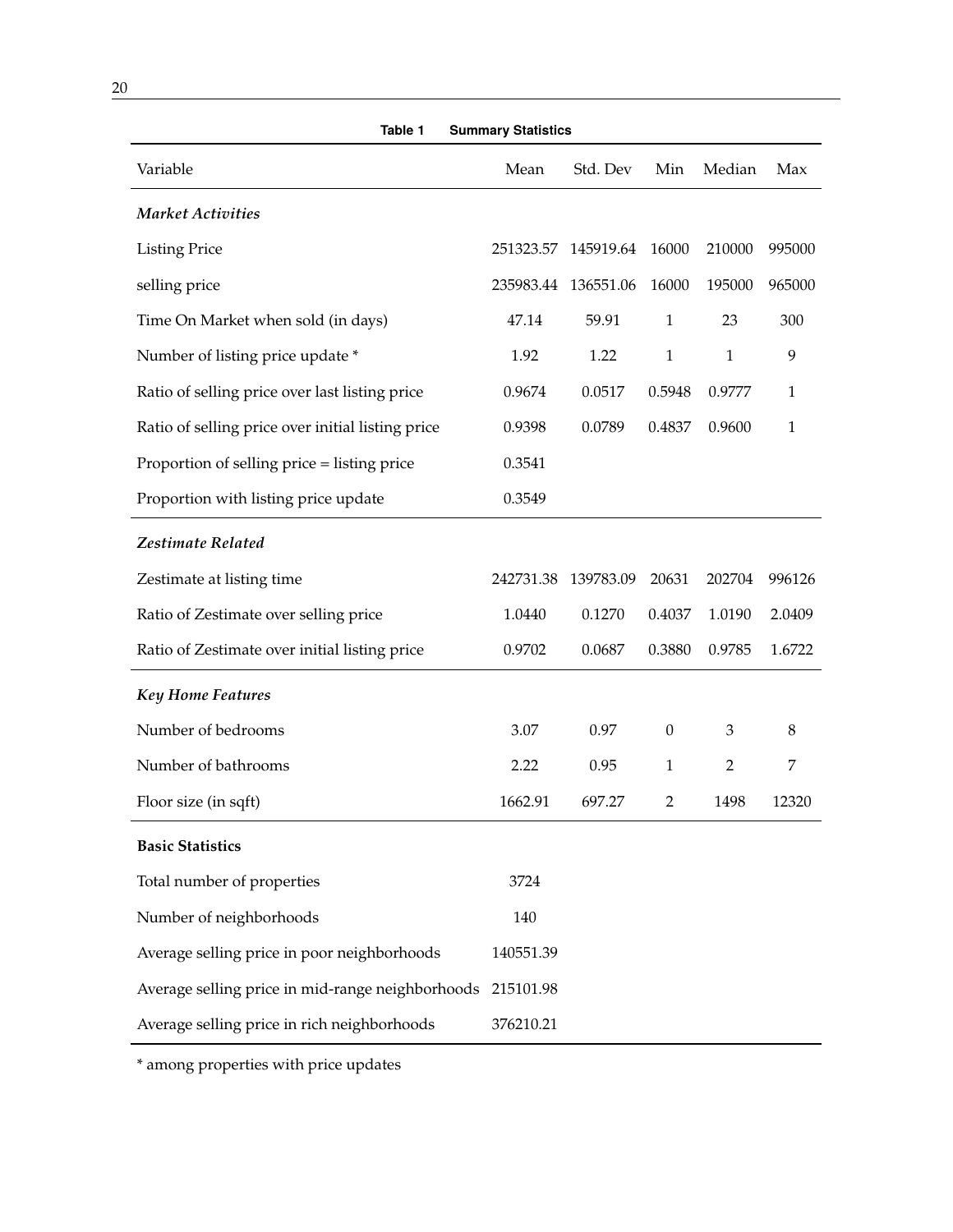if Zestimate is positively correlated with selling price, we do not know if Zestimate has positive impact on selling price or if it is only caused by a higher property value, which could be positively correlated with both Zestimate and selling price. Ideally, to evaluate the impact of Zestimate, we should focus on the extend to which Zestimate is deviated from the "true value" and examine the impact of such "Zestimate errors". Zillow measures Zestimate errors using the difference between Zestimate and selling price. While this measure looks reasonable on the surface, it is problematic because selling price is endogenous and may be affected by Zestimate.

We overcome this challenge by leveraging the algorithm updates. As mentioned before, the algorithm updates changed not only the current Zestimate, but also the historical Zestimate values. That is, upon updating the algorithm, Zillow also recalculated the estimates of property values in the past, using the data available at that time and the updated (more accurate) algorithm. Therefore, for any time point before an algorithm update, we observe two difference Zestimate values: the original Zestimate that was shown at the time, and the updated Zestimate that became available with the launch of the new algorithm. The updated Zestimate is a more accurate estimate of market value at that time, and it would not affect any event that happened before the algorithm update since it became available only after the algorithm update. Therefore, we use updated Zestimate available after the algorithm update in October 2019 as a proxy for the true value of a property. For each property, we calculate the Zestimate error at the time when it was listed as follows

$$
ZestError = \frac{Original Zestimate - Updated Zestimate}{Update Zestimate}.
$$
 (1)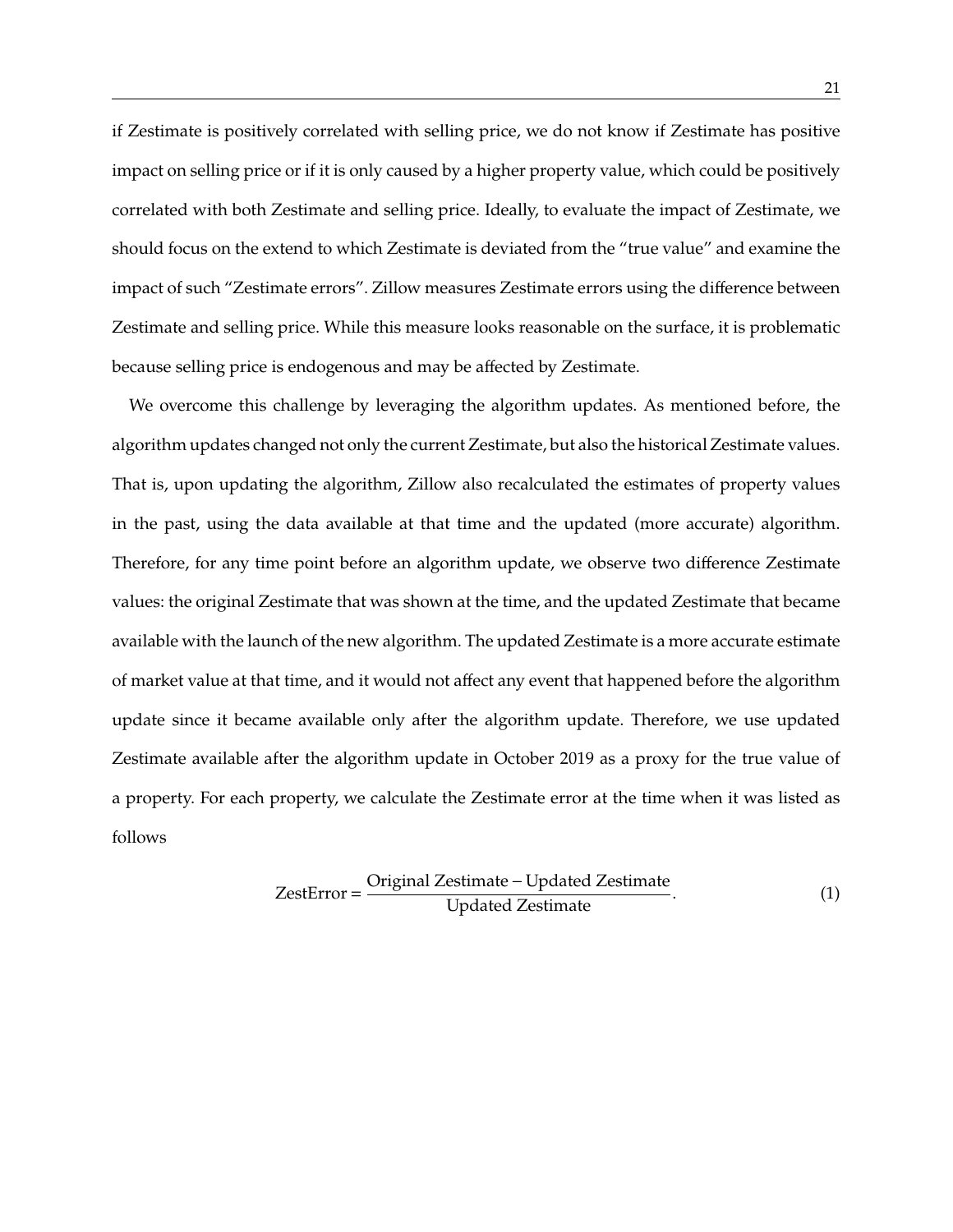| Table 2<br><b>Reduced-form Regression Results</b> |             |                             |             |             |                                                                       |             |             |             |
|---------------------------------------------------|-------------|-----------------------------|-------------|-------------|-----------------------------------------------------------------------|-------------|-------------|-------------|
|                                                   | (1)         | (2)                         | (3)         | (4)         | (5)                                                                   | (6)         | (7)         | (8)         |
| <b>VARIABLES</b>                                  |             | ln(ListPrice) ln(SoldPrice) | <b>TOM</b>  |             | PriceUpdate SoldAtListPrice ln(ListPrice) ln(SoldPrice) ln(SoldPrice) |             |             |             |
|                                                   |             |                             |             |             |                                                                       |             |             |             |
| ZestError                                         | $0.326***$  | $0.252***$                  | $0.860***$  | $1.343**$   | $-1.612**$                                                            | $0.530***$  | $0.376***$  | $0.427***$  |
|                                                   | (0.0161)    | (0.0276)                    | (0.311)     | (0.597)     | (0.635)                                                               | (0.0265)    | (0.0465)    | (0.0613)    |
| ZestRange                                         |             |                             |             |             |                                                                       | $0.104***$  | 0.0240      | $-0.109***$ |
|                                                   |             |                             |             |             |                                                                       | (0.0145)    | (0.0253)    | (0.0359)    |
| ZestError*ZestRange                               |             |                             |             |             |                                                                       | $-0.761***$ | $-0.516***$ | $-0.780***$ |
|                                                   |             |                             |             |             |                                                                       | (0.0984)    | (0.172)     | (0.242)     |
| UpdatedZestimate                                  | $0.982***$  | $0.987***$                  | $0.713***$  | $0.966***$  | $-1.174*$                                                             | $0.984***$  | $0.986***$  | $1.005***$  |
|                                                   | (0.00495)   | (0.00849)                   | (0.101)     | (0.185)     | (0.622)                                                               | (0.00490)   | (0.00858)   | (0.0104)    |
| Constant                                          | $0.228***$  | $0.211*$                    | $-3.905***$ | $-10.87***$ | $3.165***$                                                            | $0.197***$  | $0.217*$    | $-0.0411$   |
|                                                   | (0.0641)    | (0.110)                     | (1.284)     | (2.448)     | (1.001)                                                               | (0.0635)    | (0.111)     | (0.148)     |
| Observations                                      | 3,715       | 3,715                       | 3,715       | 3,684       | 3,724                                                                 | 3,715       | 3,715       |             |
|                                                   |             |                             |             |             |                                                                       |             |             | 2,089       |
| R-squared                                         | 0.988       | 0.966                       |             |             |                                                                       | 0.989       | 0.966       | 0.972       |
| home facts                                        | ${\it YES}$ | ${\it YES}$                 | <b>YES</b>  | <b>YES</b>  | <b>YES</b>                                                            | <b>YES</b>  | <b>YES</b>  | <b>YES</b>  |
| neighborhood                                      | ${\it YES}$ | ${\rm YES}$                 | ${\rm YES}$ | <b>YES</b>  | <b>YES</b>                                                            | <b>YES</b>  | <b>YES</b>  | <b>YES</b>  |

Standard errors in parentheses

\*\*\* p<sup>&</sup>lt;0.01, \*\* p<sup>&</sup>lt;0.05, \* p<0.1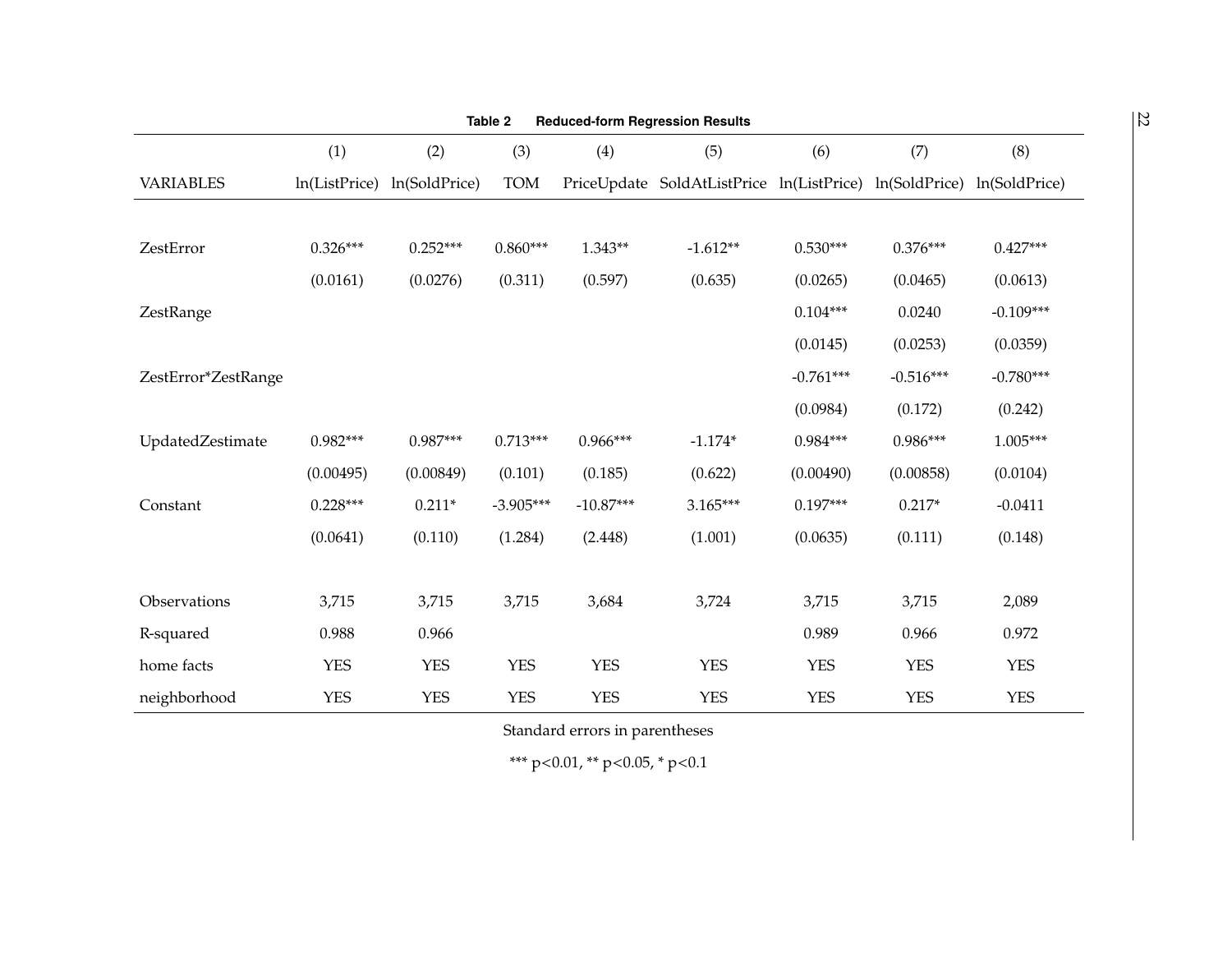Next, we examine how Zestimate error affects the market outcomes. Table 2 shows the regression results. In all the regressions, we control for the updated Zestimate (as a proxy for property true value), a rich set of home facts (e.g. number of bedrooms, number of bathrooms, parking, flooring and lot size) and neighborhood fixed effects. Columns 1 - 3 in Table 2 show that as Zestimate error increases (which implies higher Zestimate conditional on property value), the initial listing price price is higher, the final selling price is higher, and the property stays on the market for longer time. We also examine the effect of Zestimate error on the probability of adjusting listing price while the property is on the market and on the probability of being sold at the listing price. Since more than 98% of the listing price adjustment in our sample is downward, the price adjustment is a signal of the initial listing price being too high. In contrast, a property being sold at the listing price suggest that eventually the buyer find the listing price reasonable or even undervalued, and therefore is willing to purchase the property at the listing price without further bargaining. Columns 4 - 5 show that as Zestimate error increases, the property is more likely to be over-priced, and in contrast, as Zestimate error decreases, the property is more likely to be under-priced.

Last, we examine the effect of Zestimate uncertainty. As mentioned before, Zestimate range indicates the uncertainty of Zestimate and provides information about the anticipated accuracy of Zestimate. Zestimate range includes a low estimated value and a high estimated value, and we calculate the following value as a measure of Zestimate uncertainty:

ZestRange = 
$$
\frac{\text{High Estimated Value} - \text{Low Estimated Value}}{\text{Zestimate}}.
$$
 (2)

Column 6 - 7 show the impact of Zestimate uncertainty. First, Zestimate range moderates the effect of Zestimate error. As Zestimate range (uncertainty) increases, the effects of Zestimate error on listing price and selling price become weaker. Second, higher Zestimate range leads to higher listing price, but does not have significant impact on selling price. However, a significant fraction of the properties were sold at listing price in our sample, and if we exclude these properties and focus on properties sold below listing price, then higher Zestimate range leads to lower selling price among these properties.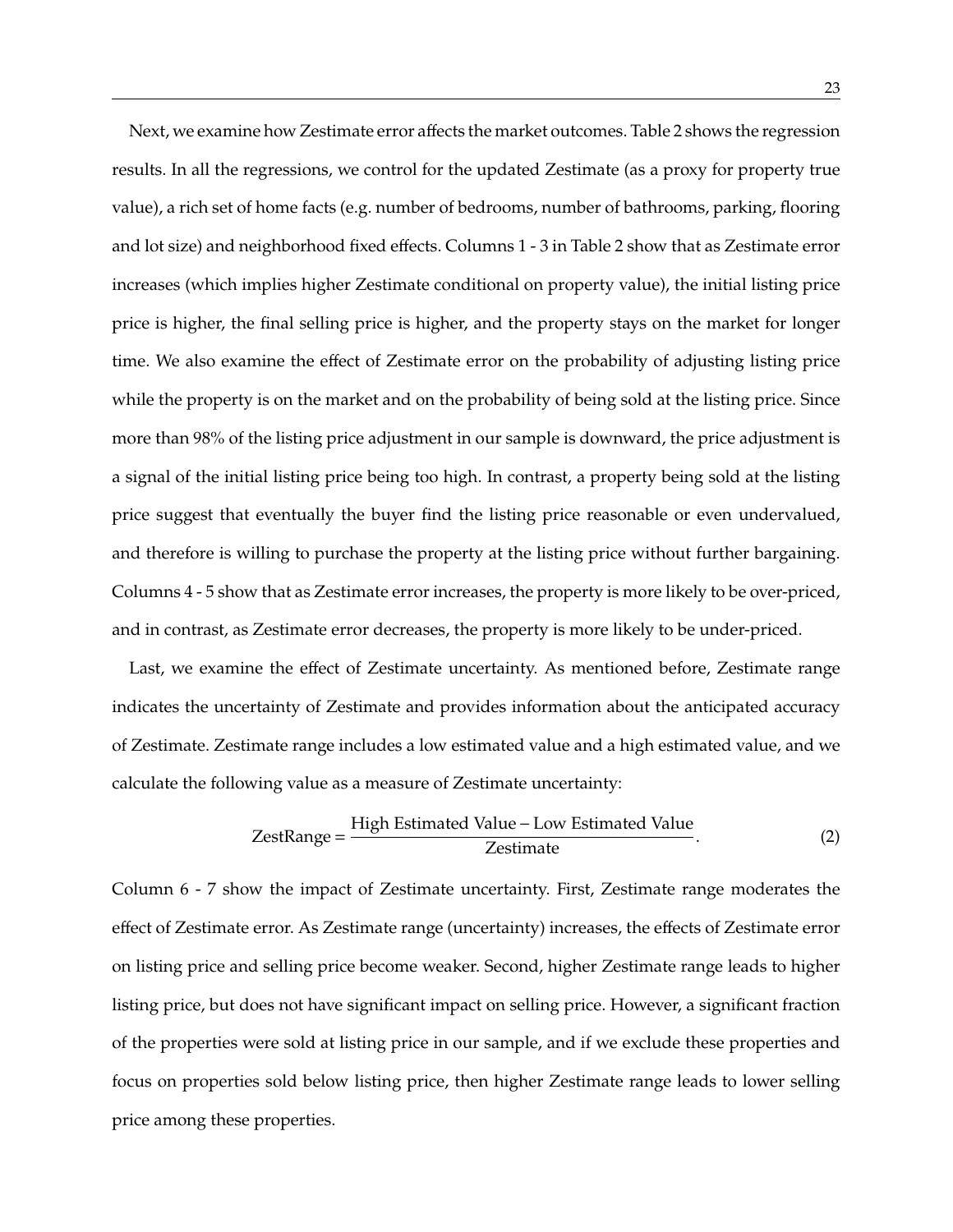The regression analysis provides evidence that Zestimate affects the initial listing price, the final selling price and the time on market. In addition, the effects of Zestimate are moderated by Zestimate uncertainty, and Zestimate uncertainty itself leads to higher listing price and lower selling price when a property is sold below listing price. Based on these evidences, we build a structural model of the housing market, which we present in the next section.

## **3. Model**

#### **3.1. Setup**

We model the home-selling process as a discrete-time, infinite horizon problem, where each time period spans 2 weeks. When a homeowner decides to sell her property, she lists her property on the market and becomes a seller. As the seller lists the property, she sets a listing price, which is revealed to all the potential buyers, as well as a reservation price, which is the lowest offer value that the seller is willing to accept. In the subsequent periods while the property stays on the market, the seller can update the listing price and the reservation price at the beginning of each period. We denote the listing price of property  $i$  at time  $t$  as  $p_{it}^s$ , and the reservation price as  $r_{it}^s$ .

In each period  $t$ , a potential buyer arrives and views the listing. We refer to this potential buyer as "the buyer" hereafter. From the listing, the buyer observes a set of home characteristics as well as the listing price  $p_{it}^s$ , and decides whether to visit the property or not. Visiting incurs a search cost  $c_{it}$ , and buyers have heterogeneous search costs. We denote the visiting cost of the buyer in period  $t$  for property  $i$  as  $c_{it}$ , and

$$
c_{it} \propto \mathcal{LN}(c_0, \sigma_0^2) \tag{3}
$$

If the buyer chooses to visit the property, then his own valuation of the property, denoted as  $v_{it}$ , is revealed to him after him touring the property. We assume that the true distribution of buyer valuations for property  $i$  is

$$
v_{it} \sim \mathcal{LN}(\lambda_i, \sigma_v^2) \tag{4}
$$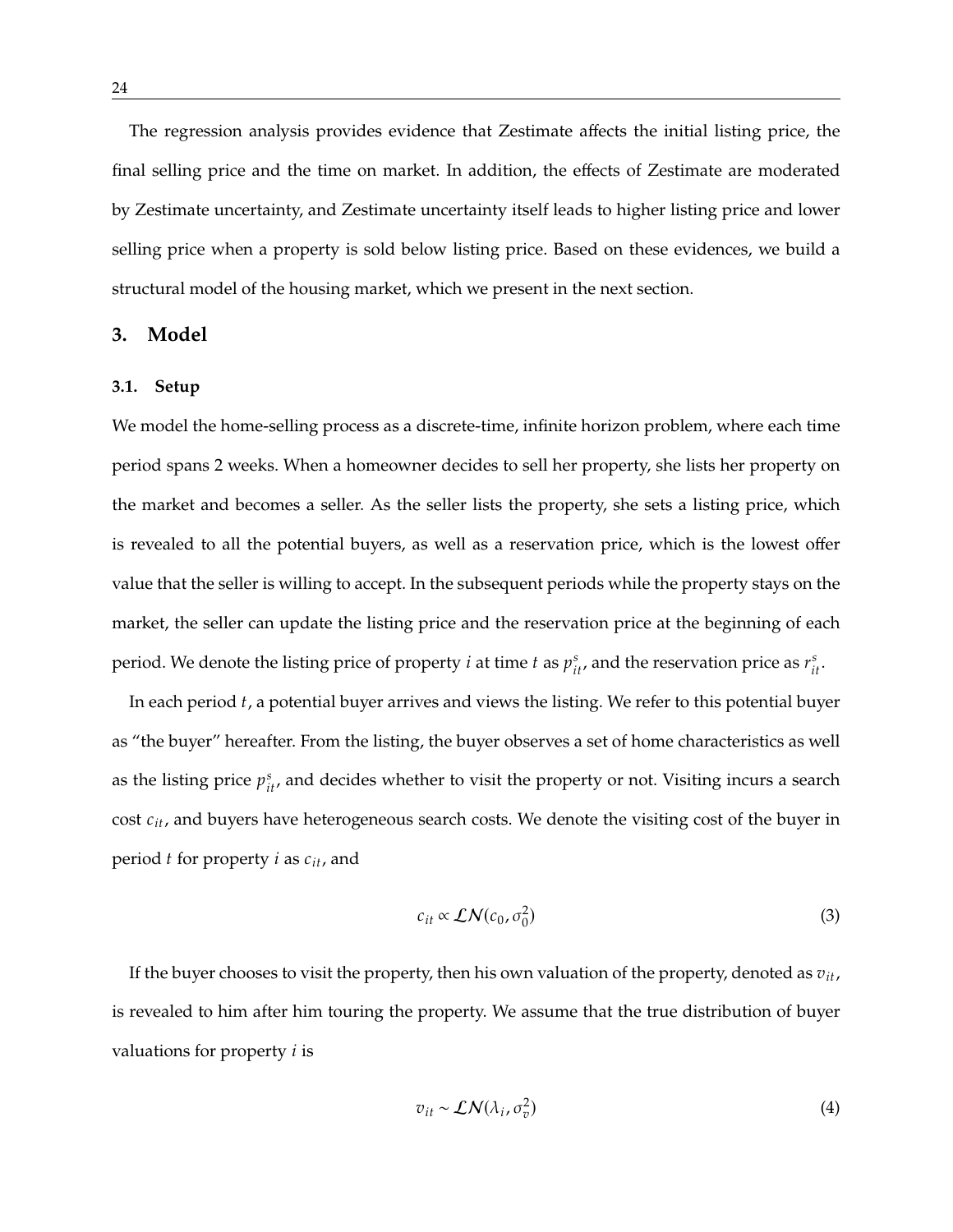Once the buyer realizes his own valuation of the property  $v_{it}$ , he engages in a bargaining process with the seller. We follow Chen and Rosenthal (1996) and assume the following bargaining rule based on the Nash bargaining solution (Nash 1950, Draganska et al. 2010, Zhang and Chung 2020): If the buyer's valuation  $v_{it}$  is greater than the seller's reservation price  $r^s_{it}$ , then a transaction happens and the selling price will be given as

$$
p_{i} = \begin{cases} (1 - \theta)r_{it}^{s} + \theta v_{it}, & \text{if } r_{it}^{s} \le v_{it} \le \frac{p_{it}^{s} - (1 - \theta)r_{it}^{s}}{\theta}; \\ p_{it}^{s}, & \text{if } v_{it} > \frac{p_{it}^{s} - (1 - \theta)r_{it}^{s}}{\theta}. \end{cases}
$$
(5)

J. where  $\theta$  is the bargaining power parameter. That is, the selling price is such that a fixed fraction  $\theta$ of the total surplus goes to the seller and the remaining fraction  $(1 - \theta)$  goes to the buyer, unless this price would be higher than the listing price  $p_s$ , in which case the selling price equals to the listing price. If the buyer's valuation is lower than the seller's reservation price, then no transaction happens and the seller stays on the market until the next period.

A key component of our model is buyer and seller's uncertainty about property values. The expected value of buyer value's natural logarithm,  $\lambda_i$ , can be viewed as a measure of the value of the property  $i$ . The value of a property is determined by a rich set of property features (such as floor plans, build quality and location) and how buyers in market value these features. Buyers and sellers can observe all the property features, while the researchers only observe some of the features. We denote the part of property value driven by features that researchers (as well as buyers and sellers) observe as  $\gamma \mathbf{X_i}$ , where  $\mathbf{X_i}$  is a vector of the observed features and  $\gamma$  is a vector of parameters. We further denote the part of property value driven by features that researchers do not observe (but buyers and sellers observe) as  $u_i$ .

Even though buyers and sellers observe all the features, they may be uncertain about the current market condition or how the market value the features, thus they may be uncertain about property value. We capture such uncertainty in another component of property value, denoted as  $\alpha_i$ . Formally,  $\lambda_i$  can be written as

$$
\lambda_i = \alpha_i + \gamma \mathbf{X_i} + u_i, \quad u_i \sim \mathcal{N}(0, \sigma_u), \tag{6}
$$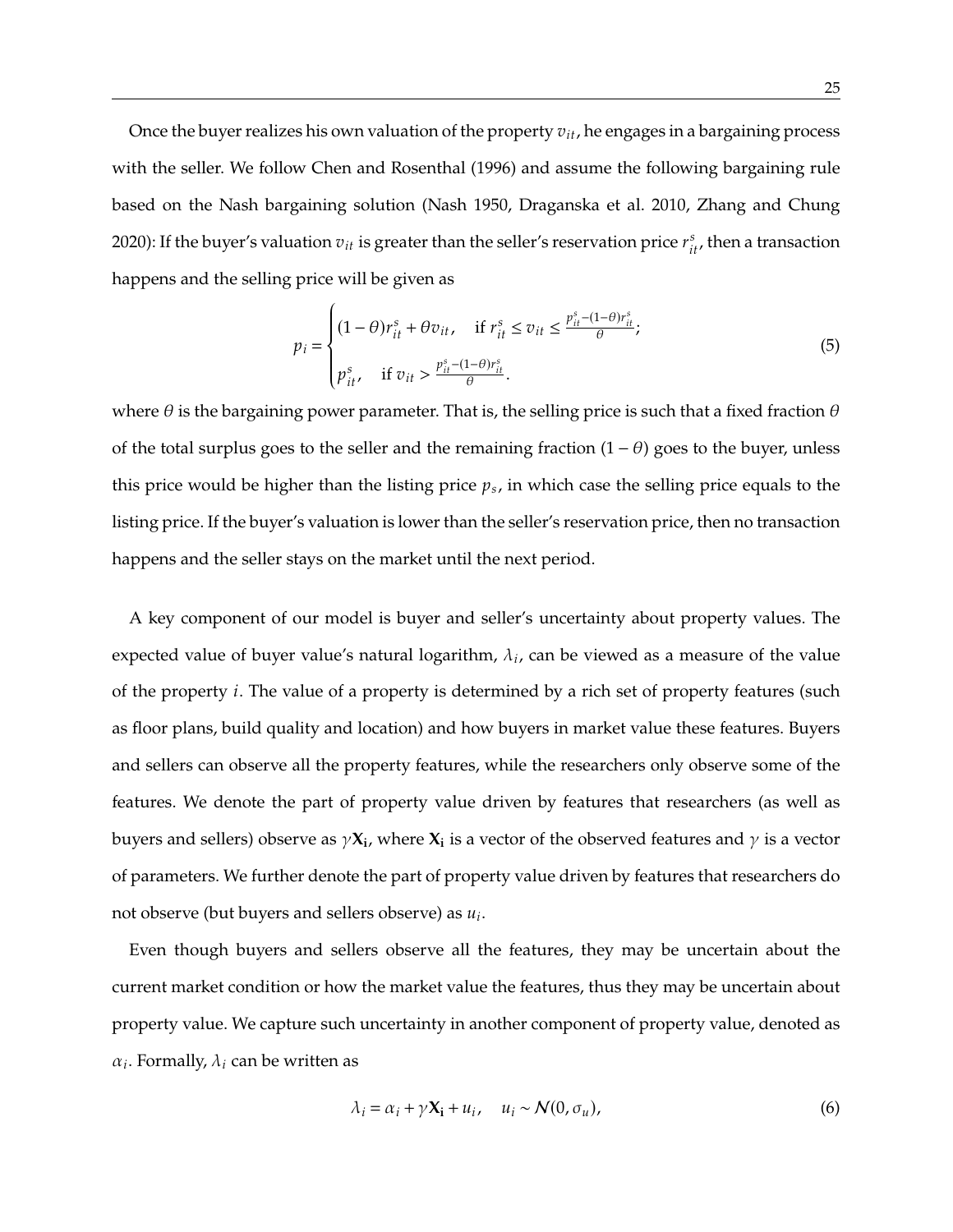where  $\alpha_i$  captures the part of property value that is unobservable to buyers and sellers (as well as the researchers). While buyers and sellers do not know the value of  $\alpha_i$  for each individual properties, they know the true distribution of  $\alpha_i$  across all properties, which we denote as  $\alpha_i \sim$  $\mathcal{N}(\alpha_0, \sigma_0^2)$  $\alpha_0^2$ ). Without additional information, they use the true distribution of  $\alpha_i$  as the initial prior belief about  $\alpha_i$  for all the properties.

Since  $\alpha_i$  is a component of property value, the uncertainty about  $\alpha_i$  is equivalent to the uncertainty about  $\lambda_i$ . For the ease of understanding, we will focus on the uncertainty about  $\lambda_i$  in the rest of the paper. We denote the belief about  $\lambda_i$  in period t as  $\hat{\lambda}_{it} \sim \mathcal{N}(\mu_{it}, \sigma_{it}^2)$ , and we have

$$
\mu_{i1} = \alpha_0 + \beta \mathbf{X_i} + u_i, \tag{7}
$$

$$
\sigma_{i1}^2 = \sigma_0^2. \tag{8}
$$

While a property stays on the market, the seller and the buyers update their belief about  $\alpha_i$  based on signals from two sources: Zestimate and realized buyer valuations. Zestimate is an algorithm generated estimate of a property' market value, or the expected selling price. Apparently, the expected selling price is determined by the selling process and property values  $(\lambda_i)$ . Since buyers and sellers are only uncertain about property values, the value of Zestimate is to provide a signal about property values. In other words, with the knowledge of the entire selling process, sellers and buyers are able to infer a signal of property value implied by a Zestimate. We denote Zestimate for property *i* at time *t* as  $Z_{it}$ , and the implied signal of property value as  $\zeta_{it}$ . Since Zillow intends to provide Zestimate as an accurate estimate and and does not have incentive to systematically overor under-valued a property, we assume that  $\zeta_{it}$  is an unbiased signal about property value  $\lambda_i$ :

$$
\zeta_{it} \sim \mathcal{L}N(\lambda_i, (\sigma_{it}^z)^2)
$$
 (9)

The mapping from  $Z_{it}$  to  $\zeta_{it}$  is convoluted, and we approximate it by the following mapping:

$$
\ln(\zeta_{it}) = a_z + b_z \ln(Z_{it}),\tag{10}
$$

where  $a_z$  and  $b_z$  are two parameters to be estimated.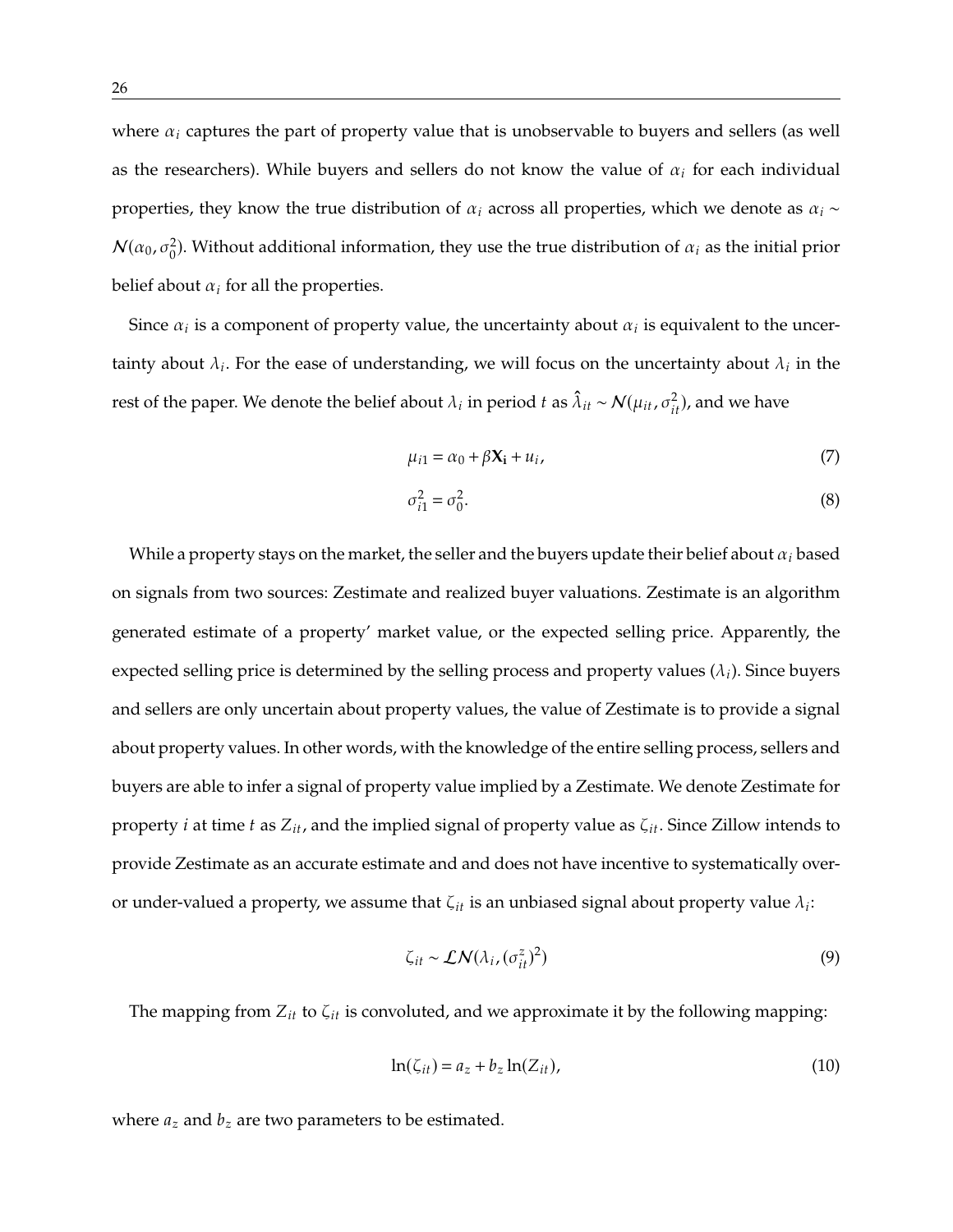The standard deviation of Zestimate signal,  $\sigma_{it}^z$ , is not directly observed, but Zillow shows "Zestimate Range" along with Zestimate for each property. While Zestimate is the estimated market value, Zestimate range describes "the range in which a sale price is predicted to fall, including low and high estimated values".15 We denote low estimated value and the high estimated values as  $Z_{it}^L$  and  $Z_{it}^H$ , respectively. As Zestimate range is a measure of Zestimate uncertainty, we use it to approximate  $\sigma_{zit}$  and assume the following:

$$
\sigma_{it}^{z} = a_{s} + b_{s} \frac{Z_{it}^{H} - Z_{it}^{L}}{Z_{it}}.
$$
\n(11)

As the seller initially lists a property on the market, both the seller and the buyers update their belief about  $\lambda_i$  with the Zestimate signal at the begining of the first period. Although Zestimate fluctuates from time to time, Zestimate in subsequent periods is highly correlated with Zestimate in previous periods and hardly provides any additional information. Thus, the seller and the buyers do not learn from Zestimate and update their belief about  $\lambda_i$  in the subsequent periods. The exception is when Zillow updates the algorithm and Zestimate changes significantly. In this case, the update Zestimate can be viewed as a new signal, and the seller and the buyers will learn from this new signal and update their belief at the beginning of the first period after the algorithm update. We denote the posterior belief about  $\lambda_i$  in period  $t$  after learning from Zestimate (if any) as  $\hat{\lambda}_{it}^{p} \sim \mathcal{N}(\mu_{it'}^{p}(\sigma_{it}^{p})^2)$ . Under the Bayesian updating framework, we have

$$
\mu_{it}^{p} = \begin{cases}\n\mu_{it} + \frac{\sigma_{it}^{2}}{\sigma_{it}^{2} + (\sigma_{it}^{2})^{2}} (\ln(\zeta_{it}) - \mu_{it}), & \text{if } t = 1 \text{ or Zestimate algorithm updated;} \\
\mu_{it}, & \text{otherwise.} \\
(\sigma_{it}^{p})^{2} = \begin{cases}\n(\frac{1}{\sigma_{it}^{2}} + \frac{1}{(\sigma_{zit}^{2})^{2}})^{-1} & \text{if } t = 1 \text{ or Zestimate algorithm updated;} \\
\sigma_{it}^{2}, & \text{otherwise.} \\
\end{cases}
$$
\n(13)

15 https://www.zillow.com/z/zestimate/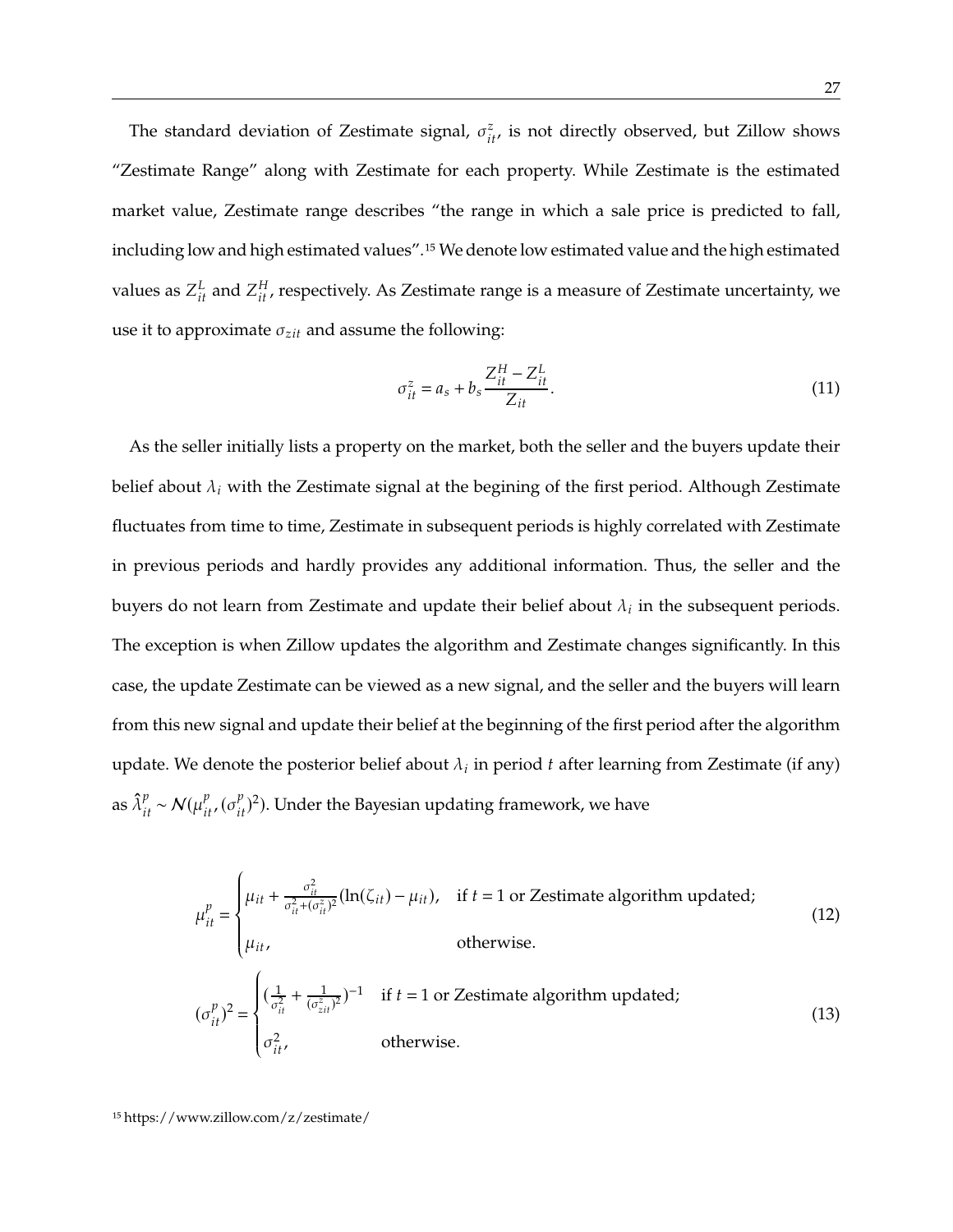

**Figure 3 The Sequence of Events During a Period**

Another source of signals is the realized buyer valuations. As mentioned before, if a buyer visits a property but realizes a valuation  $v_{it}$  that is lower than the seller's reservation price, then buyer will walk away and the seller will stay on the market until the next period. As the buyer engages in a bargaining after realizing his own valuation of the property, his valuation  $v_{it}$  is revealed to both the seller and the future buyers (through real estate agents) during the process. Thus, if a buyer visits the property and no transaction happens, then the seller and the future buyers update their belief about  $\lambda_i$  with the information of the buyer valuation  $v_{it}$  under the Bayesian updating framework, and the posterior belief becomes the prior belief about  $\lambda_i$  in time period  $t + 1$ . If no buyer visits the property, then no additional information becomes available, and in the next period the new potential buyer and the seller hold the same prior belief about  $v_i$  as in this period. Formally,

$$
\hat{\lambda}_i^{t+1} \sim \mathcal{N}(\mu_{i(t+1)}, \sigma_{i(t+1)}^2)
$$
\n(14)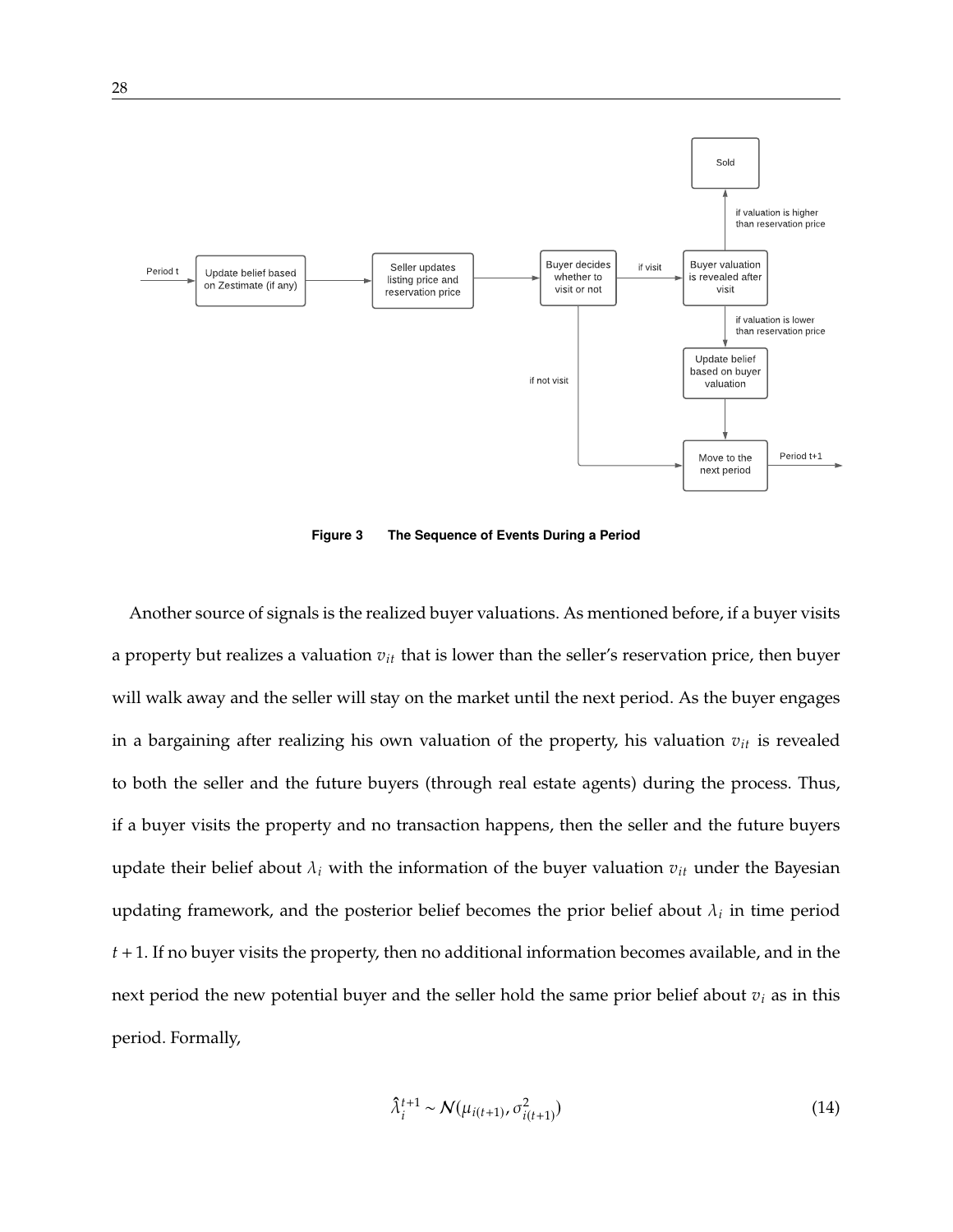where

$$
\mu_{i(t+1)} = \begin{cases}\n\mu_{it}^p + \frac{(\sigma_{it}^p)^2}{(\sigma_{it}^p)^2 + \sigma_v^2} (\ln(v_{it}) - \mu_{it}^p), & \text{if a buyer visits in period } t; \\
\mu_{it}^p, & \text{otherwise.} \n\end{cases}
$$
\n
$$
\sigma_{i(t+1)}^2 = \begin{cases}\n(\frac{1}{(\sigma_{it}^p)^2} + \frac{1}{\sigma_v^2})^{-1} & \text{if a buyer visits in period } t; \\
(\sigma_{it}^p)^2, & \text{otherwise.}\n\end{cases}
$$
\n(16)

J. Figure 3 shows the sequence of events in our model. In each period, buyers and sellers first update their belief based on Zestimate signals if this is the initial listing period or if Zillow updates the Zestimate algorithm. Based on the current belief, the seller chooses the listing price and the reservation price. Observing the listing price and the property characteristics, the buyer decides whether to visit the property or not. If the buyer does not visit the property, then the seller moves to the next period. Otherwise, the buyer's valuation is revealed after his visit. If the realized buyer valuation is higher than the seller's reservation price, then the property is sold; otherwise, the buyer walks away, and the seller updates her belief based on the buyer valuation and move to the next period.

#### **3.2. Buyers' Problem**

In this section, we characterize buyer decisions in the model. In each period, a buyer arrives and update his belief about  $\lambda_i$  with information of previous buyer valuations and Zestimate (if any). In the search stage, the buyer decides whether to visit the property or not. The buyer in this stage does not know the value of his own valuation, and there are two source of uncertainty for him about his valuation: the uncertainty about the  $\lambda_i$  and the uncertainty about his idiosyncratic taste. Since the buyer knows the distribution of idiosyncratic taste and has a belief about  $\lambda_i$ , the buyer's belief about his own valuation before visit is

$$
\hat{v}_{it} \sim \mathcal{LN}(\mu_{it}^p, (\sigma_{it}^p)^2 + \sigma_v^2)
$$
 (17)

The realized buyer valuation is the utility of owning the property for the buyer. From Equation 5, we know that the buyer will purchase the property at the listing price if

$$
\hat{\sigma}_{it} > \frac{p_{it}^s - (1 - \theta)r_{it}^s}{\theta} \equiv \bar{\sigma}_{it},\tag{18}
$$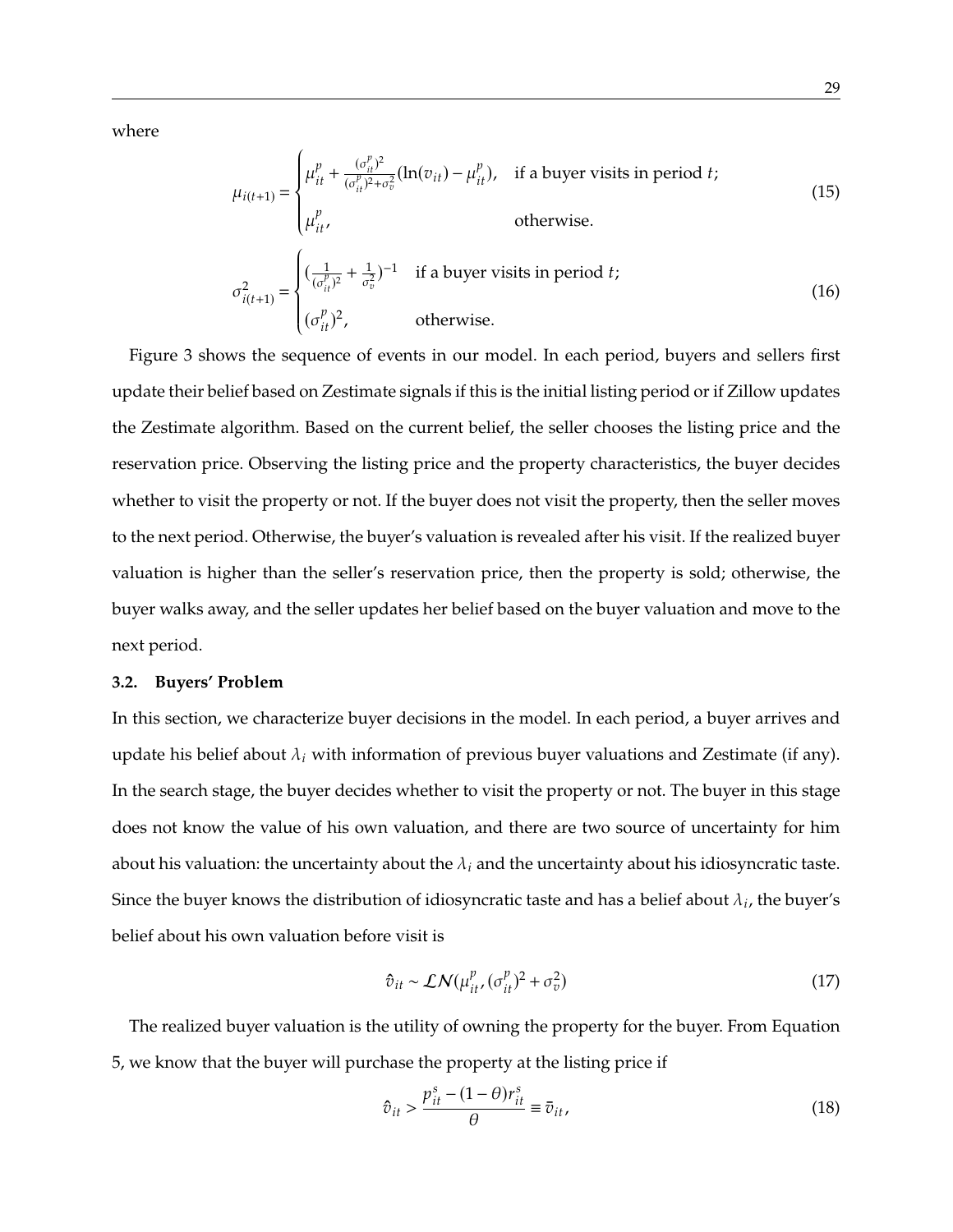and he will purchase the property at the weighted average of the seller's reservation price and his own valuation if his own valuation is higher than the seller's reservation price but lower than  $\bar{v}_{it}$ . If his valuation is lower than the seller's reservation price, the buyer will walk away and get zero utility. Therefore, the utility of visiting property  $i$  for the buyer in period  $t$  is:

$$
u_{it} = \int_{r_{it}^s}^{\bar{v}_{it}} (1 - \theta) \cdot (\hat{v}_{it} - r_{it}^s) f(\hat{v}_{it}) d\hat{v}_{it}
$$
  
+ 
$$
\int_{\bar{v}_{it}}^{\infty} (\hat{v}_{it} - p_{it}^s) f(\hat{v}_{it}) d\hat{v}_{it}
$$
  
- 
$$
c_{it},
$$
 (19)

where  $c_{it}$  is the visiting cost.

The buyer will choose to visit the property if and only if the utility of visiting is positive. We denote buyer's visiting decision as  $A_{it} \in \{0, 1\}$ , and denote the probability of buyer visit as q. Then

$$
q = \Pr(A_{it} = 1) = \Pr(u_{it} > 0) = \Pr(c_t < \bar{u}_{it}),\tag{20}
$$

where

$$
\bar{u}_{it} = \int_{r_{it}^s}^{\bar{v}_{it}} (1 - \theta) \cdot (\hat{v}_{it} - r_{it}^s) f(\hat{v}_{it}) d\hat{v}_{it} + \int_{\bar{v}_{it}}^{\infty} (\hat{v}_{it} - p_{it}^s) f(\hat{v}_{it}) d\hat{v}_{it}.
$$
\n(21)

If the buyer chooses visit, then he will observe his own evaluation,  $v_{it}$ , which is a draw from the true valuation distribution ~  $\mathcal{LN}(\lambda_i, \sigma_v^2)$ , after the visit. The buyer will purchase the property if and only if  $v_{it}$  is higher than the seller's reservation price, and the transaction price is given by Equation 5. Otherwise, the buyer walks away and no transaction happens.

## **3.3. Seller's Problem**

We now move to the seller's decisions. In each period, after update her belief about  $\lambda_i$  with information of previous buyer valuations and Zestimate (if any), the seller decides on the listing price and the reservation price to maximize her ex ante profit. Apparently, the seller's profit crucially depends by buyers' valuations. Similar to a buyer in the search stage, the seller faces two source of uncertainty about a buyer's valuation: the uncertainty about  $\lambda_i$  and the uncertainty about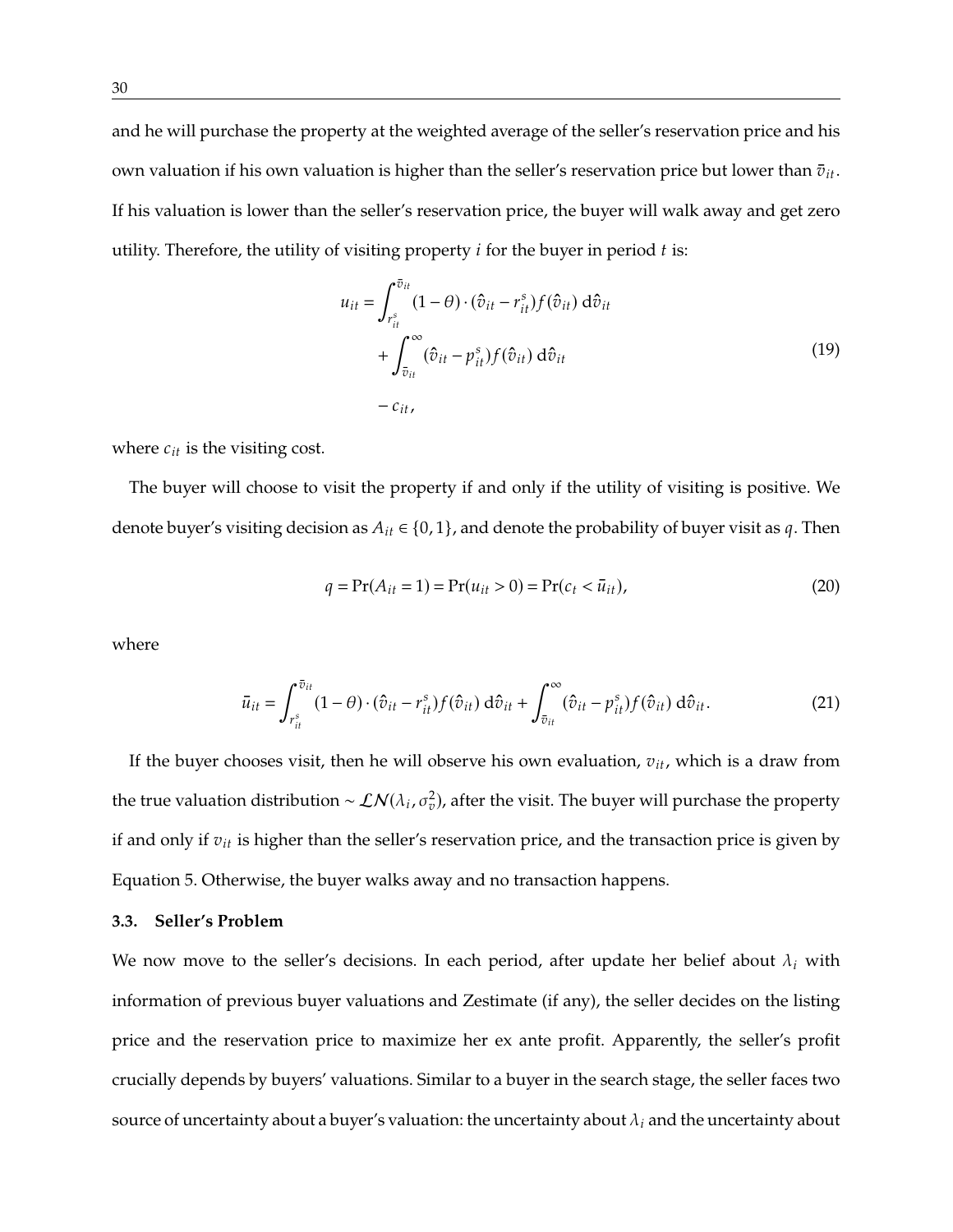the buyer's idiosyncratic taste. With the belief about  $\lambda_i$  and the knowledge about the distribution of idiosyncratic taste, the seller's belief about the distribution of buyer valuations is again

$$
\hat{v}_{it} \sim \mathcal{LN}(\mu_{it}^p, (\sigma_{it}^p)^2 + \sigma_v^2)
$$
 (22)

Let  $p_{it}^s$ ,  $r_{it}^s$  and  $\pi_i(\mu_{it}, \sigma_{it})$  denote the listing price, the reservation price, and the seller's optimal ex ante profit function when the seller's belief about  $\lambda_i$  is  $\mathcal{N}(\mu_{it}, \sigma_{it}^2)$ , respectively. There are four possible outcomes in each period. First, no buyer visits and no transaction happens, thus the seller stays on the market until the next period with the same belief about  $\lambda_i$ . Second, a buyer visits and realizes a valuation that is higher than  $\bar{v}_{it} = \frac{p^s - (1-\theta)r^s}{\theta}$ , thus the property is sold at the listing price. Third, a buyer visits and realizes a valuation that is lower than  $\bar{v}$  but higher than the seller's reservation price, thus the property is sold at the weighted average of the buyer's valuation and seller's reservation price. Last, a buyer visits and realizes a valuation that is lower than the seller's reservation price, thus the property is not sold and the seller stays on the market until the next period. In this case, the seller will update her belief about  $\lambda_i$  with the buyer valuation. Let  $\mu_{i(t+1)}(\hat{v}_{it})$  and  $\sigma_{i(t+1)}^2$  denote the mean and the variance of posterior belief (which is the prior belief in the next period) when the buyer valuation is  $\hat{v}_{it}$ , we have

$$
\mu_{i(t+1)}(\hat{\sigma}_{it}) = \mu_{it} + \frac{\sigma_{it}^2}{\sigma_{it}^2 + \sigma_v^2} (\hat{\sigma}_{it} - \mu_{it}),
$$
\n(23)

$$
\sigma_{i(t+1)}^2 = \left(\frac{1}{\sigma_{it}^2} + \frac{1}{\sigma_v^2}\right)^{-1}.\tag{24}
$$

Note that the seller chooses listing price and reservation price after observing Zestimate and updating the belief about  $\lambda_i$ , thus the impact of Zestimate is reflected in the state variables  $\mu_{it}$ and  $\sigma_{it}$ . Moreover, the seller does not consider the impact of Zestimate in future periods, because she cannot anticipate Zestimate algorithm updates, and therefore does not expect any additional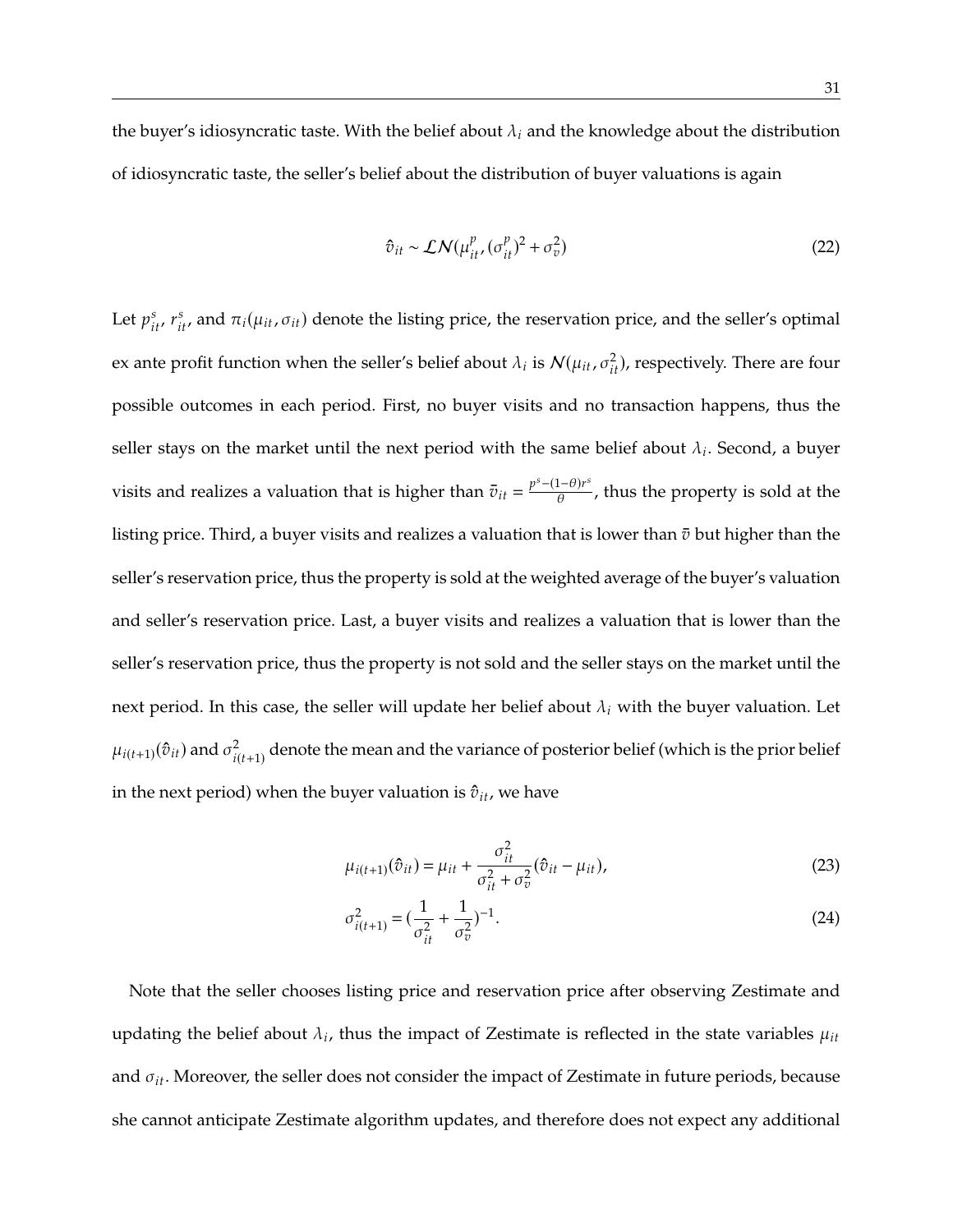Zestimate signal. Therefore, the seller's ex ante profit function is:

$$
\pi_i(\mu_{it}, \sigma_{it}) = \max_{p_{it}^s, r_{it}^s} \{(1-q) \cdot \beta \cdot \pi_i(\mu_{it}, \sigma_{it})
$$
\n
$$
+ q \int_{\bar{v}_{it}}^{\infty} p_{it}^s \cdot f(\hat{v}_{it}) d\hat{v}_{it}
$$
\n
$$
+ q \int_{r_{it}^s}^{\bar{v}_{it}} [\theta \hat{v}_{it} + (1-\theta) r_{it}^s] f(\hat{v}_{it}) d\hat{v}_{it}
$$
\n
$$
+ q \cdot \beta \int_{\infty}^{r_{it}^s} \pi_i(\mu_{i(t+1)}(\hat{v}_{it}), \sigma_{i(t+1)}) f(\hat{v}_{it}) d\hat{v}_{it} \},
$$
\n(25)

where  $q$  is the probability of buyer visit derived in Equation 20 and it is a function of listing price and reservation price. Rearrange the profit function, we have

$$
\pi_i(\mu_{it}, \sigma_{it}) = \max_{p_{it}^s, r_{it}^s} \left\{ \frac{q}{1 - \beta(1 - q)} \right\} \int_{\bar{v}_{it}}^{\infty} p_{it}^s \cdot f(\hat{v}_{it}) d\hat{v}_{it} + \int_{r_{it}^s}^{\bar{v}_{it}} [\theta \hat{v}_{it} + (1 - \theta) r_{it}^s] f(\hat{v}_{it}) d\hat{v}_{it} + \beta \int_{\infty}^{r_{it}^s} \pi_i(\mu_{i(t+1)}(\hat{v}_{it}), \sigma_{i(t+1)}) f(\hat{v}_{it}) d\hat{v}_{it} \}
$$
\n(26)

The seller's reservation price is the lowest price that she is willing to accept. Thus, the optimal reservation price should be the value at which she is indifferent between selling the property and moving into the next period. Thus, the optimal reservation price solves the following equation:

$$
r_{it}^{s} = \mathbb{E}(\pi_{i}(\mu_{i(t+1)}(\hat{v}_{it}), \sigma_{i(t+1)}) | \hat{v}_{it} < r_{it}^{s}) = \frac{\beta \int_{\infty}^{r_{it}^{s}} \pi_{i}(\mu_{i(t+1)}(\hat{v}_{it}), \sigma_{i(t+1)}) f(\hat{v}_{it}) d\hat{v}_{it}}{\Phi(\frac{\ln(r_{it}^{s}) - \mu_{it}}{\bar{\sigma}_{it}})}.
$$
(27)

By First Order Condition, we know that that the optimal listing price satisfies

$$
\frac{\partial \pi_i(\mu_{it}, \sigma_{it})}{\partial p_{it}^s} = 0.
$$
 (28)

Equations 27 and 28 give the optimal solutions for listing price and reservation price. After deciding on the optimal listing price and the optimal reservation price, the seller waits for buyer visit and sell the property if a buyer values the property more than the reservation price. If no buyer visits or no buyer has valuation more than the reservation price, the seller will stay on the market until the property eventually gets sold. We denote the period in which the property is sold as  $T_i$ .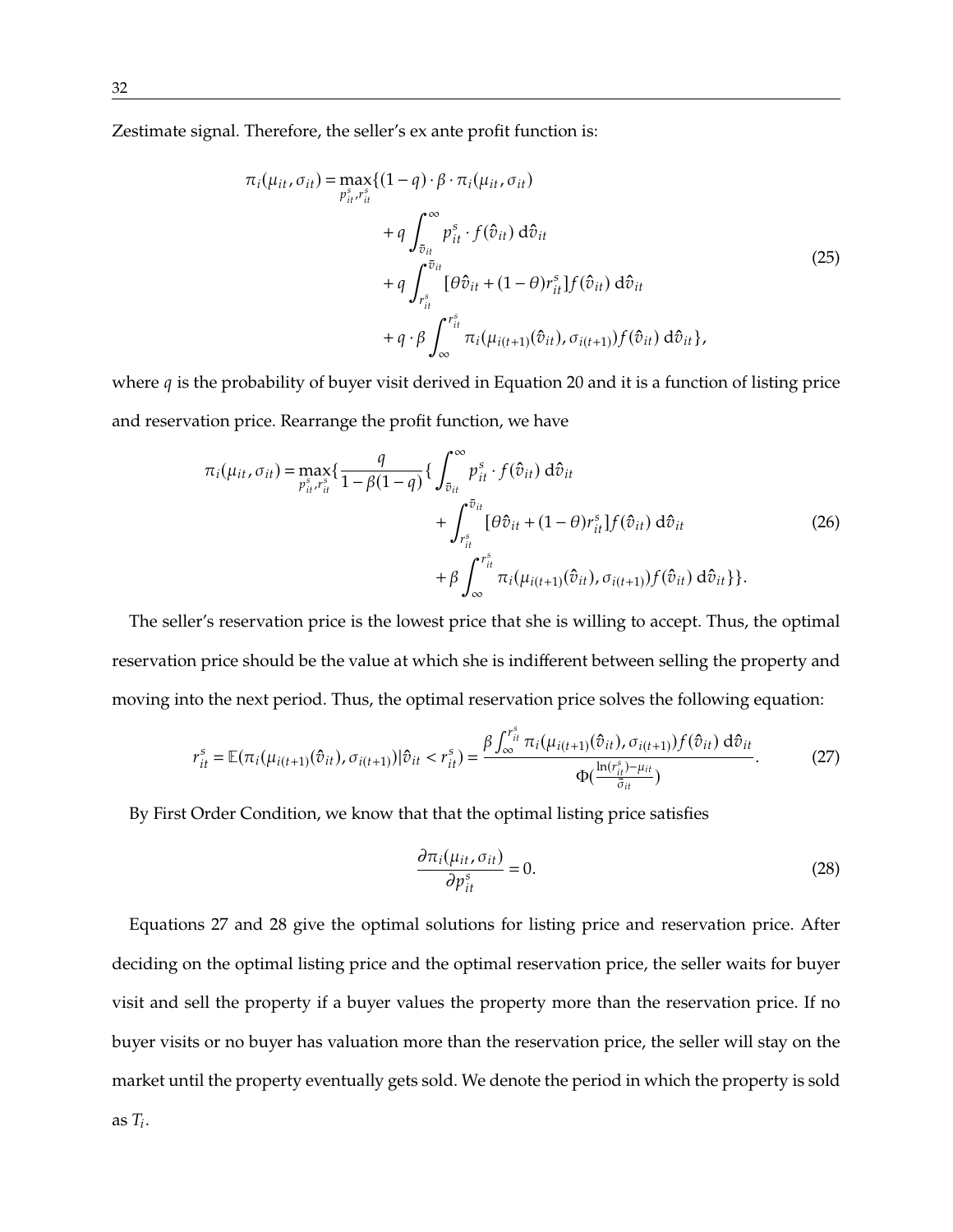## **4. Estimation**

The parameters in our model include the following: the mean and variance of log visiting cost; the mean and variance of prior belief about  $\alpha_i$ ; the coefficients of home characteristics; the variance of log buyer valuations; the relative bargaining power; the intercept and the slop in the linear transformation of Zestimate to Zestimate signal; the intercept and the slop in the linear transformation of Zestimate range to Zestimate standard deviation; and the seller's discounting factor. Note that relative bargaining parameter  $\theta$  cannot be identified in our data. Since we directly observe neither buyer valuation nor seller's reservation price, we cannot distinguish the case where the seller's bargaining power is high from the case where the buyer's valuation is high. To evaluate the relative bargaining power, we refer to the "buyer-seller index" on Zillow, which ranges from 0 to 10 and indicates the extend to which a market is a seller's market. The average buyer-seller index in Pittsburgh during our observational period is 8.7, therefore we fix the bargaining parameter  $\theta$  at 0.87. We also fix the discounting factor  $\beta$  at 0.99. In order to examine the potential difference in the uncertainty across the three neighborhood groups, we allow the three neighborhoods to have different prior belief about  $\alpha_i$ . That is, we assume that buyers and sellers use the distribution of  $\alpha_i$  in their neighborhood groups as the prior belief about  $\alpha_i$ . We use  $\sigma_0^P$ ,  $\sigma_0^M$  and  $\sigma_0^K$  to denote the standard deviation of prior belief in poor neighborhoods, mid-range neighborhoods and rich neighborhoods, respectively. Similarly,  $\alpha_0^P$ ,  $\alpha_0^M$  and  $\alpha_0^\kappa$  denote the mean of prior belief in the three neighborhood groups. Thus, the set of parameters we need to estimate is

$$
\Theta = \{c_0, \sigma_c, \sigma_0^P, \sigma_0^M, \sigma_0^R, \alpha_0^P, \alpha_0^M, \alpha_0^R, \sigma_v, a_z, b_z, a_s, b_s, \beta, \gamma\}.
$$
 (29)

## **4.1. The Likelihood Function**

We estimate the model using Maximum Likelihood Estimation. In this section, we derive the likelihood function. For each property, we observe its listing price in each period  $(p_{it}^s)$ , the period in which it was sold ( $T_i$ ), the final selling price  $p_i$ , the Zestimate ( $Z_{it}$ ) and the Zestimate range  $(Z_{it}^H, Z_{it}^L)$  in each period. We first solve the seller's problem by Equation 27 and 28, and with the observed listing price and Zestimate we infer the seller's belief about  $\lambda_i$  in each period  $(\mu_{it},\sigma_{it})$ .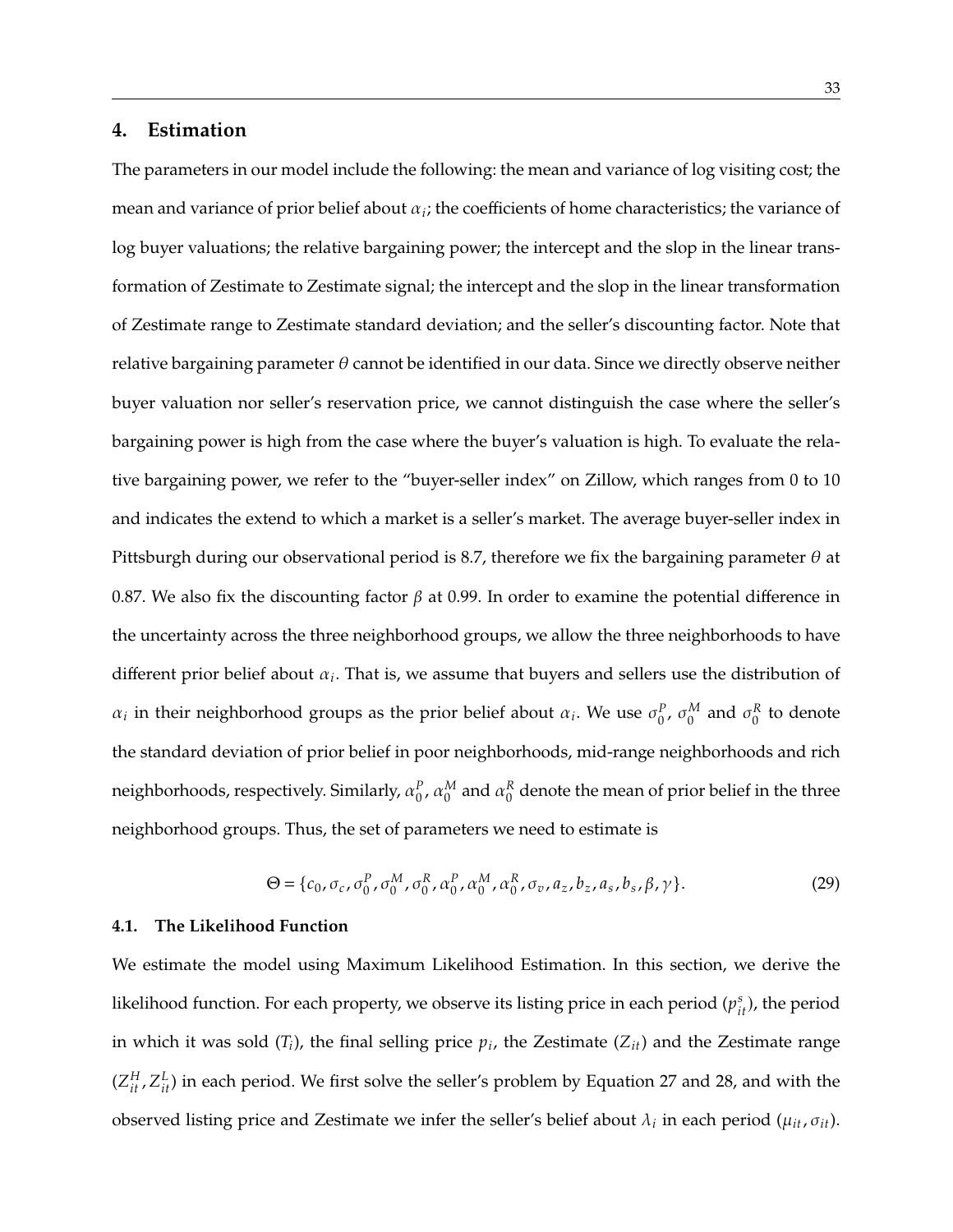Let  $S_{it} \in \{0, 1\}$  denotes whether there is a new Zestimate signal in period t, then the likelihood of observing Zestimate  $Z_{it}$  when Zestimate range is  $[Z_{it}^H, Z_{it}^L]$  conditional on  $\alpha_i$  is

$$
I_{it}^{z}(\Theta|\alpha_{i}) = \left[\frac{1}{a_{s}+b_{s}\frac{Z_{it}^{H}-Z_{it}^{L}}{Z_{it}}}\phi\left(\frac{a_{z}+b_{z}\ln(Z_{it}))-\lambda_{i}}{a_{s}+b_{s}\frac{Z_{it}^{H}-Z_{it}^{L}}{Z_{it}}}\right)\right]^{S_{it}}.
$$
\n(30)

Note that with  $\mu_{it}$  and  $\sigma_{it}$ , we can infer buyer visits and buyer valuations while a property stays on the market. Specifically, if  $\mu_{it} \neq \mu_{i(t+1)}$ , then it implies that a buyer visits the property in period  $t$ , and the buyer valuation is

$$
v_{it} = \exp\{(\mu_{i(t+1)} - \mu_{it})\frac{\sigma_{it}^2 + \sigma_v^2}{\sigma_{it}^2} + \mu_{it}\}.
$$
 (31)

The probability that a buyer does not visit the property is

$$
l_{it}^n(\Theta) = 1 - q_{it}.\tag{32}
$$

where  $q_{it}$  is given by Equation 20. And the likelihood of a buyer visiting the property with realized valuation of  $v_{it}$  conditional on  $\alpha_i$  is

$$
l_{it}^{w}(\Theta|\alpha_{i}) = q_{it} \cdot \frac{1}{\sigma_{v}} \phi(\frac{\ln(v_{it}) - \lambda_{i}}{\sigma_{v}}).
$$
\n(33)

If a property is sold below the listing price, we know that a buyer visits and his valuation is

$$
v_{iT_i} = \frac{p_i - (1 - \theta)r_{iT_i}^s}{\theta},
$$
\n(34)

thus the likelihood of being sold below the listing price is

$$
l_i^p(\Theta|\alpha_i) = q_{it} \cdot \frac{1}{\sigma_v} \phi(\frac{\ln(v_{iT_i}) - \lambda_i}{\sigma_v}).
$$
\n(35)

If a property is sold at the listing price, we know that a buyer visits and his valuation satisfies

$$
v_{iT_i} \ge \frac{p_{iT_i}^s - (1 - \theta)r_{iT_i}^s}{\theta} \equiv \overline{v}_{iT_i},
$$
\n(36)

thus the likelihood of being sold at the listing price is

$$
l_i^s(\Theta|\alpha_i) = q_{it} \cdot \Phi(\frac{\ln(\bar{v}_{iT_i}) - \lambda_i}{\sigma_v}).
$$
\n(37)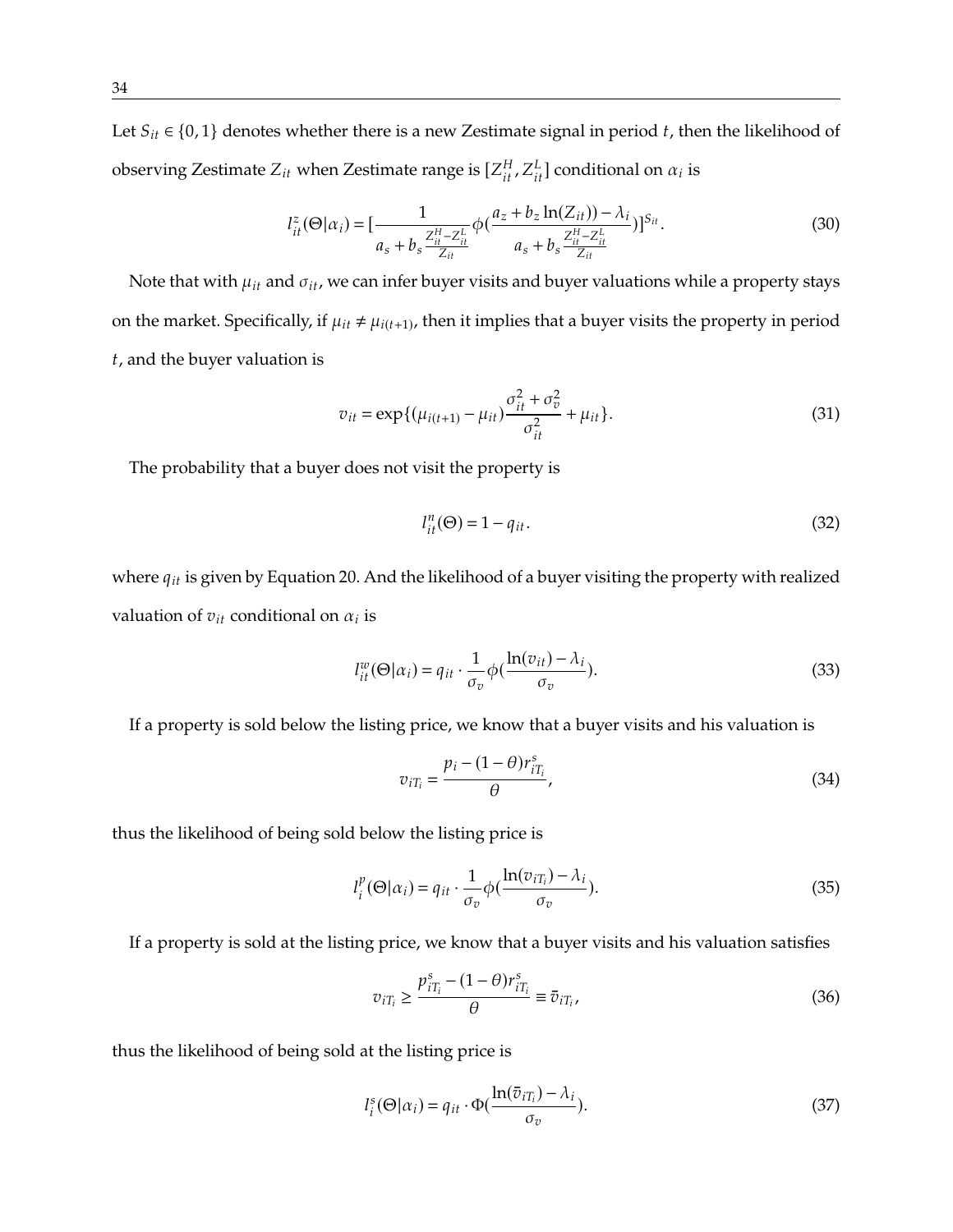Using the previous definitions, we construct the likelihood contribution of an observation sold below the listing price as

$$
l_i^{p_i < p_i^s}(\Theta) = \int \left[ \prod_{i=1}^{T_i - 1} (l_{it}^n(\Theta))^{(1 - A_{it})} \cdot (l_{it}^w(\Theta | \alpha_i))^{A_{it}} \cdot (l_{it}^z(\Theta | \alpha_i))^{S_{it}} \right] \cdot l_i^p(\Theta | \alpha_i) \cdot (l_{iT_i}^z(\Theta | \alpha_i))^{S_{iT_i}} f(\alpha_i) \, d\alpha_i,
$$
\n(38)

and likelihood contribution of an observation sold at the listing price is

$$
l_i^{p_i = p_i^s}(\Theta) = \int \left[ \prod_{i=1}^{T_i - 1} (l_{it}^n(\Theta))^{(1 - A_{it})} \cdot (l_{it}^w(\Theta|\alpha_i))^{A_{it}} \cdot (l_{it}^z(\Theta|\alpha_i))^{S_{it}} \right] \cdot l_i^s(\Theta|\alpha_i) \cdot (l_{iT_i}^z(\Theta|\alpha_i))^{S_{iT_i}} f(\alpha_i) \, d\alpha_i.
$$
\n(39)

Therefore the likelihood of observing the sample is

$$
L(\Theta) = \prod_{i} (l_i^{p_i < p_i^s}(\Theta))^{\mathbb{1}(p_i < p_i^s)} \cdot (l_i^{p_i = p_i^s}(\Theta))^{\mathbb{1}(p_i = p_i^s)},\tag{40}
$$

and the MLE parameter estimates are the ones that maximize the log-likelihood of observing the sample.

## **4.2. The Estimation Results**

Table 3 shows the result of the estimated parameters. The average normalized visiting cost is 0.0603, and the variance is 0.0117, suggesting that buyers incur non-trivial cost in visiting a property. The estimates of the variance of prior belief suggest that buyers and sellers in the poor neighborhoods face the greatest uncertainty about property values, followed by buyers and sellers in rich neighborhoods, and buyers and sellers in mid-range neighborhoods face the least uncertainty. This may be because properties in mid-range neighborhoods are more comparable to each other and that the turnover rate is higher in mid-range neighborhoods. The standard deviation of log buyer valuations is 0.1913, suggesting significant heterogeneity in buyer valuations. The estimates of  $a_z$  and  $b_z$  suggest that the Zestimate signal about mean buyer valuation is a fraction of the raw Zestimate value. This is intuitive as the market value (expected selling price) tends to higher than the mean buyer valuation. The estimates of  $a_s$  and  $b_s$  imply that the average standard deviation of Zestimate signal is 0.2323, which is significant higher than the standard deviation of the prior belief.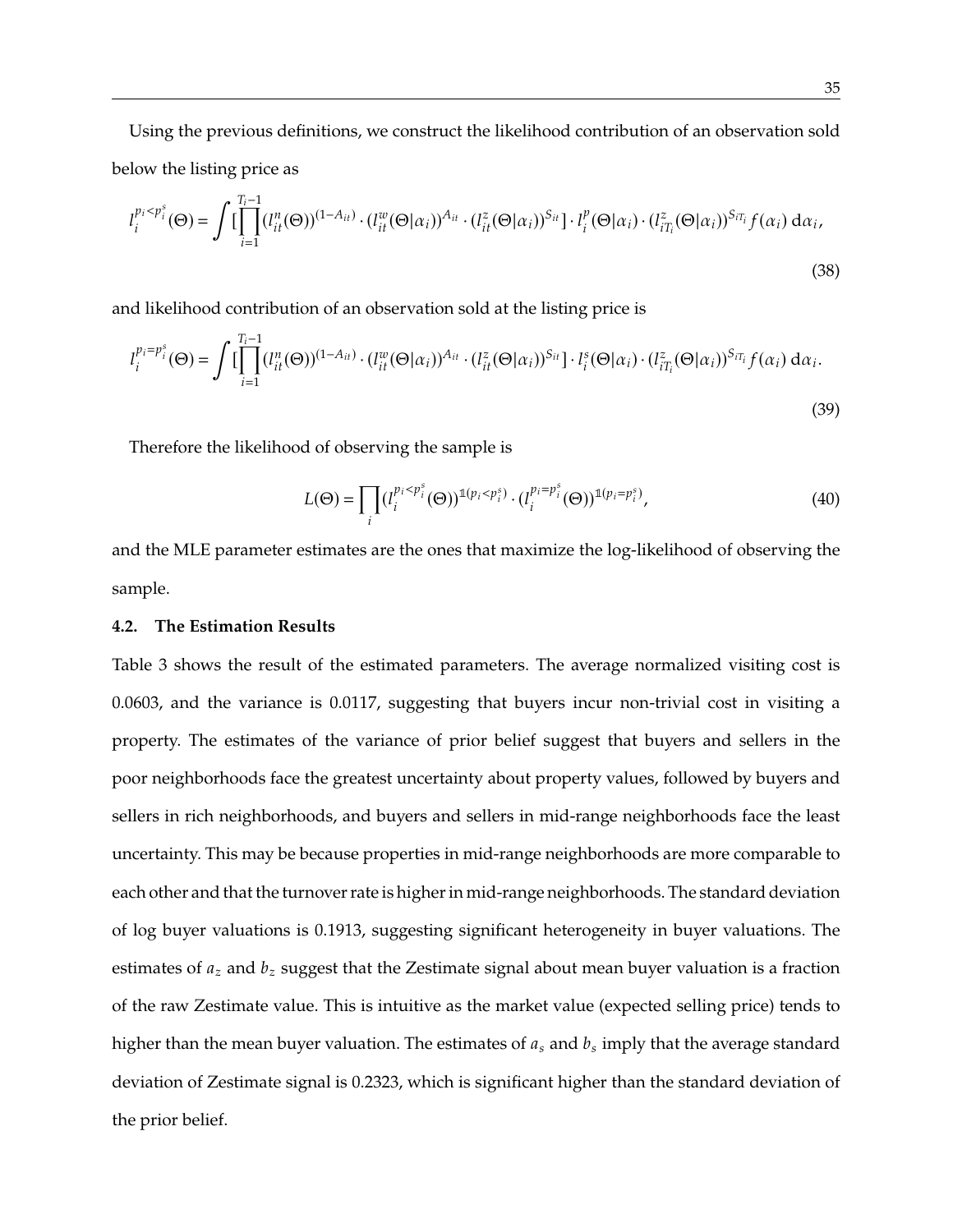|                | Parameter Description                                             |           | Estimate Standard Errors |
|----------------|-------------------------------------------------------------------|-----------|--------------------------|
| $c_0$          | The mean of log visiting cost                                     | $-3.5893$ | 0.0211                   |
| $\sigma_c$     | The standard deviation of log visiting cost                       | 1.2078    | 0.0087                   |
| $\sigma_0^P$   | The standard deviation of prior belief in poor neighborhoods      | 0.1090    | 0.0016                   |
| $\sigma_0^M$   | The standard deviation of prior belief in mid-range neighborhoods | 0.1018    | 0.0012                   |
| $\sigma_0^R$   | The standard deviation of prior belief in mid-range neighborhoods | 0.1022    | 0.0017                   |
| $\alpha_0^P$   | The mean of prior belief in poor neighborhoods                    | 7.8243    | 0.5004                   |
| $\alpha_0^M$   | The mean of prior belief in mid-range neighborhoods               | 8.3667    | 0.4993                   |
| $\alpha_0^R$   | The mean of prior belief in rich neighborhoods                    | 8.5967    | 0.4227                   |
| $\sigma_v$     | The standard deviation of log buyer valuations                    | 0.1912    | 0.0003                   |
| $a_z$          | The intercept in the linear transformation of Zestimate           | $-0.1196$ | 0.0012                   |
| $b_z$          | The slope in the linear transformation of Zestimate               | 1.0006    | 0.0005                   |
| a <sub>s</sub> | The intercept in the linear transformation of Zestimate range     | 0.0436    | 0.0011                   |
| $b_s$          | The slope in the linear transformation of Zestimate range         | 1.2584    | 0.0035                   |

**Table 3 Parameter Estimates**

## **5. Counterfactual Analysis**

Our structural model along with the estimated parameters allow us to examine market outcomes under different conditions. In this section, we conduct counterfactual analysis to analyze the impact of Zestimate and Zestimate accuracy. We first calculate a posterior distribution of  $\alpha_i$  for each individual property, and use the mean of the posterior distribution as the value of  $\alpha_i$  in simulations. For each condition, we simulate 500 paths and calculate the average initial listing price, the average final selling price, the average TOM, the average buyer welfare, the average seller welfare and the average total welfare for each property in our sample.

#### **5.1. The (Disparate) Impact of Zestimate**

In the first counterfactual analysis, we compare the scenario where Zestimate is present to the scenario where Zestimate is removed. When Zestimate is removed, buyers and sellers make decisions based on their prior belief about property values, and only update their belief on buyer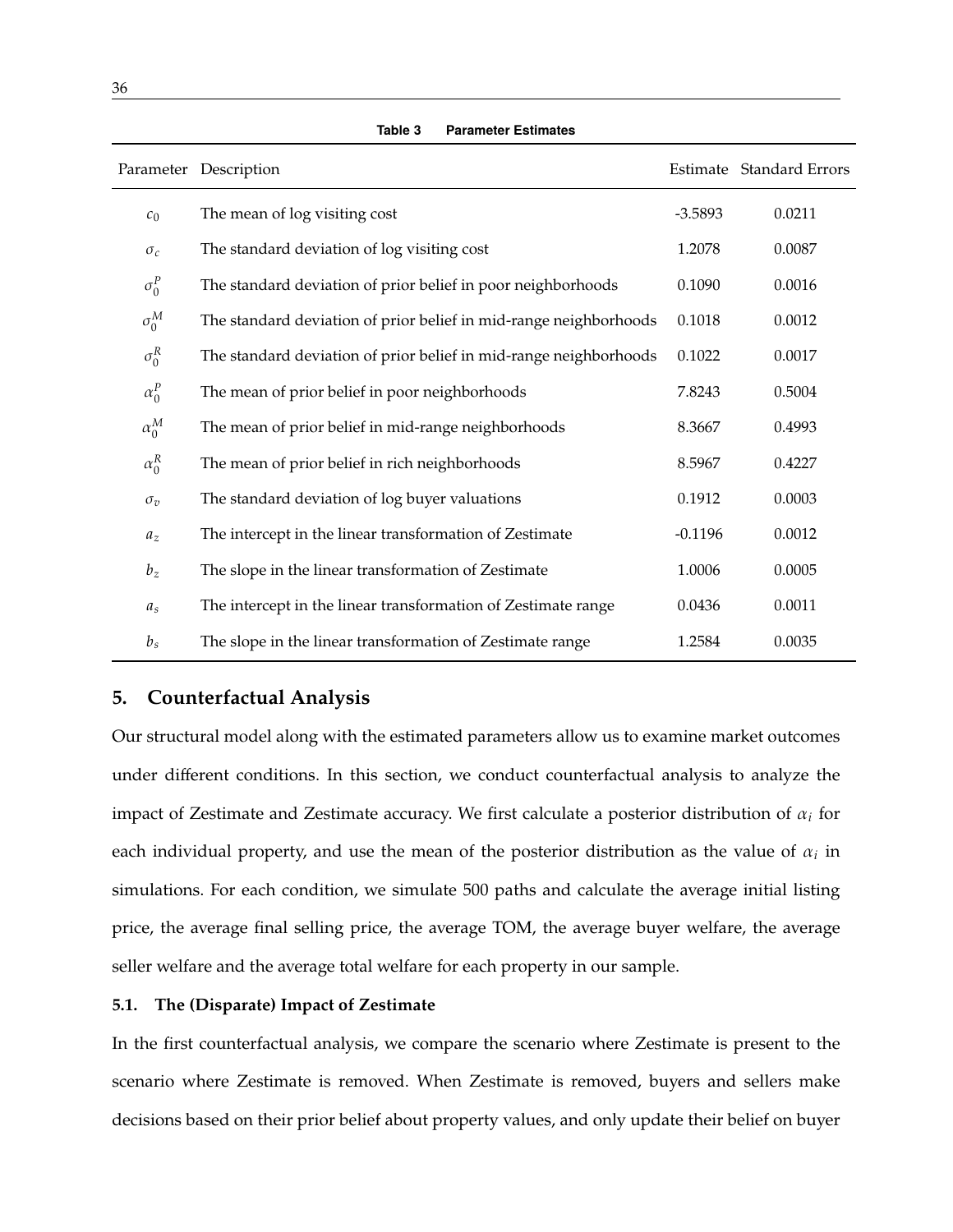valuations. In this case, the uncertainty in belief is higher and the mean belief is not shifted by an over-valued or under-valued Zestimate signal. Table 4 shows the the basic statistics of the initial listing price, the final selling price and the TOM under the two conditions. We can see that on average Zestimate leads to higher listing price, higher selling price and longer TOM.

|                                                                  | <b>Listing Price</b> |                | selling price                                  |         | TOM(# of periods) |                |
|------------------------------------------------------------------|----------------------|----------------|------------------------------------------------|---------|-------------------|----------------|
|                                                                  | Mean                 | <b>Std Dev</b> | Mean                                           | Std Dev | Mean              | <b>Std Dev</b> |
| without Zestimate 246940.21 143298.64 214117.08 124775.17 4.6672 |                      |                |                                                |         |                   | 1.0889         |
| with Zestimate                                                   |                      |                | 242436.78 140347.61 215940.75 125511.93 5.0701 |         |                   | 1.1799         |

**Table 4 Market Outcomes with and without Zestimate**

We also calculate the expected buyer welfare and the expected seller welfare for each property under the two conditions. The seller welfare is calculated as difference between the selling price and mean of buyer valuations, discounted by the time it takes to sell:

$$
\text{SellerWelfare}_{i} = \beta^{T_i - 1} \cdot (p_i - \exp(\lambda_i + \frac{\sigma_v^2}{2})) \tag{41}
$$

The buyer welfare has two parts: the utility of purchasing, which is the difference between the final buyer valuation and the selling price, and the total visiting of all buyers who visit the property:

BuyerWelfare<sub>i</sub> = 
$$
(v_{iT_i} - p_i) - \sum_{t=1}^{T_i} c_{it} A_{it}
$$
\n
$$
(42)
$$

The total welfare is simply the sum of seller welfare and buyer welfare.

|                      |          |          | Population Poor Mid-Range | Rich     |
|----------------------|----------|----------|---------------------------|----------|
| <b>Total Surplus</b> | 6.16%    | $7.09\%$ | $5.67\%$                  | 5.96%    |
| Seller Profit        | $7.53\%$ | 8.58%    | $6.89\%$                  | $7.47\%$ |
| <b>Buyer Surplus</b> | 4.42%    | $4.75\%$ | $4.36\%$                  | 4.15%    |

**Table 5 Average Welfare Change by Zestimate**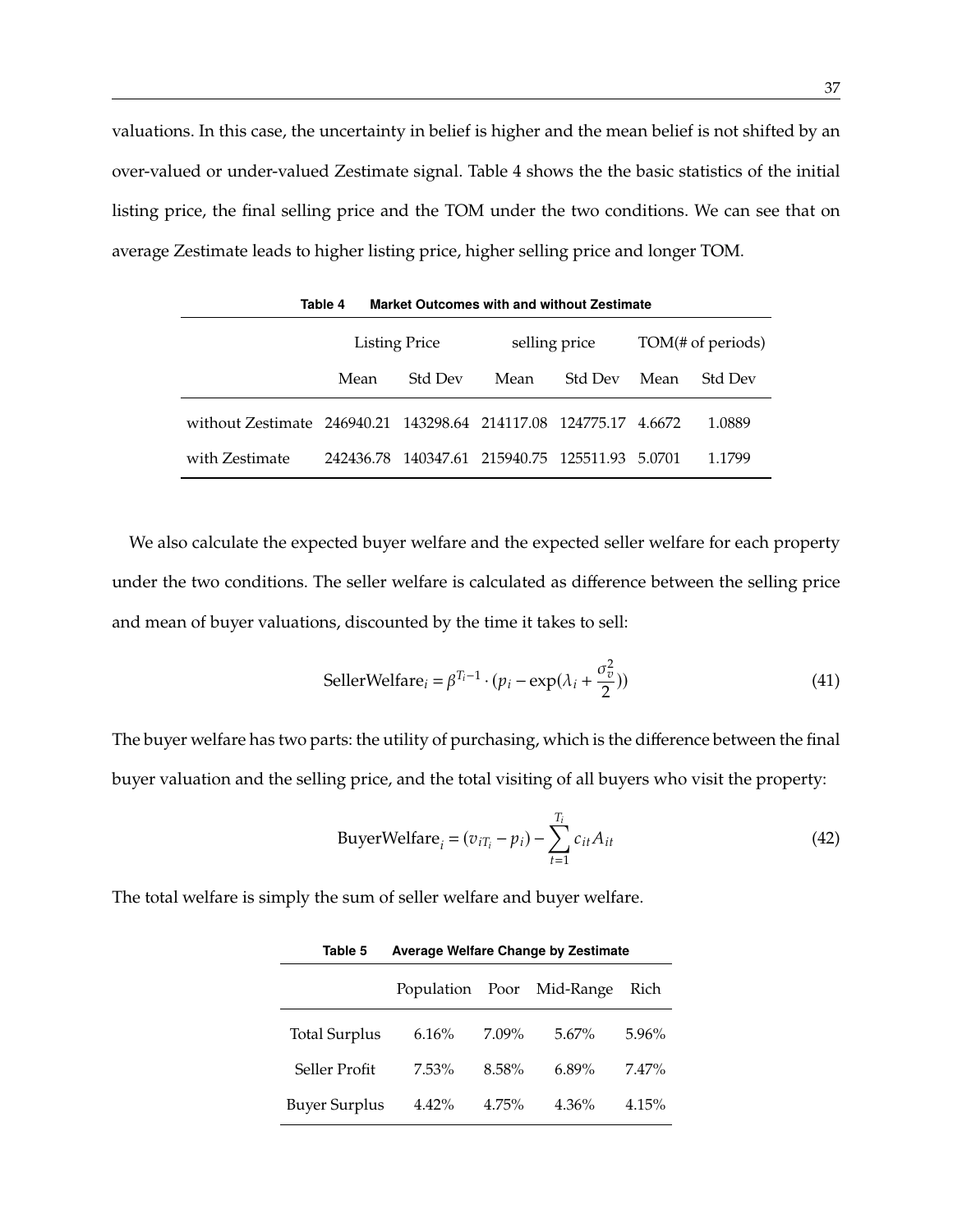Table 6 shows the the average welfare change caused by Zestimate. First, we can see that Zestimate on average increases both seller welfare and buyer welfare in the population, suggesting that overall Zestimate benefits the market. Note that in our sample Zestimate under-estimates selling price for more than 40% of the properties, yet only 19.04% of the properties have a lower seller welfare with Zestimate than without, suggesting that having an undervalued Zestimate may still be better for the seller than not having a Zestimate because of the benefit of uncertainty reduction. Moreover, although Zestimate is least accurate in poor neighborhoods, we find that Zestimate leads to the greatest total welfare increase and seller welfare increase in poor neighborhoods, suggesting that it actually benefits poor neighborhoods most.

## **5.2. Improving Zestimate Accuracy in Poor Neighborhoods**

The previous counterfactual analysis shows that currently Zestimate leads to greater welfare increase in poor neighborhoods and therefore helps to bridge the gap in housing inequality. However, it is also clear that more accurate Zestimate could benefit more and poor neighborhoods are losing some of the benefits because of the less accurate Zestimate. There are generally fewer features available on Zillow for properties in poor neighborhoods, and even the available features may be outdated or erroneous due to less well-maintained public records. Luckily, Zillow allows homeowners to provide or update home characteristics information to improve Zestimate accuracy.16 Therefore, homeowners could provide more information about their properties and benefit from a more accurate Zestimate.

| Zesetimate           |       | Current Improved |
|----------------------|-------|------------------|
| Total surplus        | 7.09% | $9.30\%$         |
| Seller profit        | 8.58% | 10.12%           |
| Buyer surplus 4.75 % |       | 7.45%            |

**Table 6 Average Surplus Change in Poor Neighborhoods with More Accurate Zestimate**

16 https://www.zillow.com/sellerlanding/edityourhome/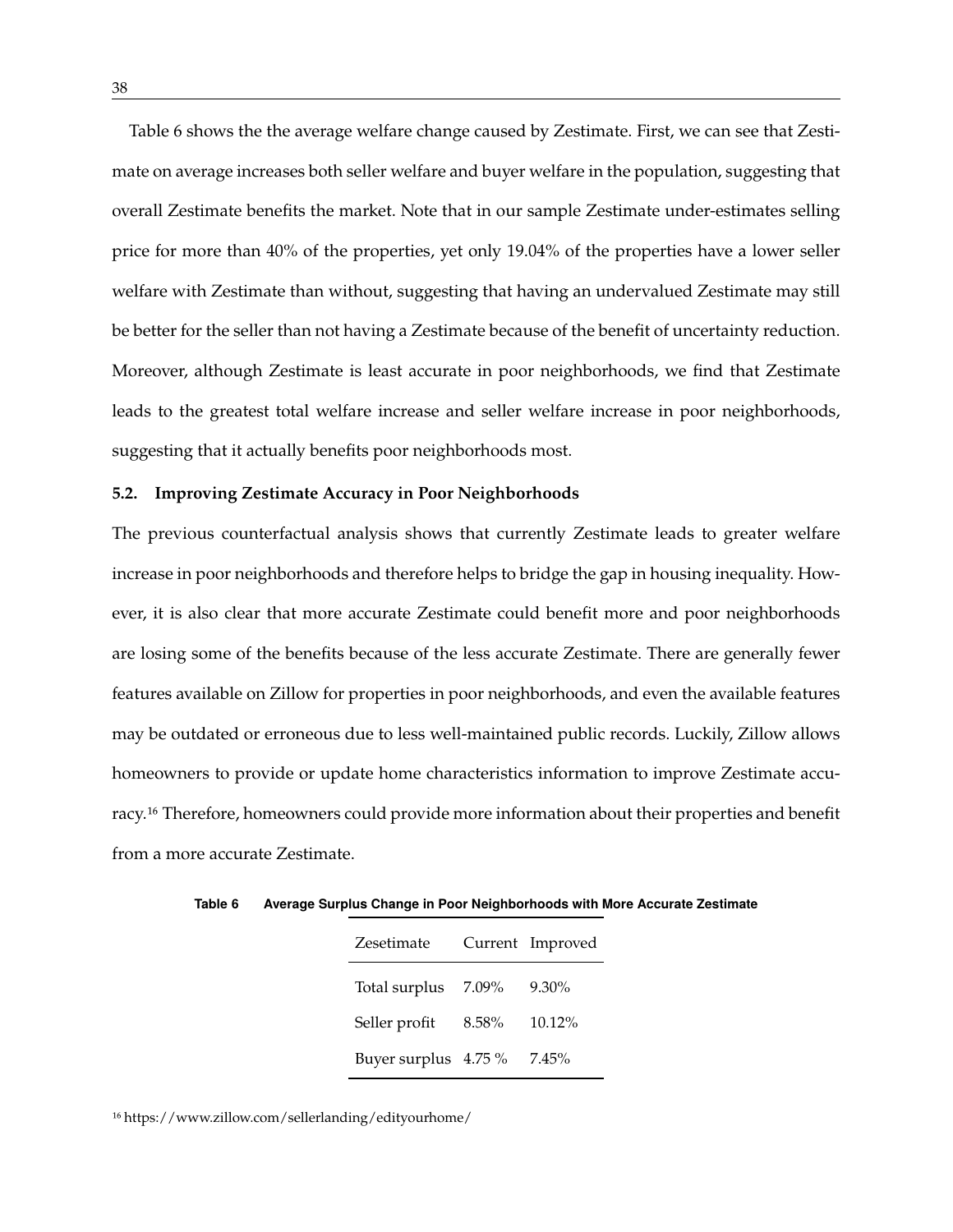To evaluate how much poor neighborhoods are losing because of the less accurate Zestimate, in the second counterfactual analysis, we increase Zestimate accuracy in poor neighborhoods to be the same as that in rich neighborhoods. As Zestimate becomes more accurate, it leads to more uncertainty reduction and it is less deviated from true property value. Table 6 shows the average surplus change in poor neighborhoods as we increase Zestimate accuracy. If on average Zestimate in poor neighborhoods were as accurate as that in rich neighborhoods, then the average total surplus change would be 9.30%. Compared to the total surplus change of 7.09% with the current Zestimate accuracy in poor neighborhoods, this suggests that the positive impact of Zestimate on total surplus in poor neighborhoods could further increase by 31.17% with higher accuracy.

## **6. Conclusion**

In this paper, we study the impact of Zillow's Zestimate on the housing market. Zestimate is an estimate of a home's market value generated by a machine learning algorithm leveraging large amount of data and computational power. As it provides an additional signal about property value, Zestimate has the potential to benefit the market by reducing the uncertainty in the market. However, as achieving perfect prediction is extremely difficult if not impossible, Zestimate is more or less erroneous, and it tends to be an over-estimate for some of the properties and under-estimate for other properties. Both under-valued and over-valued Zsetimate could be problematic, as undervalued Zestimate could lead to lower belief property value and may results in lower selling price, while over-valued Zestimate could lead to incorrectly high expectation about property value and result in inefficient search. Thus, our first objective is the examine how Zestimate affect housing market in terms of market outcomes and welfare. Meanwhile, we notice that Zestimate tends to be significantly more accurate for rich neighborhoods compared to poor neighborhoods, which raises concerns that Zestimate may widen the socio-economic inequality. Thus, our second objective is to identify how and to what extent Zestimate affects the social inequality in the housing market.

We build a structural model of housing market where sellers and buyers face uncertainty about property values and Zestimate provides an unbiased signal of the property value. Our model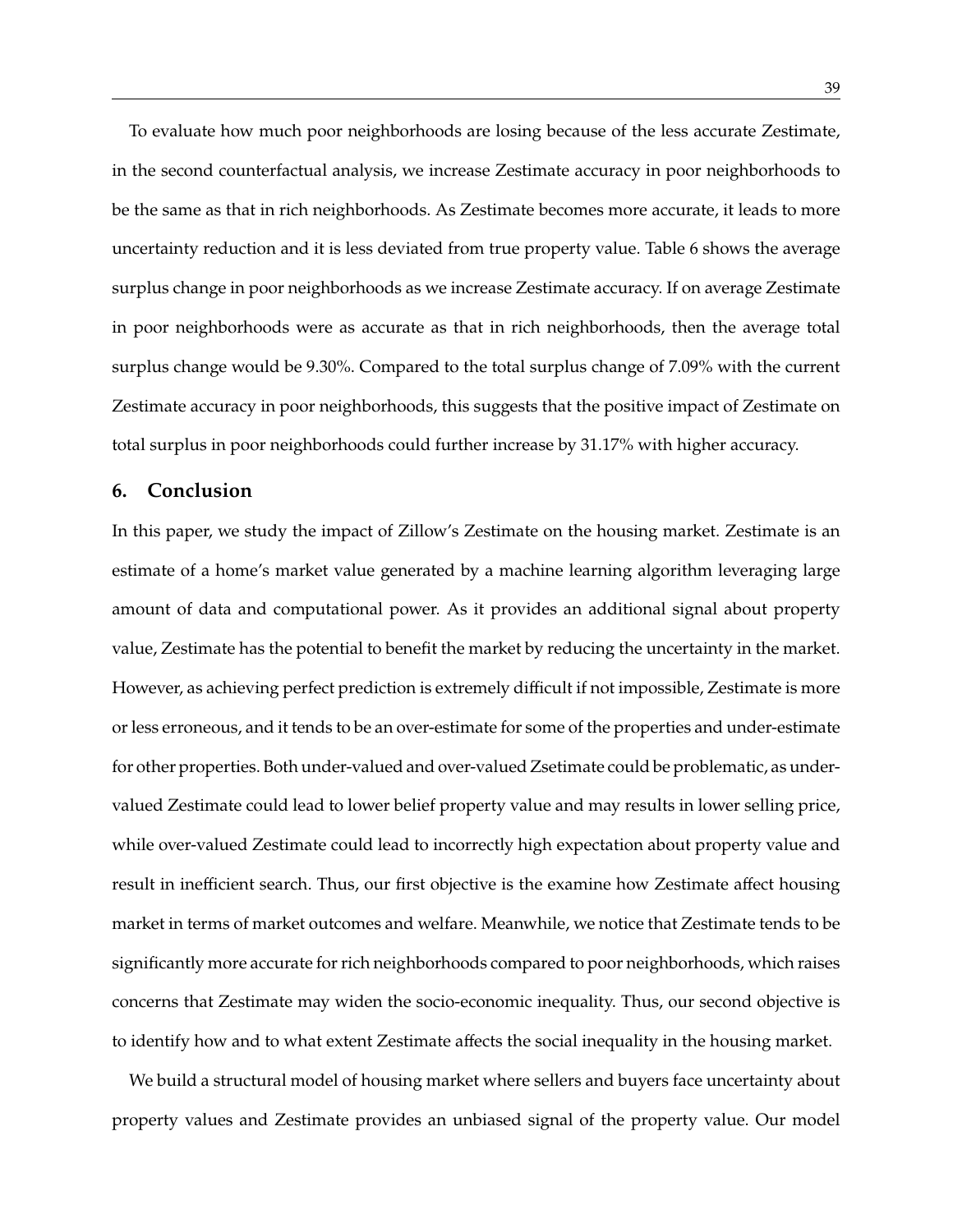captures two potentially countervailing effects of Zestimate: First, it reduces the uncertainty in the belief about property value; second, it shifts the mean belief about property values towards its value. The estimation results reveal that people in poor neighborhoods face greater uncertainty in their prior belief caompred to those in the mid-range and rich neighborhoods. In a counterfactual analysis, we show that the introduction of Zestimate increase both seller profit and buyer surplus, and having an undervalued Zestimate could still be better for the seller than not having an Zestimate. In addition, Zestimate leads to the greatest total surplus increase in poor neighborhoods despite being the least accurate. While poor neighborhoods are benefiting most from Zestimate, they are still missing out some of the benefits because of the less accurate Zestimate. In another counterfactual analysis, we show that poor neighborhoods are losing significant amount of positive impact of Zestimate due to lower accuracy.

There are several limitations of the paper. First, we do not model the case where multiple buyers come and engage in a bidding war, which usually leads to a selling price higher than the listing price. While such cases are rare in our data, it is common in a hot market. Zestimate may affect the housing market differently and future research may investigate the dynamics in this case. Second, due to the computational constrains, we look at only one local market. Future work may study the impact of Zestimate across multiple markets, which may reveal interesting insights on the impact of Zestimate under different conditions.

## **References**

- Agrawal A, Gans JS, Goldfarb A (2019) Artificial intelligence: the ambiguous labor market impact of automating prediction. *Journal of Economic Perspectives* 33(2):31–50.
- Calvano E, Calzolari G, Denicolo V, Pastorello S (2020) Artificial intelligence, algorithmic pricing, and collusion. *American Economic Review* 110(10):3267–97.
- Chen Y, Rosenthal RW (1996) On the use of ceiling-price commitments by monopolists. *The RAND Journal of Economics* 207–220.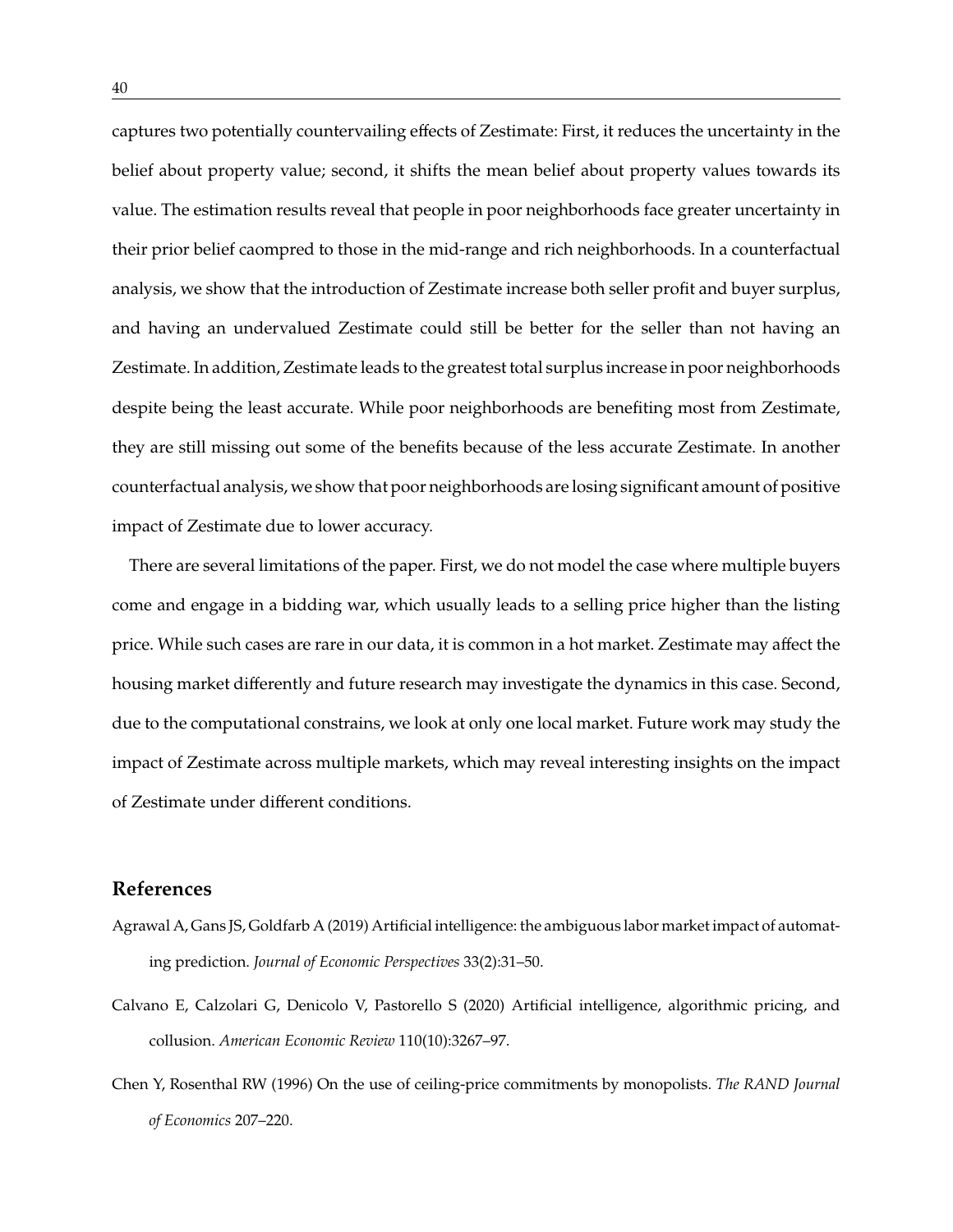- Ching AT, Erdem T, Keane MP (2013) Learning models: An assessment of progress, challenges, and new developments. *Marketing Science* 32(6):913–938.
- Cowgill B (2018) Bias and productivity in humans and algorithms: Theory and evidence from resume screening. *Columbia Business School, Columbia University* 29.
- Cui R, Li J, Zhang DJ (2020) Reducing discrimination with reviews in the sharing economy: Evidence from field experiments on airbnb. *Management Science* 66(3):1071–1094.
- Draganska M, Klapper D, Villas-Boas SB (2010) A larger slice or a larger pie? an empirical investigation of bargaining power in the distribution channel. *Marketing Science* 29(1):57–74.
- Edelman B, Luca M, Svirsky D (2017) Racial discrimination in the sharing economy: Evidence from a field experiment. *American Economic Journal: Applied Economics* 9(2):1–22.
- Erdem T (1998) An empirical analysis of umbrella branding. *Journal of Marketing Research* 35(3):339–351.
- Erdem T, Keane MP (1996) Decision-making under uncertainty: Capturing dynamic brand choice processes in turbulent consumer goods markets. *Marketing science* 15(1):1–20.
- Erdem T, Keane MP, Sun B (2008) A dynamic model of brand choice when price and advertising signal product quality. *Marketing Science* 27(6):1111–1125.
- Fu R, Huang Y, Singh PV (2021) Crowds, lending, machine, and bias. *Information Systems Research* 32(1):72–92.
- Hansen KT, Misra K, Pai MM (2021) Frontiers: Algorithmic collusion: Supra-competitive prices via independent algorithms. *Marketing Science* 40(1):1–12.
- Huang Y, Vir Singh P, Srinivasan K (2014) Crowdsourcing new product ideas under consumer learning. *Management science* 60(9):2138–2159.
- Ihlanfeldt K, Mayock T (2009) Price discrimination in the housing market. *Journal of Urban Economics* 66(2):125–140.
- King AT, Mieszkowski P (1973) Racial discrimination, segregation, and the price of housing. *Journal of Political Economy* 81(3):590–606.
- Kleinberg J, Lakkaraju H, Leskovec J, Ludwig J, Mullainathan S (2018) Human decisions and machine predictions. *The quarterly journal of economics* 133(1):237–293.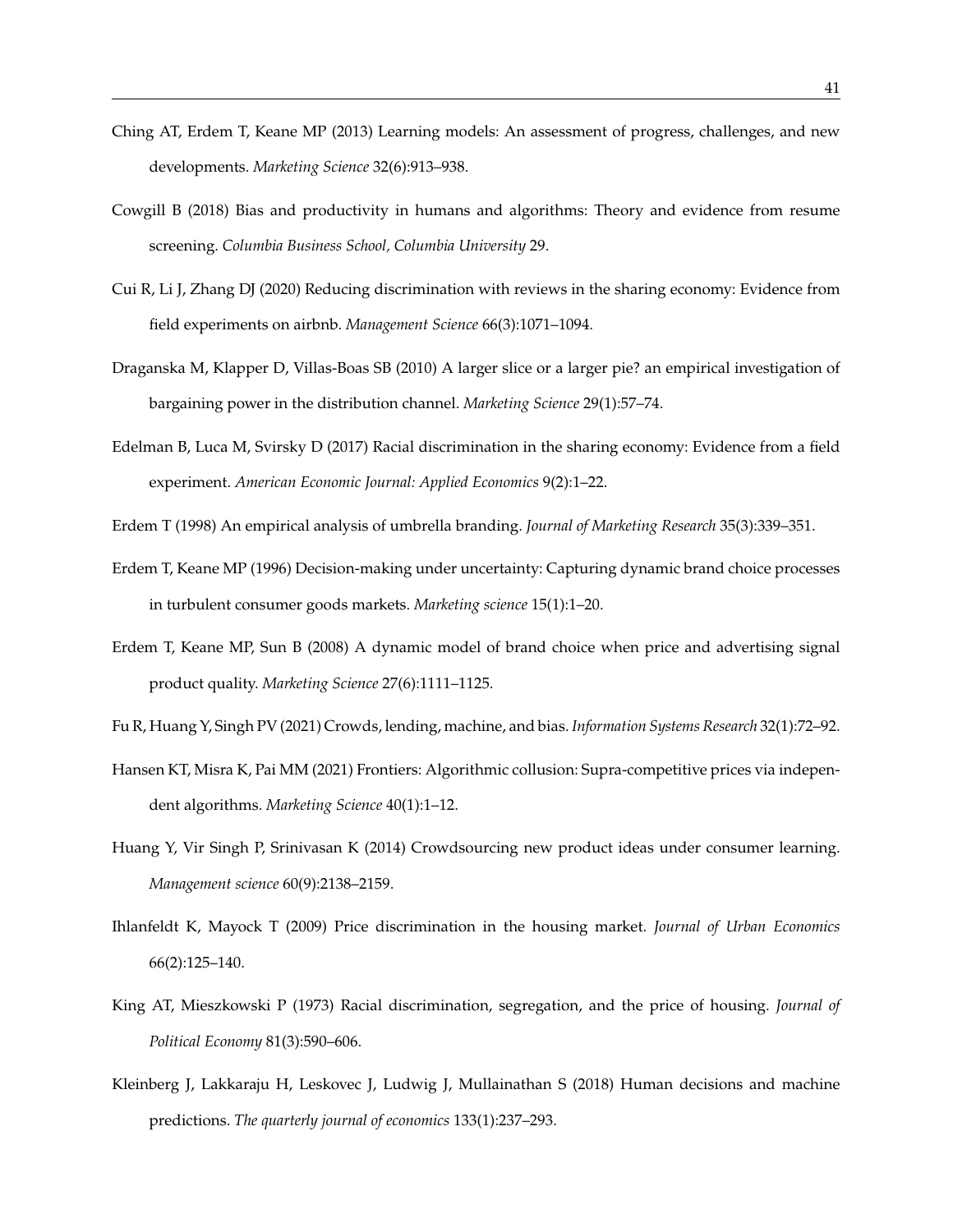Lambrecht A, Tucker C (2019) Algorithmic bias? an empirical study of apparent gender-based discrimination in the display of stem career ads. *Management Science* 65(7):2966–2981.

Lu G (2019) How machine learning mitigates racial bias in us housing market. *Available at SSRN 3489519* .

- Mehta N, Chen X, Narasimhan O (2008) Informing, transforming, and persuading: Disentangling the multiple effects of advertising on brand choice decisions. *Marketing Science* 27(3):334–355.
- Mehta N, Rajiv S, Srinivasan K (2003) Price uncertainty and consumer search: A structural model of consideration set formation. *Marketing science* 22(1):58–84.
- Merlo A, Ortalo-Magné F, Rust J (2015) The home selling problem: Theory and evidence. *International Economic Review* 56(2):457–484.
- Nash JF (1950) The bargaining problem. *Econometrica* 18(2):155–162.
- Obermeyer Z, Powers B, Vogeli C, Mullainathan S (2019) Dissecting racial bias in an algorithm used to manage the health of populations. *Science* 366(6464):447–453.
- Piketty T, Zucman G (2014) Capital is back: Wealth-income ratios in rich countries 1700–2010. *The Quarterly Journal of Economics* 129(3):1255–1310.
- Salant SW (1991) For sale by owner: When to use a broker and how to price the house. *The Journal of Real Estate Finance and Economics* 4(2):157–173.
- Smith LB (1969) A model of the canadian housing and mortgage markets. *Journal of Political Economy* 77(5):795–816.
- Straszheim MR (1974) Housing market discrimination and black housing consumption. *The Quarterly Journal of Economics* 19–43.
- Wheaton WC (1990) Vacancy, search, and prices in a housing market matching model. *Journal of political Economy* 98(6):1270–1292.
- Yu S (2021) Algorithmic outputs as information source: The effects of zestimates on home prices and racial bias in the housing market. *Available at SSRN 3584896* .
- Zhang L, Chung DJ (2020) Price bargaining and competition in online platforms: An empirical analysis of the daily deal market. *Marketing Science* 39(4):687–706.